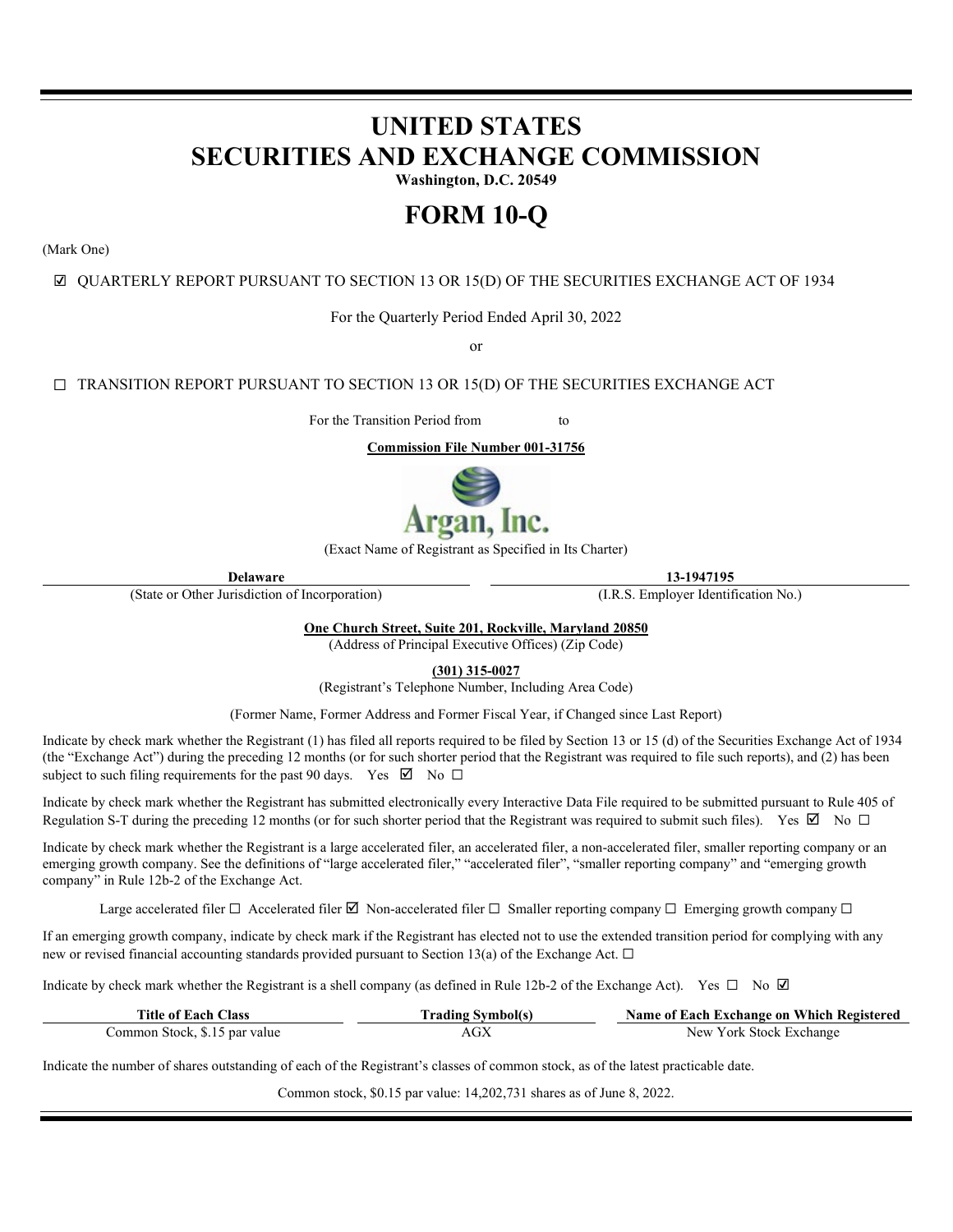## **ARGAN, INC. AND SUBSIDIARIES CONDENSED CONSOLIDATED STATEMENTS OF EARNINGS (In thousands, except per share data) (Unaudited)**

|                                                                 | <b>Three Months Ended</b> |           |               |           |
|-----------------------------------------------------------------|---------------------------|-----------|---------------|-----------|
|                                                                 | April 30,<br>2022<br>2021 |           |               |           |
|                                                                 |                           |           |               |           |
| <b>REVENUES</b>                                                 |                           | \$100,277 |               | \$126,341 |
| Cost of revenues                                                |                           | 80,539    |               | 102,627   |
| <b>GROSS PROFIT</b>                                             |                           | 19,738    |               | 23,714    |
| Selling, general and administrative expenses                    |                           | 10.575    |               | 9,892     |
| <b>INCOME FROM OPERATIONS</b>                                   |                           | 9.163     |               | 13.822    |
| Other income, net                                               |                           | 595       |               | 712       |
| <b>INCOME BEFORE INCOME TAXES</b>                               |                           | 9,758     |               | 14,534    |
| Income tax expense                                              |                           | (2,273)   |               | (3,768)   |
| <b>NET INCOME</b>                                               |                           | 7,485     |               | 10,766    |
| Net income attributable to the non-controlling interest         |                           |           |               |           |
| NET INCOME ATTRIBUTABLE TO THE STOCKHOLDERS OF ARGAN, INC.      |                           | 7,485     |               | 10,766    |
| Foreign currency translation adjustments                        |                           | (1,264)   |               | (118)     |
| <b>COMPREHENSIVE INCOME ATTRIBUTABLE TO THE STOCKHOLDERS OF</b> |                           |           |               |           |
| ARGAN, INC.                                                     | \$                        | 6,221     | S             | 10,648    |
|                                                                 |                           |           |               |           |
| NET INCOME PER SHARE ATTRIBUTABLE TO THE STOCKHOLDERS OF        |                           |           |               |           |
| ARGAN, INC.                                                     |                           |           |               |           |
| <b>Basic</b>                                                    | \$                        | 0.50      | \$            | 0.68      |
| Diluted                                                         | \$                        | 0.50      | \$            | 0.67      |
|                                                                 |                           |           |               |           |
| <b>WEIGHTED AVERAGE NUMBER OF SHARES OUTSTANDING</b>            |                           |           |               |           |
| <b>Basic</b>                                                    |                           | 14,910    |               | 15,726    |
| Diluted                                                         |                           | 14,992    |               | 15,961    |
|                                                                 |                           |           |               |           |
| <b>CASH DIVIDENDS PER SHARE</b>                                 | \$.                       | 0.25      | <sup>\$</sup> | 0.25      |
|                                                                 |                           |           |               |           |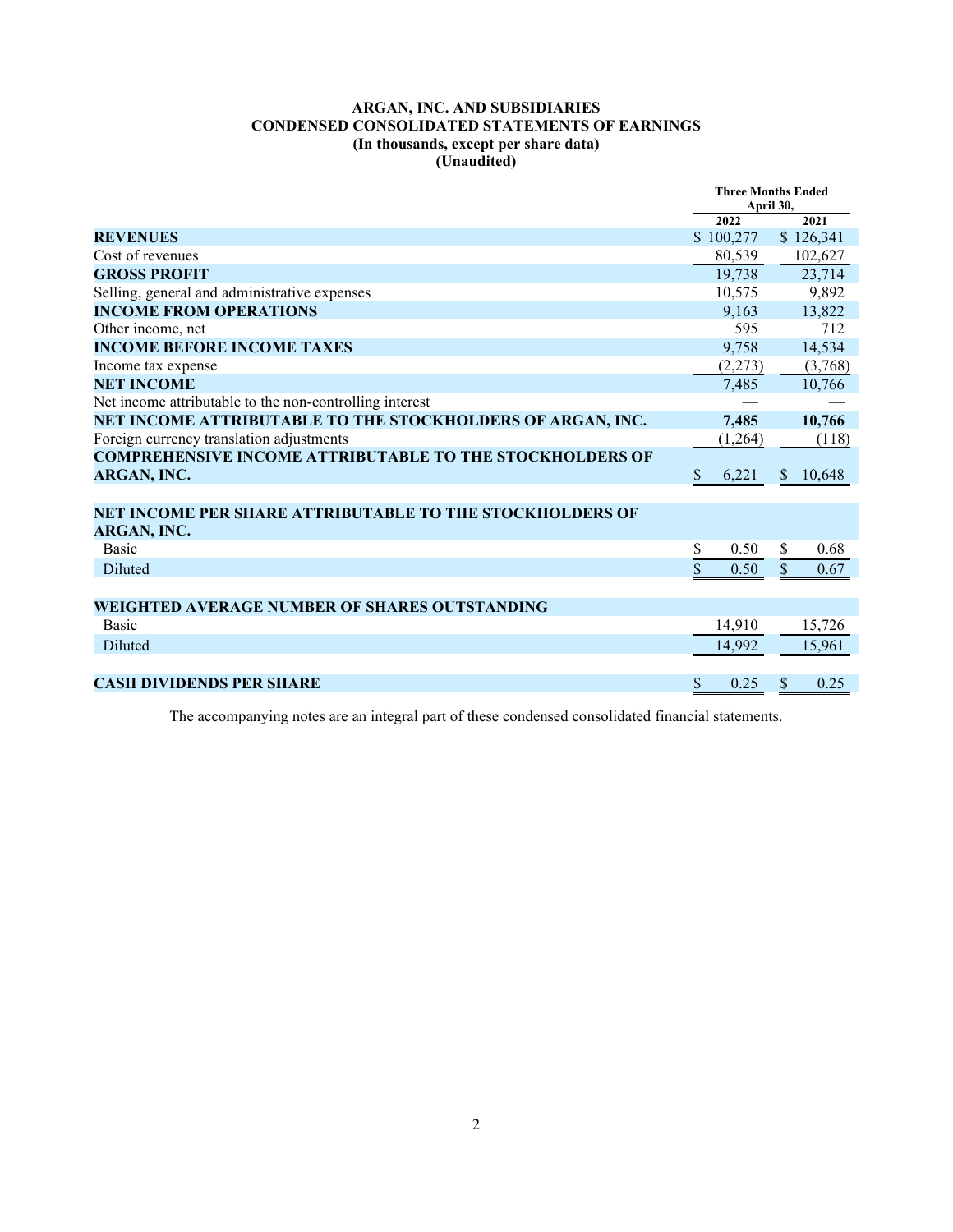## **ARGAN, INC. AND SUBSIDIARIES CONDENSED CONSOLIDATED BALANCE SHEETS (Dollars in thousands, except per share data)**

|                                                                                                                                                                                                                                                                   |               | April 30,<br>2022 |               | January 31,<br>2022 |
|-------------------------------------------------------------------------------------------------------------------------------------------------------------------------------------------------------------------------------------------------------------------|---------------|-------------------|---------------|---------------------|
|                                                                                                                                                                                                                                                                   |               | (Unaudited)       |               | (Note 1)            |
| <b>ASSETS</b>                                                                                                                                                                                                                                                     |               |                   |               |                     |
| <b>CURRENT ASSETS</b>                                                                                                                                                                                                                                             |               |                   |               |                     |
| Cash and cash equivalents                                                                                                                                                                                                                                         | \$            | 192,255           | \$            | 350,472             |
| Short-term investments                                                                                                                                                                                                                                            |               | 175,229           |               | 90,026              |
| Accounts receivable, net                                                                                                                                                                                                                                          |               | 36,047            |               | 26,978              |
| Contract assets                                                                                                                                                                                                                                                   |               | 6,880             |               | 4,904               |
| Other current assets                                                                                                                                                                                                                                              |               | 37,180            |               | 34,904              |
| <b>TOTAL CURRENT ASSETS</b>                                                                                                                                                                                                                                       |               | 447,591           |               | 507,284             |
| Property, plant and equipment, net                                                                                                                                                                                                                                |               | 9,936             |               | 10,460              |
| Goodwill                                                                                                                                                                                                                                                          |               | 28,033            |               | 28,033              |
| Other purchased intangible assets, net                                                                                                                                                                                                                            |               | 3,175             |               | 3,322               |
| Right-of-use, deferred tax and other assets                                                                                                                                                                                                                       |               | 4,075             |               | 4,486               |
| <b>TOTAL ASSETS</b>                                                                                                                                                                                                                                               | \$            | 492,810           | $\mathbb{S}$  | 553,585             |
|                                                                                                                                                                                                                                                                   |               |                   |               |                     |
| <b>LIABILITIES AND EQUITY</b>                                                                                                                                                                                                                                     |               |                   |               |                     |
| <b>CURRENT LIABILITIES</b>                                                                                                                                                                                                                                        |               |                   |               |                     |
| Accounts payable                                                                                                                                                                                                                                                  | $\mathcal{S}$ | 39,942            | $\mathcal{S}$ | 41,822              |
| Accrued expenses                                                                                                                                                                                                                                                  |               | 39,365            |               | 53,315              |
| <b>Contract liabilities</b>                                                                                                                                                                                                                                       |               | 106,967           |               | 127,890             |
| <b>TOTAL CURRENT LIABILITIES</b>                                                                                                                                                                                                                                  |               | 186,274           |               | 223,027             |
| Noncurrent liabilities                                                                                                                                                                                                                                            |               | 4,523             |               | 4,963               |
| <b>TOTAL LIABILITIES</b>                                                                                                                                                                                                                                          |               | 190,797           |               | 227,990             |
|                                                                                                                                                                                                                                                                   |               |                   |               |                     |
| <b>COMMITMENTS AND CONTINGENCIES</b>                                                                                                                                                                                                                              |               |                   |               |                     |
|                                                                                                                                                                                                                                                                   |               |                   |               |                     |
| <b>STOCKHOLDERS' EQUITY</b>                                                                                                                                                                                                                                       |               |                   |               |                     |
| Preferred stock, par value \$0.10 per share - 500,000 shares authorized; no shares issued<br>and outstanding                                                                                                                                                      |               |                   |               |                     |
| Common stock, par value \$0.15 per share - 30,000,000 shares authorized; 15,827,772<br>and 15,788,673 shares issued at April 30, 2022 and January 31, 2022, respectively;<br>14,585,908 and 15,257,688 shares outstanding at April 30, 2022 and January 31, 2022, |               |                   |               |                     |
| respectively                                                                                                                                                                                                                                                      |               | 2.374             |               | 2,368               |
| Additional paid-in capital                                                                                                                                                                                                                                        |               | 159,170           |               | 158,190             |
| Retained earnings                                                                                                                                                                                                                                                 |               | 192,463           |               | 188,690             |
| Less treasury stock, at $cost - 1,241,864$ and 530,985 shares at April 30, 2022 and<br>January 31, 2022, respectively                                                                                                                                             |               | (47, 482)         |               | (20, 405)           |
| Accumulated other comprehensive loss                                                                                                                                                                                                                              |               | (3,715)           |               | (2, 451)            |
| <b>TOTAL STOCKHOLDERS' EQUITY</b>                                                                                                                                                                                                                                 |               | 302,810           |               | 326,392             |
| Non-controlling interest                                                                                                                                                                                                                                          |               | (797)             |               | (797)               |
| <b>TOTAL EQUITY</b>                                                                                                                                                                                                                                               |               | 302,013           |               | 325,595             |
|                                                                                                                                                                                                                                                                   |               |                   |               |                     |
| <b>TOTAL LIABILITIES AND EQUITY</b>                                                                                                                                                                                                                               | \$            | 492,810           | \$            | 553,585             |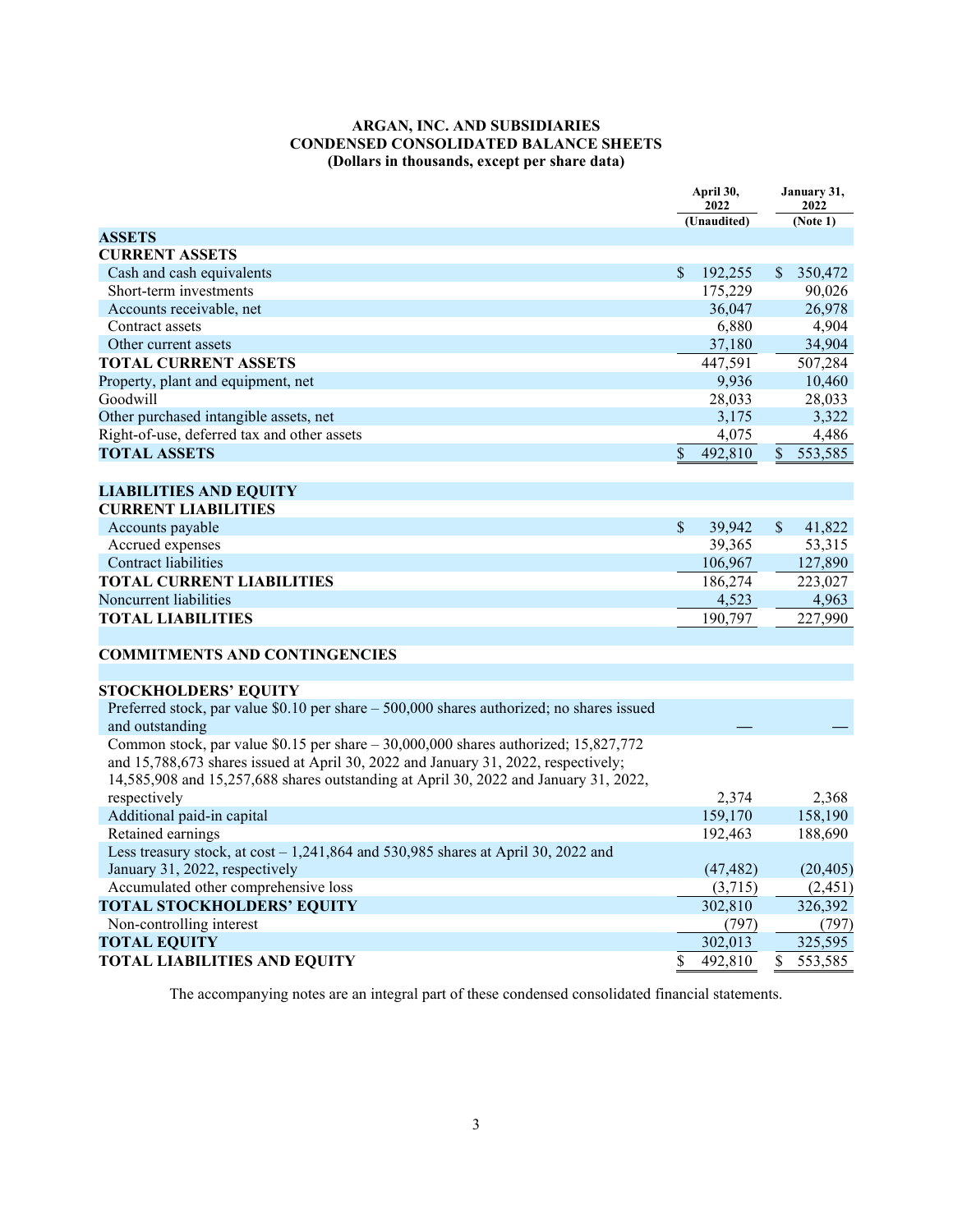## **ARGAN, INC. AND SUBSIDIARIES CONDENSED CONSOLIDATED STATEMENTS OF STOCKHOLDERS' EQUITY FOR THE THREE MONTHS ENDED APRIL 30, 2022 AND 2021**

## **(Dollars in thousands)**

**(Unaudited)**

|                                                                   | <b>Common Stock</b>          |              | <b>Additional</b>  |                      |                          | Accumulated                        |                             |                 |
|-------------------------------------------------------------------|------------------------------|--------------|--------------------|----------------------|--------------------------|------------------------------------|-----------------------------|-----------------|
|                                                                   | Outstanding<br><b>Shares</b> | Par<br>Value | Paid-in<br>Capital | Retained<br>Earnings | Treasury<br><b>Stock</b> | <b>Other Comprehensive</b><br>Loss | Non-controlling<br>Interest | Total<br>Equity |
| Balances, February 1, 2022                                        | 15,257,688                   | \$2,368      | \$158,190          | \$188,690            | \$ (20, 405) \$          | (2, 451)                           | (797)<br>S                  | \$325,595       |
| Net income                                                        |                              |              |                    | 7,485                |                          |                                    |                             | 7,485           |
| Foreign currency translation loss                                 |                              |              |                    |                      |                          | (1,264)                            |                             | (1,264)         |
| Stock compensation expense                                        |                              |              | 920                |                      |                          |                                    |                             | 920             |
| Stock option exercises and other share-based                      |                              |              |                    |                      |                          |                                    |                             |                 |
| award settlements                                                 | 39,099                       | 6            | 60                 |                      |                          |                                    |                             | -66             |
| Common stock repurchases                                          | (710, 879)                   |              |                    |                      | (27,077)                 |                                    |                             | (27,077)        |
| Cash dividends                                                    |                              |              |                    | (3, 712)             |                          |                                    |                             | (3,712)         |
| Balances, April 30, 2022                                          | 14,585,908                   | \$2,374      | \$159,170          | \$192,463            | (47, 482)                | (3,715)                            | (797)                       | \$302,013       |
| Balances, February 1, 2021                                        | 15,702,969                   | \$2,356      | \$153,315          | \$166,110            | $(33)$ \$<br>S.          | $(1,081)$ \$                       | 1,741                       | \$322,408       |
| Net income                                                        |                              |              |                    | 10,766               |                          |                                    |                             | 10,766          |
| Foreign currency translation loss                                 |                              |              |                    |                      |                          | (118)                              |                             | (118)           |
| Stock compensation expense                                        |                              |              | 679                |                      |                          |                                    |                             | 679             |
| Stock option exercises and other share-based<br>award settlements | 66,471                       | 10           | 1,013              |                      |                          |                                    |                             | 1,023           |
| Cash dividends                                                    |                              |              |                    | (3,942)              |                          |                                    |                             | (3,942)         |
| Balances, April 30, 2021                                          | 15.769,440                   | \$2,366      | \$155,007          | \$172,934            | (33)                     | (1, 199)                           | 1,741                       | \$330,816       |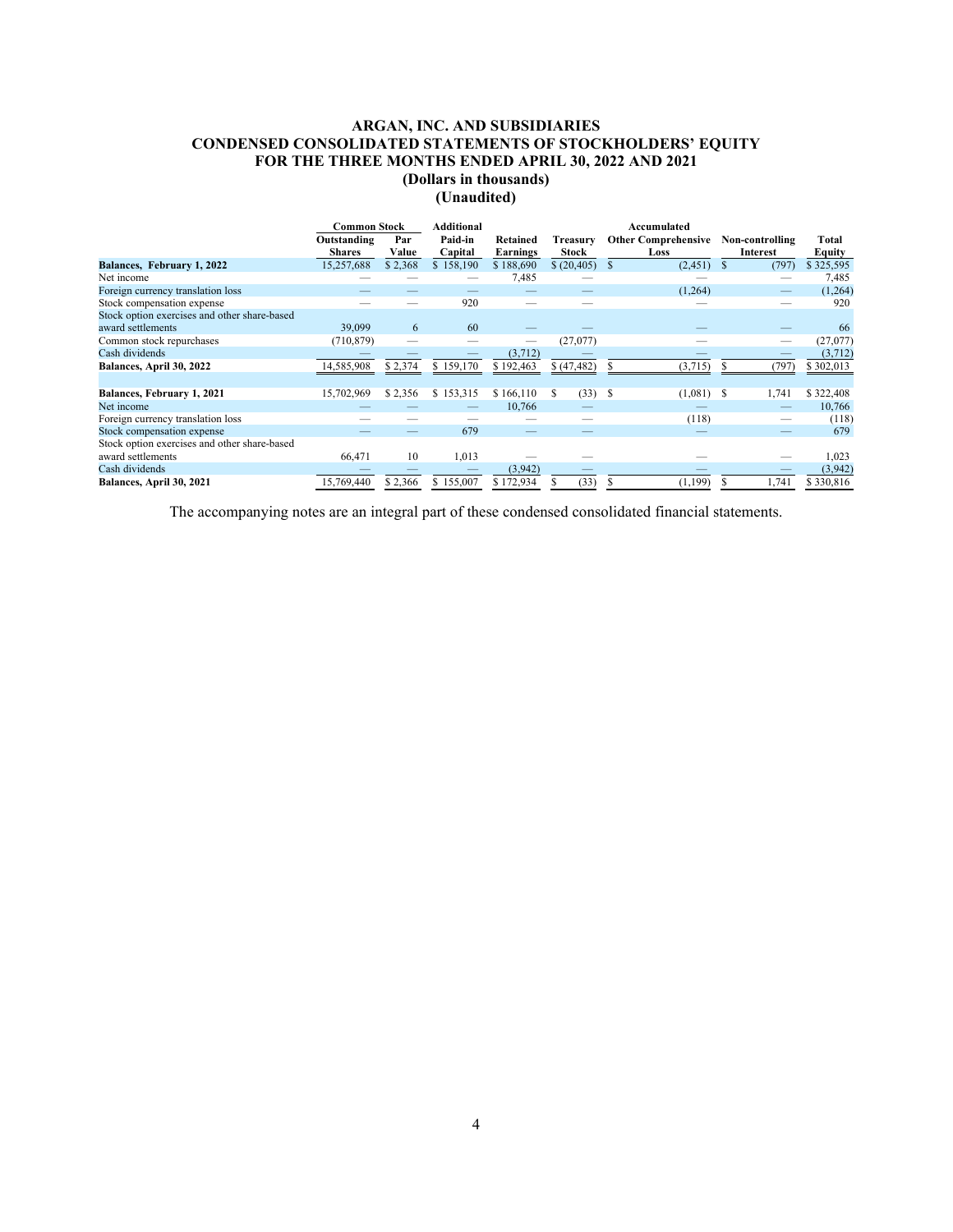## **ARGAN, INC. AND SUBSIDIARIES CONDENSED CONSOLIDATED STATEMENTS OF CASH FLOWS (In thousands) (Unaudited)**

|                                                                                 | Three Months Ended April 30, |            |    |           |
|---------------------------------------------------------------------------------|------------------------------|------------|----|-----------|
|                                                                                 |                              | 2022       |    | 2021      |
| <b>CASH FLOWS FROM OPERATING ACTIVITIES</b>                                     |                              |            |    |           |
| Net income                                                                      | \$                           | 7,485      | \$ | 10,766    |
| Adjustments to reconcile net income to net cash (used in) provided by operating |                              |            |    |           |
| activities                                                                      |                              |            |    |           |
| Stock compensation expense                                                      |                              | 920        |    | 679       |
| Depreciation                                                                    |                              | 809        |    | 882       |
| Lease expense                                                                   |                              | 750        |    | 776       |
| Deferred income tax expense                                                     |                              | 450        |    | 599       |
| Amortization of purchased intangible assets                                     |                              | 166        |    | 228       |
| Other                                                                           |                              | (822)      |    | (114)     |
| Changes in operating assets and liabilities                                     |                              |            |    |           |
| Accounts receivable                                                             |                              | (9,069)    |    | (3,666)   |
| Contract assets                                                                 |                              | (1,976)    |    | 477       |
| Other assets                                                                    |                              | (2,291)    |    | 765       |
| Accounts payable and accrued expenses                                           |                              | (15,229)   |    | (21, 552) |
| <b>Contract liabilities</b>                                                     |                              | (20, 923)  |    | 27,506    |
| Net cash (used in) provided by operating activities                             |                              | (39,730)   |    | 17,346    |
|                                                                                 |                              |            |    |           |
| <b>CASH FLOWS FROM INVESTING ACTIVITIES</b>                                     |                              |            |    |           |
| Purchases of short-term investments                                             |                              | (175,000)  |    |           |
| Maturities of short-term investments                                            |                              | 90,000     |    | 20,000    |
| Purchases of property, plant and equipment                                      |                              | (238)      |    | (844)     |
| Investments in solar energy projects                                            |                              |            |    | (3,520)   |
| Net cash (used in) provided by investing activities                             |                              | (85, 238)  |    | 15,636    |
|                                                                                 |                              |            |    |           |
| <b>CASH FLOWS FROM FINANCING ACTIVITIES</b>                                     |                              |            |    |           |
| Common stock repurchases                                                        |                              | (27,077)   |    |           |
| Payments of cash dividends                                                      |                              | (3,712)    |    | (3,942)   |
| Proceeds from the exercise of stock options                                     |                              | 66         |    | 1,023     |
| Net cash used in financing activities                                           |                              | (30, 723)  |    | (2,919)   |
|                                                                                 |                              |            |    |           |
| <b>EFFECTS OF EXCHANGE RATE CHANGES ON CASH</b>                                 |                              | (2,526)    |    | (59)      |
| NET (DECREASE) INCREASE IN CASH AND CASH EQUIVALENTS                            |                              | (158, 217) |    | 30,004    |
| CASH AND CASH EQUIVALENTS, BEGINNING OF PERIOD                                  |                              | 350,472    |    | 366,671   |
| CASH AND CASH EQUIVALENTS, END OF PERIOD                                        | \$                           | 192,255    | \$ | 396,675   |
|                                                                                 |                              |            |    |           |

**SUPPLEMENTAL CASH FLOW INFORMATION** (see Notes 7 and 10)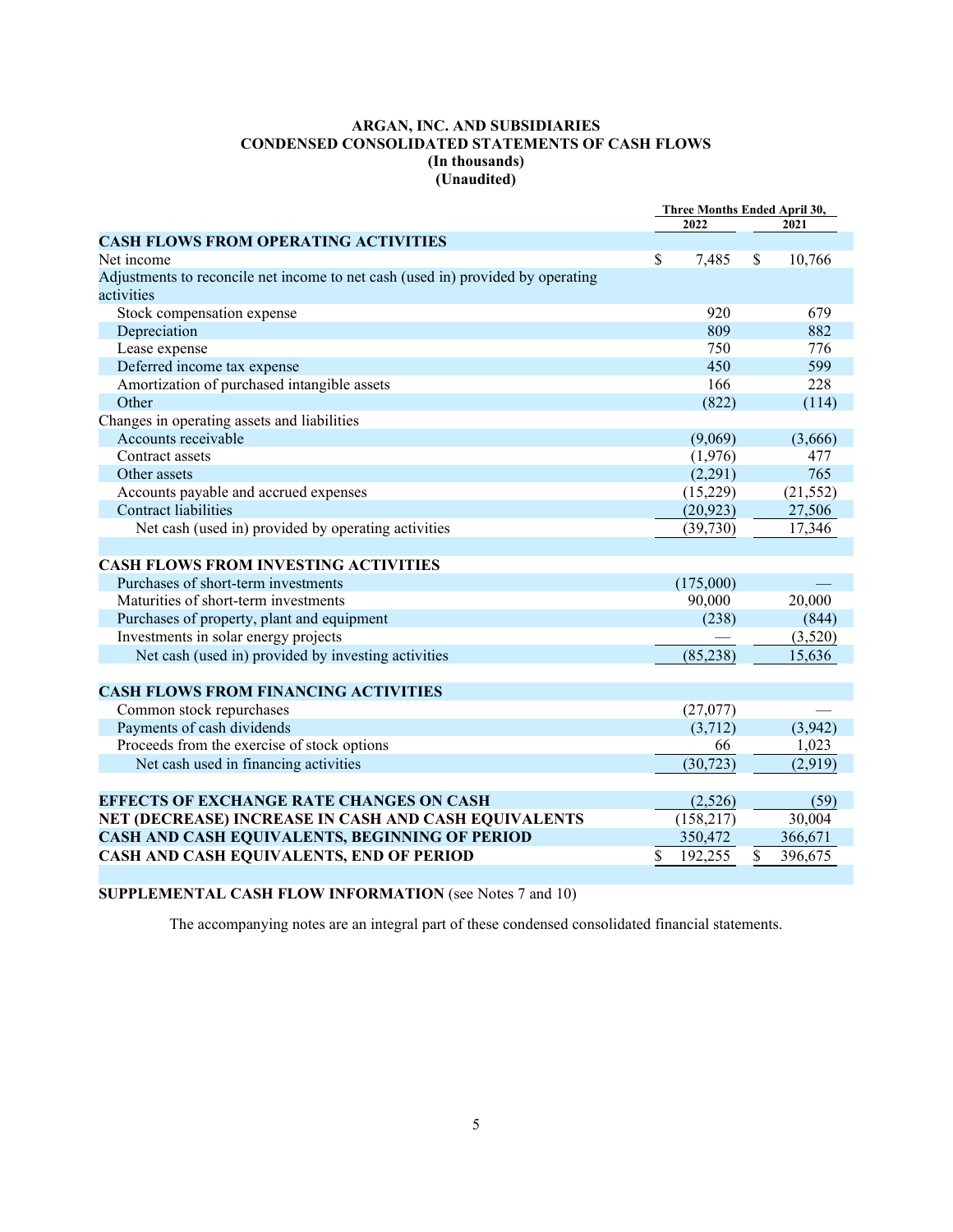## **ARGAN, INC. AND SUBSIDIARIES NOTES TO CONDENSED CONSOLIDATED FINANCIAL STATEMENTS April 30, 2022 (Tabular dollar amounts in thousands, except per share data) (Unaudited)**

## **NOTE 1 – DESCRIPTION OF THE BUSINESS AND BASIS OF PRESENTATION**

#### **Description of the Business**

Argan, Inc. ("Argan") conducts operations through its wholly-owned subsidiaries, Gemma Power Systems, LLC and affiliates ("GPS"); The Roberts Company, Inc. ("TRC"); Atlantic Projects Company Limited and affiliates ("APC") and Southern Maryland Cable, Inc. ("SMC"). Argan and these consolidated subsidiaries are hereinafter collectively referred to as the "Company."

Through GPS and APC, the Company provides a full range of engineering, procurement, construction, commissioning, operations management, maintenance, project development, technical and other consulting services to the power generation market, including the renewable energy sector. The wide range of customers includes independent power producers, public utilities, power plant equipment suppliers and global energy plant construction firms with projects located in the United States (the "U.S."), the Republic of Ireland ("Ireland") and the United Kingdom (the "U.K."). GPS and APC, including a consolidated variable interest entity ("VIE"), represent the Company's power industry services reportable segment. Through TRC, the industrial fabrication and field services reportable segment provides on-site services that support maintenance turnarounds, shutdowns and emergency mobilizations for industrial plants primarily located in the southeastern region of the U.S. and that are based on its expertise in producing, delivering and installing fabricated metal components such as piping systems and pressure vessels. Through SMC, which conducts business as SMC Infrastructure Solutions, the telecommunications infrastructure services segment provides project management, construction, installation and maintenance services to commercial, local government and federal government customers primarily in the Mid-Atlantic region of the U.S.

#### **Basis of Presentation and Significant Accounting Policies**

The condensed consolidated financial statements include the accounts of Argan, its wholly-owned subsidiaries and the VIE. All significant inter-company balances and transactions have been eliminated in consolidation.

In Note 14, the Company has provided certain financial information relating to the operating results and assets of its reportable segments based on the manner in which management disaggregates the Company's financial reporting for purposes of making internal operating decisions.

The Company's fiscal year ends on January 31 of each year. The condensed consolidated balance sheet as of April 30, 2022, the condensed consolidated statements of earnings and stockholders' equity for the three months ended April 30, 2022 and 2021, and the condensed consolidated statements of cash flows for the three months ended April 30, 2022 and 2021 are unaudited. The condensed consolidated balance sheet as of January 31, 2022 has been derived from audited financial statements. These condensed consolidated financial statements have been prepared pursuant to the rules and regulations of the U.S. Securities and Exchange Commission (the "SEC"). Certain information and note disclosures normally included in annual financial statements prepared in accordance with accounting principles generally accepted in the United States of America ("U.S. GAAP") have been condensed or omitted pursuant to those rules and regulations, although the Company believes that the disclosures made are adequate to make the information not misleading. The accompanying condensed consolidated financial statements and notes should be read in conjunction with the consolidated financial statements, the notes thereto, and the independent registered public accounting firm's report thereon, that are included in the Company's Annual Report on Form 10-K for the fiscal year ended January 31, 2022 ("Fiscal 2022").

In the opinion of management, the accompanying condensed consolidated financial statements contain all adjustments, which are of a normal and recurring nature, considered necessary to present fairly the financial position of the Company as of April 30, 2022, and its earnings and cash flows for the interim periods presented. The results of operations for any interim period are not necessarily indicative of the results of operations for any other interim period or for a full fiscal year.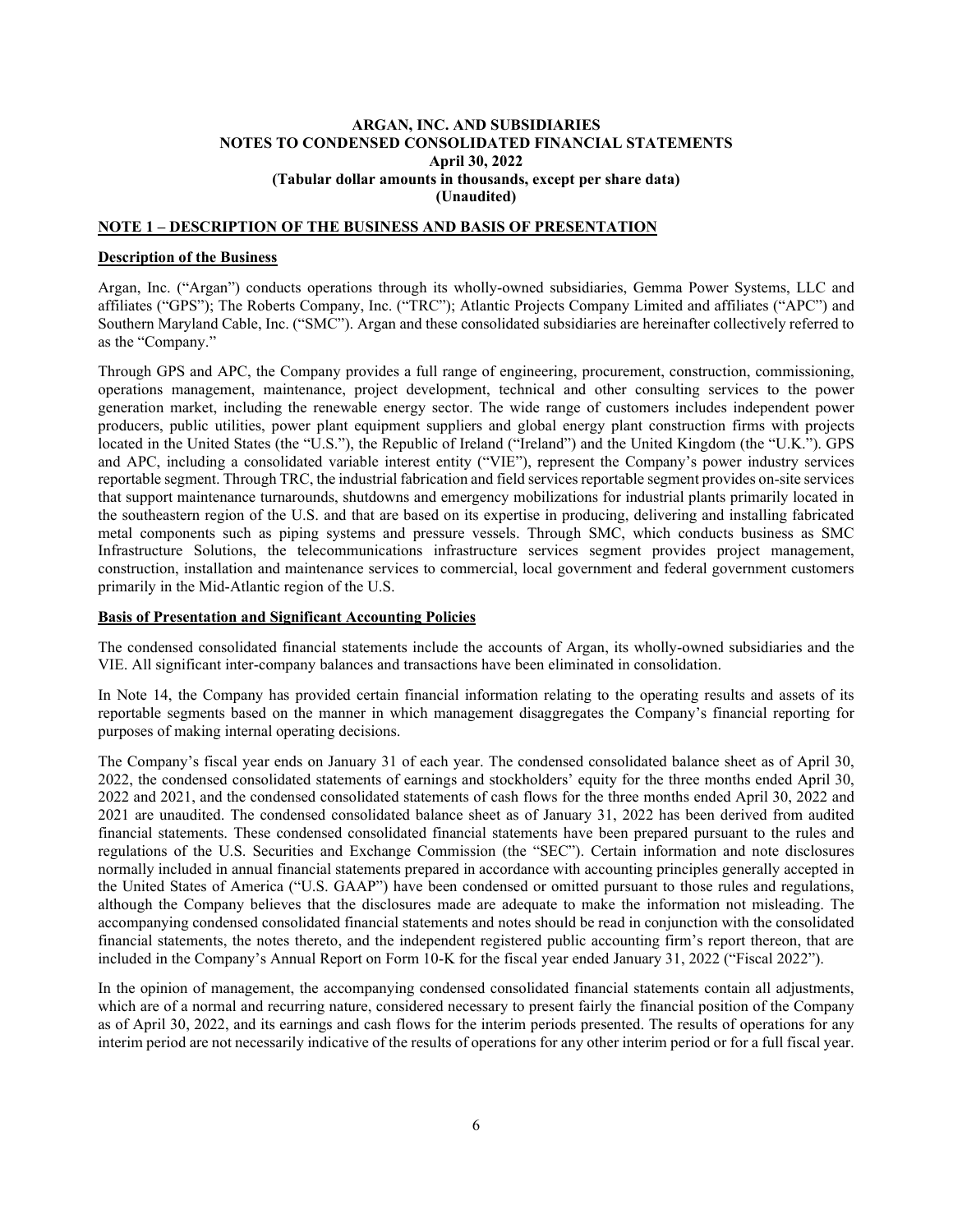## **Accounting Policies**

There are no recently issued accounting pronouncements that have not yet been adopted that the Company considers material to its condensed consolidated financial statements.

## **Fair Values**

The carrying value amounts presented in the condensed consolidated balance sheets for the Company's current assets, which primarily include cash and cash equivalents, short-term investments, accounts receivable and contract assets, and its current liabilities are reasonable estimates of their fair values due to the short-term nature of these items.

#### **Variable Interest Entity**

In January 2018, the Company was deemed to be the primary beneficiary of a VIE that is performing the project development activities related to the planned construction of a new natural gas-fired power plant. Consequently, the account balances of the VIE are included in the Company's consolidated financial statements, including development costs incurred by the VIE during the project development period. Consideration for the Company's engineering and financial support provided to the project included the right to build the power plant pursuant to a turnkey engineering, procurement and construction ("EPC") services contract that was negotiated and announced.

GPS provided financing for the development efforts through notes receivable from the consolidated VIE that was established by the project owner. The project owner was unable to obtain the necessary equity financing for the project and GPS ceased providing project development funding. The repayment of the notes to GPS is overdue and the VIE has rejected the Company's efforts to foreclose on the defaulted debt in an orderly fashion. Accordingly, the Company believes that the completion of the development of this project has been significantly jeopardized and that it is doubtful that construction of this power plant will occur. Accordingly, during the fourth quarter of Fiscal 2022, we recorded an impairment loss related to the capitalized project development costs of this project in the amount of \$7.9 million, of which \$2.5 million was attributed to the non-controlling interest. In March 2022, the project owner publicly announced the cancellation of this power plant project.

## **NOTE 2 – REVENUES FROM CONTRACTS WITH CUSTOMERS**

The Company's accounting for revenues on contracts with customers is based on a single comprehensive five-step model that requires reporting entities to:

- 1. Identify the contract,
- 2. Identify the performance obligations of the contract,
- 3. Determine the transaction price of the contract,
- 4. Allocate the transaction price to the performance obligations, and
- 5. Recognize revenue.

The Company focuses on the transfer of the contractor's control of the goods and/or services to the customer, as opposed to the transfer of risk and rewards. Major provisions of the current guidance cover the determination of which goods and services are distinct and represent separate performance obligations, the appropriate treatments for variable consideration, and the evaluation of whether revenues should be recognized at a point in time or over time.

When a performance obligation is satisfied over time, the related revenues are recognized over time. The Company's revenues are recognized primarily under various types of long-term construction contracts, including those for which revenues are based on either a fixed-price or a time-and-materials basis, and primarily over time as performance obligations are satisfied due to the continuous transfer of control to the project owner or other customer.

Revenues from fixed-price contracts, including portions of estimated gross profit, are recognized as services are provided, based on costs incurred and estimated total contract costs using the cost-to-cost approach. If, at any time, the estimate of contract profitability indicates an anticipated loss on a contract, the Company will recognize the total loss in the reporting period in which it is identified and the loss amount becomes estimable. Revenues from time-and-materials contracts are recognized when the related services are provided to the customer.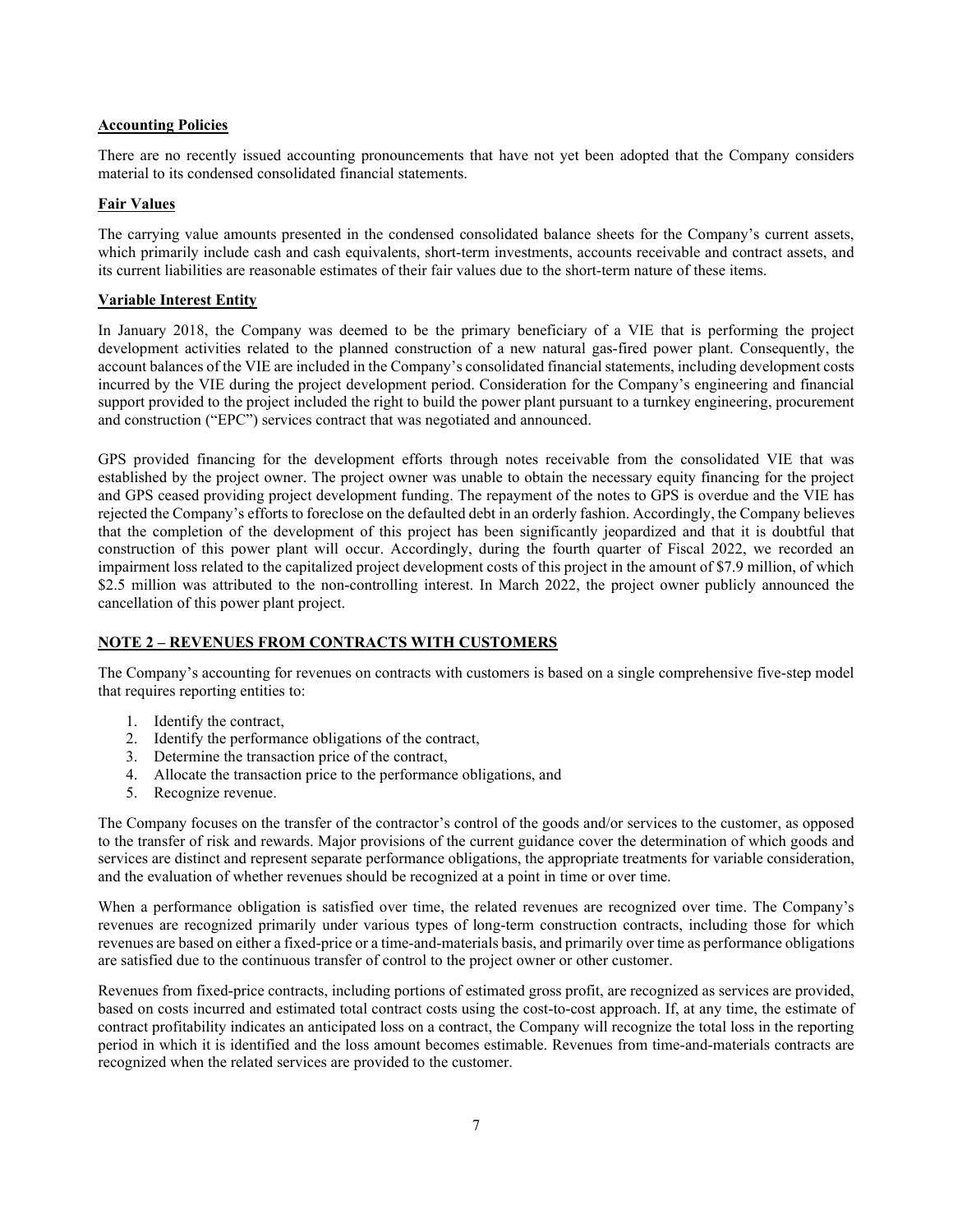Almost all of the Company's fixed-price contracts are considered to have a single performance obligation. Although multiple promises to transfer individual goods or services may exist, they are not typically distinct within the context of such contracts because contract promises included therein are interrelated or the contracts require the Company to perform critical integration so that the customer receives a completed project. Warranties provided under the Company's contracts with customers are assurance-type primarily and are recorded as the corresponding contract work is performed.

The transaction price for a contract represents the value of the contract awarded to the Company that is used to determine the amount of revenues recognized as of the balance sheet date. It may reflect amounts of variable consideration which could be either increases or decreases to the transaction price. These adjustments can be made from time-to-time during the period of contract performance as circumstances evolve related to such items as changes in the scope and price of contracts, claims, incentives and liquidated damages.

Contract assets include amounts that represent the rights to receive payment for goods or services that have been transferred to the project owner, with the rights conditional upon something other than the passage of time. Contract liabilities include amounts that reflect obligations to provide goods or services for which payment has been received. Contract retentions are billed amounts which, pursuant to the terms of the applicable contract, are not paid by project owners until a defined phase of a contract or project has been completed and accepted. These retained amounts are reflected in contract assets or contract liabilities depending on the net contract position of the particular contract. Retention amounts and the length of retention periods may vary. Retainage amounts related to active contracts are considered current regardless of the term of the applicable contract; such amounts are generally collected by the completion of the applicable contract. The total of amounts retained by project owners under construction contracts at April 30, 2022 and January 31, 2022 were \$41.8 million and \$40.4 million, respectively.

#### **Variable Consideration**

Amounts for contract variations for which the Company has project-owner directive for additional work or other scope change, but not for the price associated with the corresponding additional effort, are included in the transaction price when it is considered probable that the applicable costs will be recovered through a modification to the contract price. The effects of any revision to a transaction price can be determined at any time and they could be material. The Company may include in the corresponding transaction price a portion of the amount claimed in a dispute that it expects to receive from a project owner. Once a settlement of the dispute has been reached with the project owner, the transaction price may be revised again to reflect the final resolution. The aggregate amounts of such contract variations included in the transaction prices that were used to determine project-to-date revenues at April 30, 2022 and January 31, 2022 were \$6.8 million and \$7.5 million, respectively. Variations related to the Company's contracts typically represent modifications to the existing contracts and performance obligations, and do not represent new performance obligations. Actual costs related to any changes in the scope of the corresponding contract are expensed as they are incurred. Changes to total estimated contract costs and losses, if any, are reflected in operating results for the period in which they are determined.

The Company's long-term contracts typically have schedule dates and other performance objectives that if not achieved could subject the Company to liquidated damages. These contract requirements generally relate to specified activities that must be completed by an established date or by the achievement of a specified level of output or efficiency. Each applicable contract defines the conditions under which a project owner may be entitled to any liquidated damages. At the outset of each of the Company's contracts, the potential amounts of liquidated damages typically are not subtracted from the transaction price as the Company believes that it has included activities in its contract plan, and the associated costs, that will be effective in preventing such damages. Of course, circumstances may change as the Company executes the corresponding contract. The transaction price is reduced by an applicable amount when the Company no longer considers it probable that a future reversal of revenues will not occur when the matter is resolved. The Company considers potential liquidated damages, the costs of other related items and potential mitigating factors in determining the adequacy of its regularly updated estimates of the amounts of gross profit expected to be earned on active projects.

In other cases, the Company may have the grounds to assert liquidated damages against subcontractors, suppliers, project owners or other parties related to a project. Such circumstances may arise when the Company's activities and progress are adversely affected by delayed or damaged materials, challenges with equipment performance or other events out of the Company's control where the Company has rights to recourse, typically in the form of liquidated damages.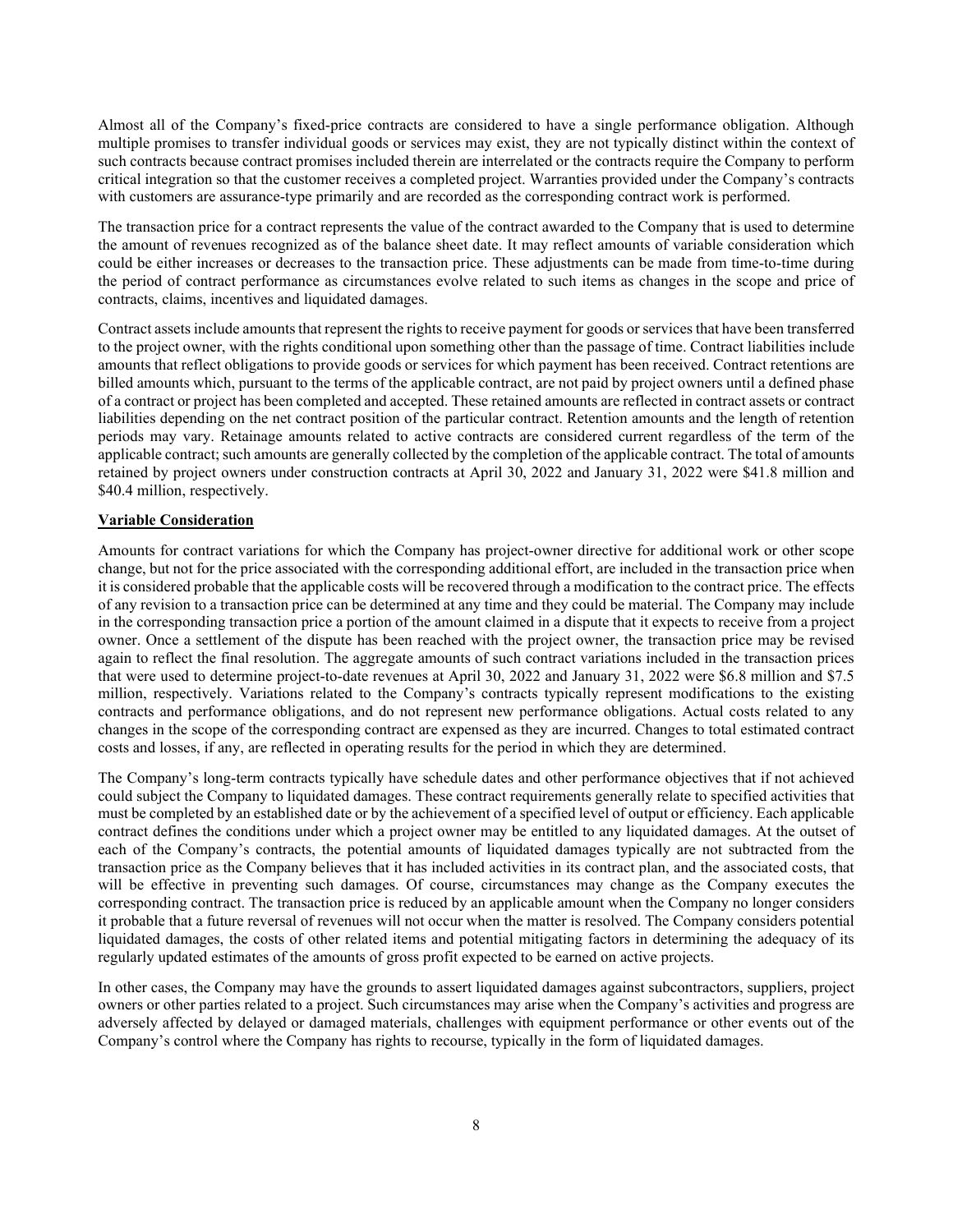In general, the Company does not adjust the corresponding contract accounting until it is probable that the favorable cost relief will be realized. Such adjustments have been and could be material.

The Company records adjustments to revenues and profits on contracts, including those associated with contract variations and estimated cost changes, using a cumulative catch-up method. Under this method, the impact of an adjustment to the amount of revenues recognized to date is recorded in the period that the adjustment is identified. Estimated variable consideration amounts are determined by the Company based primarily on the single most likely amount in the range of possible consideration amounts. Revenues and profits in future periods of contract performance are recognized using the adjusted amounts of transaction price and estimated contract costs.

#### **Remaining Unsatisfied Performance Obligations ("RUPO")**

The amount of RUPO represents the unrecognized revenue value of active contracts with customers as determined under the revenue recognition rules of U.S. GAAP. Increases to RUPO during a reporting period represent the transaction prices associated with new contracts, as well as additions to the transaction prices of existing contracts. The amounts of such changes may vary significantly each reporting period based on the timing of major new contract awards and the occurrence and assessment of contract variations.

At April 30, 2022, the Company had RUPO of \$339.2 million. The largest portion of RUPO at any date usually relates to EPC service contracts with typical performance durations of one to three years. However, the length of certain significant construction projects may exceed three years. The Company estimates that approximately 74% of the RUPO amount at April 30, 2022 will be included in the amount of consolidated revenues that will be recognized during the remainder of the fiscal year ending January 31, 2023 ("Fiscal 2023"). Most of the remaining amount of the RUPO amount at April 30, 2022 is expected to be recognized in revenues during the fiscal year ending January 31, 2024 ("Fiscal 2024"). Revenues for future periods will also include customer contract amounts added to RUPO subsequent to April 30, 2022.

It is important to note that estimates may be changed in the future and that cancellations, deferrals, or scope adjustments may occur related to work included in the amount of RUPO at April 30, 2022. Accordingly, RUPO may be adjusted to reflect project delays and cancellations, revisions to project scope and cost and foreign currency exchange fluctuations, or to revise estimates, as effects become known. Such adjustments may materially reduce future revenues below Company estimates.

#### **Disaggregation of Revenues**

The following table presents consolidated revenues for the three months ended April 30, 2022 and 2021, disaggregated by the geographic area where the corresponding projects were located:

|                              |   | Three Months Ended April 30, |  |         |  |  |  |  |
|------------------------------|---|------------------------------|--|---------|--|--|--|--|
|                              |   | 2022                         |  | 2021    |  |  |  |  |
| <b>United States</b>         | S | 80,273                       |  | 115,491 |  |  |  |  |
| United Kingdom               |   | 10.351                       |  | 6,157   |  |  |  |  |
| Republic of Ireland          |   | 9.653                        |  | 4.693   |  |  |  |  |
| <b>Consolidated Revenues</b> |   | 00.27                        |  | 26.34   |  |  |  |  |

The major portion of the Company's consolidated revenues are recognized pursuant to fixed-price contracts with most of the remaining portions earned pursuant to time-and-material contracts. Consolidated revenues are disaggregated by reportable segment in Note 14 to the condensed consolidated financial statements.

## **NOTE 3 – CASH, CASH EQUIVALENTS AND SHORT-TERM INVESTMENTS**

At April 30, 2022 and January 31, 2022, significant amounts of cash equivalents were invested in money market funds with net assets invested in high-quality money market instruments. Such investments include U.S. Treasury obligations; obligations of U.S. government agencies, authorities, instrumentalities or sponsored enterprises; and repurchase agreements secured by U.S. government obligations. Due to market conditions, returns on money market instruments are currently minimal. The Company considers all liquid investments with original maturities of three months or less at the time of purchase to be cash equivalents.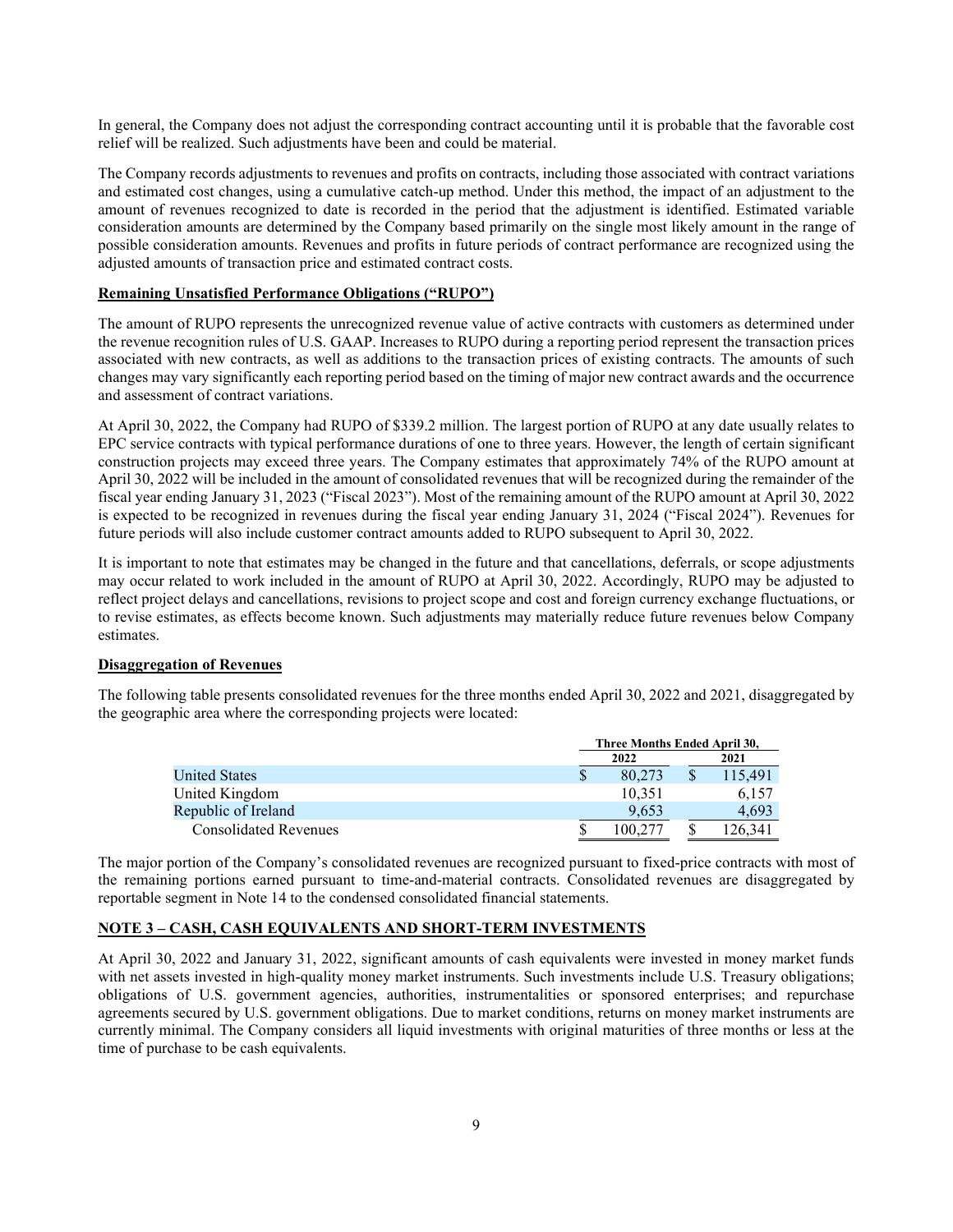Short-term investments as of April 30, 2022 and January 31, 2022 consisted solely of certificates of deposit purchased from Bank of America (the "Bank") with weighted average initial maturities of less than one year (the "CDs"). The Company has the intent and ability to hold the CDs until they mature, and they are carried at cost plus accrued interest. Interest income is recorded when earned and is included in other income. At April 30, 2022 and January 31, 2022, the weighted average annual interest rates of the outstanding CDs were 0.9% and 0.1%, respectively.

The Company has a substantial portion of its cash on deposit in the U.S. with the Bank. The Company also maintains certain Euro-based bank accounts in Ireland and certain pound sterling-based bank accounts in the U.K. in support of the operations of APC. Management does not believe that the combined amount of the CDs and the cash deposited with the Bank and cash balances maintained at financial institutions in Ireland and the U.K., in excess of government-insured levels, represent material risks.

## **NOTE 4 – ACCOUNTS AND NOTES RECEIVABLE**

The Company generally extends credit to a customer based on an evaluation of the customer's financial condition, without requiring tangible collateral. Exposure to losses on accounts and notes receivable is expected to differ due to the varying financial condition of each customer. The Company monitors its exposure to credit losses and may establish an allowance for credit losses based on management's estimate of the loss that is expected to occur over the remaining life of the particular financial asset. The amounts of any credit losses for the three months ended April 30, 2022 and 2021 were insignificant. The amount of the allowance for credit losses at both April 30, 2022 and January 31, 2022 was \$2.4 million.

## **NOTE 5 – PURCHASED INTANGIBLE ASSETS**

At both April 30, 2022 and January 31, 2022, the goodwill balances related to the acquisitions of GPS and TRC were \$18.5 million and \$9.5 million, respectively. Management does not believe that any events or circumstances that have occurred or arisen since January 31, 2022, require an updated assessment of the goodwill balances of either GPS or TRC.

The Company's purchased intangible assets, other than goodwill, consisted of the following elements as of April 30, 2022 and January 31, 2022:

|                              |                                        | <b>April 30, 2022</b>   |       |                             |       |                       |       | January 31,            |       |
|------------------------------|----------------------------------------|-------------------------|-------|-----------------------------|-------|-----------------------|-------|------------------------|-------|
|                              | <b>Estimated</b><br><b>Useful Life</b> | Gross<br><b>Amounts</b> |       | Accumulated<br>Amortization |       | <b>Net</b><br>Amounts |       | 2022, (net<br>amounts) |       |
|                              |                                        |                         |       |                             |       |                       |       |                        |       |
| Trade name (TRC)             | 15 years                               |                         | 4.499 |                             | 1.925 |                       | 2.574 |                        | 2,650 |
| Process certifications (TRC) | 7 years                                |                         | 1,897 |                             | 1,739 |                       | 158   |                        | 226   |
| Customer relationships (TRC) | 10 years                               |                         | 916   |                             | 588   |                       | 328   |                        | 351   |
| Customer contracts (SMC)     | $\leq 1$ vear                          |                         | 114   |                             |       |                       | 114   |                        | 95    |
| Totals                       |                                        |                         | .426  |                             | 4.252 |                       | 3.174 |                        | 3.322 |

## **NOTE 6 – FINANCING ARRANGEMENTS**

During April 2021, the Company amended its Amended and Restated Replacement Credit Agreement with the Bank (the "Credit Agreement"). The amendment extended the expiration date of the Credit Agreement to May 31, 2024 and reduced the borrowing rate. The Credit Agreement includes the following features, among others: a lending commitment of \$50.0 million including a revolving loan with interest at the 30-day LIBOR plus 1.6% (reduced from 2.0%), and an accordion feature which allows for an additional commitment amount of \$10.0 million, subject to certain conditions.

The Company may also use the borrowing ability to cover other credit instruments issued by the Bank for the Company's use in the ordinary course of business as defined in the Credit Agreement.

At April 30, 2022, the Company did not have any borrowings outstanding under the Credit Agreement. However, the Bank has issued outstanding letters of credit in the total amount of \$21.1 million in support of the activities of APC under new customer contracts. In connection with the project development activities of the VIE that is described in Note 1, the Bank issued a letter of credit, outside the scope of the Credit Agreement, in the approximate amount of \$3.4 million as of April 30, 2022 and January 31, 2022, for which the Company has provided cash collateral. As of April 30, 2022, no amounts have been drawn against this letter of credit.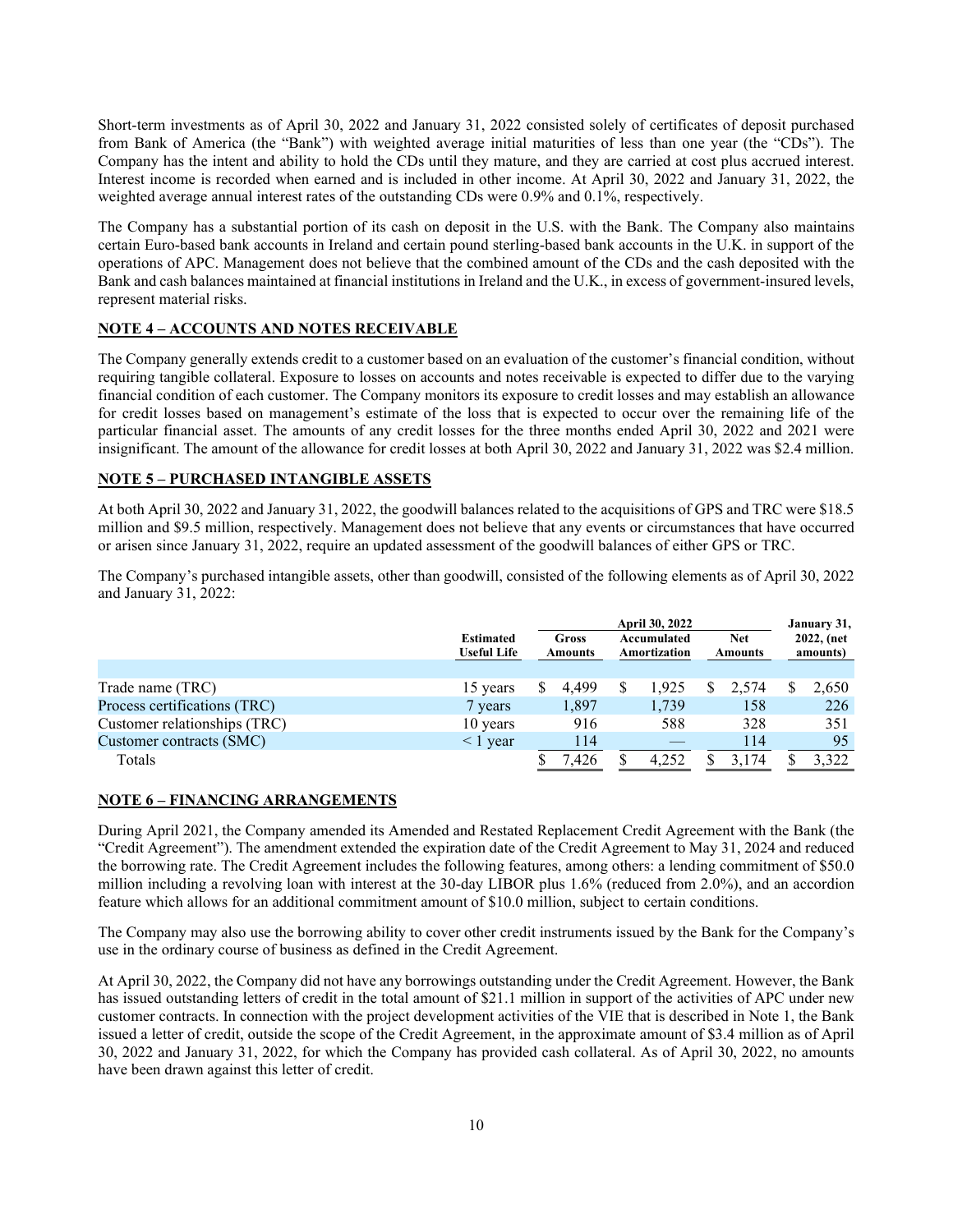The Company has pledged the majority of its assets to secure its financing arrangements. The Bank's consent is not required for acquisitions, divestitures, cash dividends or significant investments as long as certain conditions are met. The Bank requires that the Company comply with certain financial covenants at its fiscal year-end and at each of its fiscal quarter-ends. The Credit Agreement includes other terms, covenants and events of default that are customary for a credit facility of its size and nature, including a requirement to achieve positive adjusted earnings before interest, taxes, depreciation and amortization, as defined, over each rolling twelve-month measurement period. As of April 30, 2022 and January 31, 2022, the Company was in compliance with the covenants of the Credit Agreement.

The Company expects to amend the Credit Agreement during Fiscal 2023 in order to replace LIBOR with an equivalent benchmark rate. The Company does not expect that the change will materially impact its consolidated financial statements.

## **NOTE 7 – COMMITMENTS**

## **Leases**

The Company's leases are primarily operating leases that cover office space, expiring on various dates through September 2031, and certain equipment used by the Company in the performance of its construction services contracts. Some of these equipment leases may be embedded in broader agreements with subcontractors or construction equipment suppliers. The Company has no material finance leases. None of the operating leases includes significant amounts for incentives, rent holidays or price escalations. Under certain leases, the Company is obligated to pay property taxes, insurance, and maintenance costs.

Operating lease right-of-use assets and associated lease liabilities are recorded in the balance sheet at the lease commencement date based on the present value of future minimum lease payments to be made over the expected lease term. As the implicit rate is not determinable in most of the Company's leases, management uses the Company's incremental borrowing rate (currently LIBOR plus 1.6%) at the commencement date in determining the present value of future payments. The expected lease term includes any option to extend or to terminate the lease when it is reasonably certain the Company will exercise such option.

Operating lease expense amounts are recorded on a straight-line basis over the expected lease terms and were \$0.8 million for both the three months ended April 30, 2022 and 2021. Operating lease payments for both the three months ended April 30, 2022 and 2021 were \$0.8 million. For operating leases as of April 30, 2022, the weighted average lease term is 44 months and the weighted average discount rate is 2.4%. The aggregate amounts of operating leases added during the three months ended April 30, 2022 and 2021 were \$0.2 million and \$0.5 million, respectively.

The following is a schedule of future minimum lease payments for the operating leases that were recognized in the condensed consolidated balance sheet as of April 30, 2022.

| Tears Enging Sanuary 91,                                 |           |
|----------------------------------------------------------|-----------|
| 2023 (remainder)                                         | \$<br>958 |
| 2024                                                     | 456       |
| 2025                                                     | 351       |
| 2026                                                     | 250       |
| 2027                                                     | 231       |
| Thereafter                                               | 1,025     |
| Total lease payments                                     | 3,271     |
| Less interest portion                                    | 190       |
| Present value of lease payments                          | 3,081     |
| Less current portion (included in accrued expenses)      | 1,031     |
| Non-current portion (included in noncurrent liabilities) | 2.050     |

#### **Years Ending January 31,**

Monthly payments for the occupancy by TRC of its primary offices and plant, which are made to the founder and retired chief executive officer of TRC based on an annual rental rate of \$0.3 million, are being made on a month-to-month rental basis.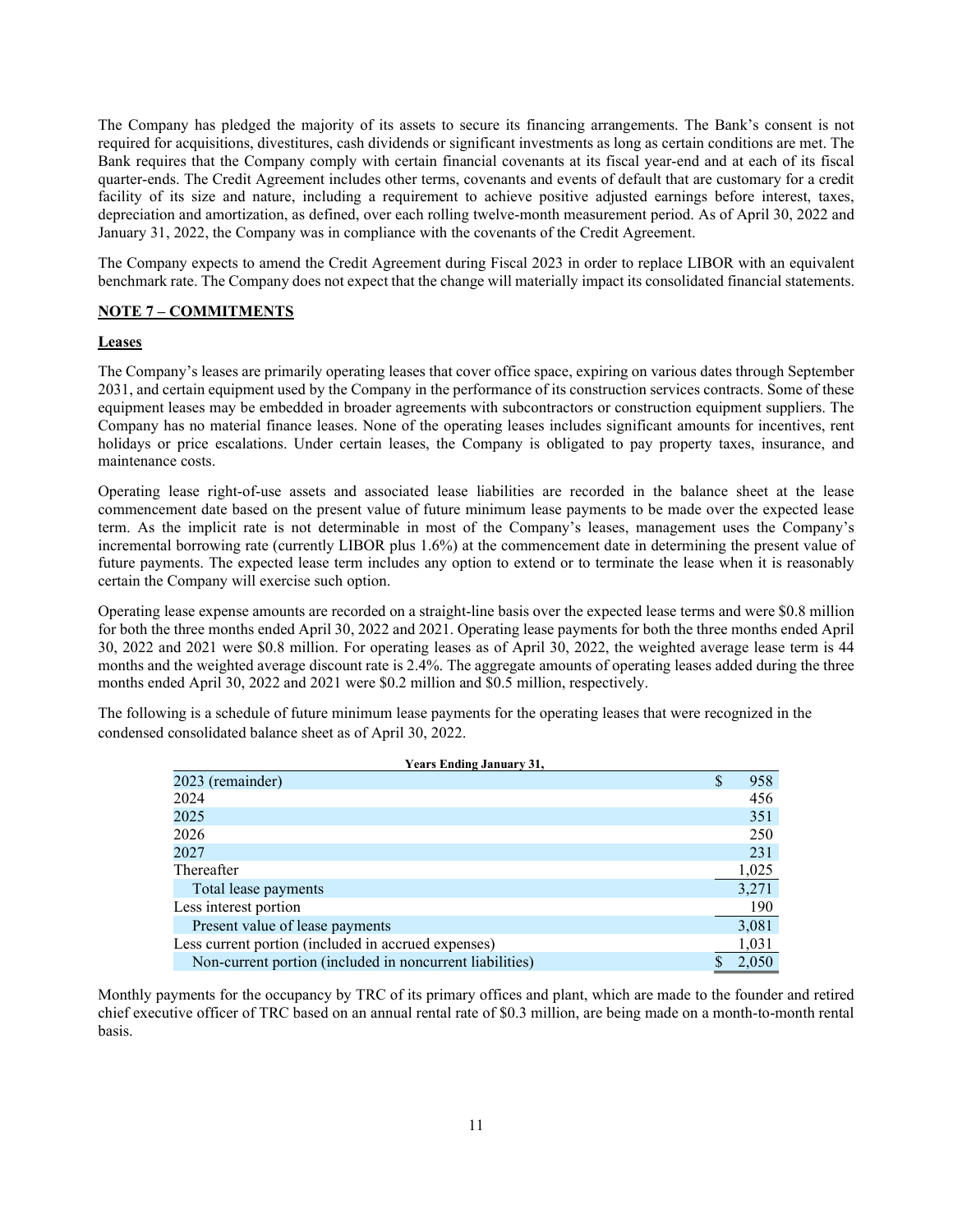The Company also uses equipment and occupies other facilities under short-term rental agreements. Rent expense amounts incurred under operating leases and short-term rental agreements (including portions of the lease expense amounts disclosed above) and included in costs of revenues for the three months ended April 30, 2022 and 2021 were \$2.9 million and \$3.0 million, respectively. Rent expense incurred under these types of arrangements (including portions of the lease expense amounts disclosed above) and included in selling, general and administrative expenses for the three months ended April 30, 2022 and 2021 was \$0.2 million for both periods.

#### **Performance Bonds and Guarantees**

In the normal course of business and for certain major projects, the Company may be required to obtain surety or performance bonding, to cause the issuance of letters of credit, or to provide parent company guarantees (or some combination thereof) in order to provide performance assurances to clients on behalf of its contractor subsidiaries. As these subsidiaries are wholly-owned, any actual liability is ordinarily reflected in the financial statement account balances determined pursuant to the Company's accounting for contracts with customers. When sufficient information about claims on guaranteed or bonded projects would be available and monetary damages or other costs or losses would be determined to be probable, the Company would record such losses. Any amounts that may be required to be paid in excess of the estimated costs to complete contracts in progress as of April 30, 2022 are not estimable.

As of April 30, 2022, the value of the Company's unsatisfied bonded performance obligations, covering all of its subsidiaries, was approximately \$187.0 million. In addition, as of April 30, 2022, there were bonds outstanding in the aggregate amount of approximately \$1.1 million covering other risks including warranty obligations related to completed activities; these bonds expire at various dates over the next two years. Not all of our projects require bonding.

As of April 30, 2022 and January 31, 2022, the Company had also provided a financial guarantee, subject to certain terms and conditions, on behalf of GPS to an original equipment manufacturer in the amount of \$3.6 million in support of business development efforts. A liability was established for the estimated loss related to this guarantee during Fiscal 2022.

## **Warranties**

The Company generally provides assurance-type warranties for work performed under its construction contracts. The warranties cover defects in equipment, materials, design or workmanship, and most warranty periods typically run from nine to twenty-four months after the completion of construction on a particular project. Because of the nature of the Company's projects, including project owner inspections of the work both during construction and prior to substantial completion, the Company has not experienced material unexpected warranty costs in the past. Warranty costs are estimated based on experience with the type of work and any known risks relative to each completed project. The accruals of liabilities, which are established to cover estimated future warranty costs, are recorded as the contracted work is performed, and they are included in the amounts of accrued expenses in the condensed consolidated balances sheets. The liability amounts may be periodically adjusted to reflect changes in the estimated size and number of expected warranty claims.

## **NOTE 8 – LEGAL CONTINGENCIES**

In the normal course of business, the Company may have pending claims and legal proceedings. In the opinion of management, based on information available at this time, there are no current claims and proceedings that are expected to have a material adverse effect on the condensed consolidated financial statements as of April 30, 2022.

#### **NOTE 9 – STOCK-BASED COMPENSATION**

On June 23, 2020, the Company's stockholders approved the adoption of the 2020 Stock Plan (the "2020 Plan"), and the allocation of 500,000 shares of the Company's common stock for issuance thereunder. The Company's board of directors may make share-based awards under the 2020 Plan to officers, directors and key employees. The 2020 Plan replaces the 2011 Stock Plan (the "2011 Plan"); the Company's authority to make awards pursuant to the 2011 Plan expired on July 19, 2021. Together, the 2020 Plan and the 2011 Plan are hereinafter referred to as the "Stock Plans."

The features of the 2020 Plan are similar to those included in the 2011 Plan. Awards may include nonqualified stock options, incentive stock options, and restricted or unrestricted stock. The specific provisions for awards are documented in a written agreement between the Company and the awardee. All stock options awarded under the Stock Plans have exercise prices per share at least equal to the common stock's market value on the date of grant. Stock options have terms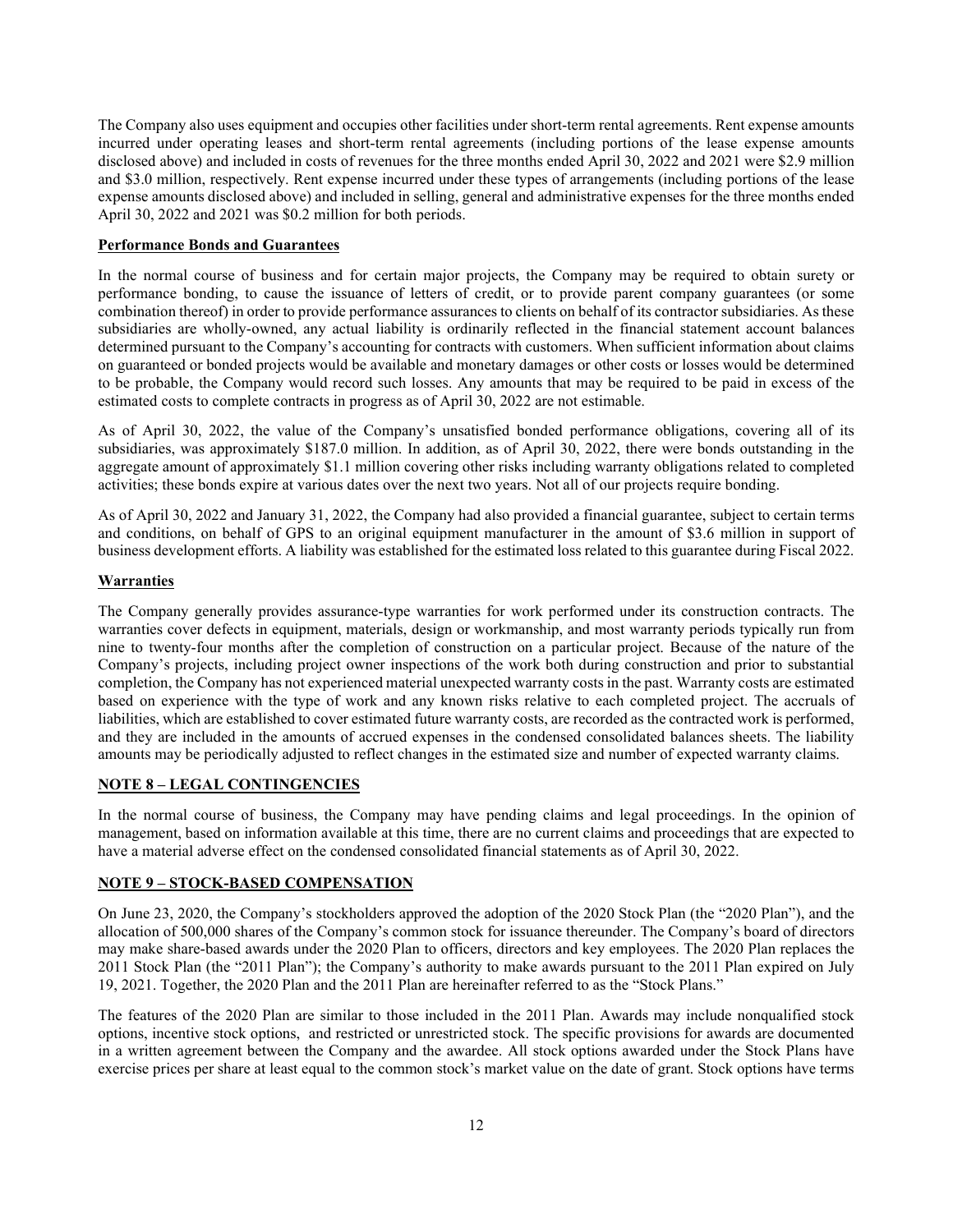no longer than ten years. Typically, stock options are awarded with one-third of each stock option vesting on each of the first three anniversaries of the corresponding award date.

As of April 30, 2022, there were 1,970,801 shares of common stock reserved for issuance under the Stock Plans; this number includes 254,646 shares of common stock available for future awards under the 2020 Plan.

#### **Stock Options**

A summary of stock option activity under the Stock Plans for the three months ended April 30, 2022, along with corresponding weighted average per share amounts, is presented below (shares in thousands):

|                               |               | <b>Exercise</b> |       | Remaining    |                   |
|-------------------------------|---------------|-----------------|-------|--------------|-------------------|
|                               | <b>Shares</b> |                 | Price | Term (years) | <b>Fair Value</b> |
| Outstanding, February 1, 2022 | 1,405         | \$              | 44.35 | 6.17         | \$10.31           |
| Granted                       | 38            | S               | 36.78 |              |                   |
| Exercised                     | (2)           | S               | 32.68 |              |                   |
| Forfeited                     | (3)           | S               | 63.76 |              |                   |
| Outstanding, April 30, 2022   | 1,438         | S               | 44.12 | 6.04         | \$ 10.21          |
| Exercisable, April 30, 2022   | 1,199         | \$.             | 44.87 | 5.52         | \$10.76           |
| Outstanding, April 30, 2021   | 1,408         | S               | 44.50 | 6.77         | \$10.44           |
| Exercisable, April 30, 2021   | 1,029         |                 | 45.47 | 6.01         | 11.24             |

The changes in the number of non-vested options to purchase shares of common stock for the three months ended April 30, 2022, and the weighted average fair value per share for each number, are presented below (shares in thousands):

|                              | Shares |              | <b>Fair Value</b> |
|------------------------------|--------|--------------|-------------------|
| Non-vested, February 1, 2022 | 295    | \$.          | 7.80              |
| Granted                      | 38     | \$.          | 6.68              |
| Vested                       | (94)   | S            | 8.24              |
| Non-vested, April 30, 2022   | 239    | <sup>S</sup> | 7.45              |
| Non-vested, April 30, 2021   | 379    | <b>S</b>     | 8.25              |
|                              |        |              |                   |

The total intrinsic value amounts of the stock options exercised during the three months ended April 30, 2022 and 2021 were not significant. At April 30, 2022, the aggregate market value amounts of the shares of common stock subject to outstanding and exercisable stock options that were "in-the-money" exceeded the aggregate exercise prices of such options by \$2.0 million and \$1.9 million, respectively.

#### **Restricted Stock Units**

The Company awards restricted stock units to senior executives, members of the Company's board of directors and certain other employees. Awardees earn the right to receive shares of common stock as certain performance goals are achieved and/or service periods are satisfied. Each restricted stock unit expires on the three-year anniversary of the award.

During the three months ended April 30, 2022, the Company awarded 47,000 performance-based restricted stock units, 7,500 renewable performance-based restricted stock units and 57,500 time-based restricted stock units. During the three months ended April 30, 2021, the Company awarded 49,000 performance-based restricted stock units, 10,000 renewable performance-based restricted stock units and 49,500 time-based restricted stock units.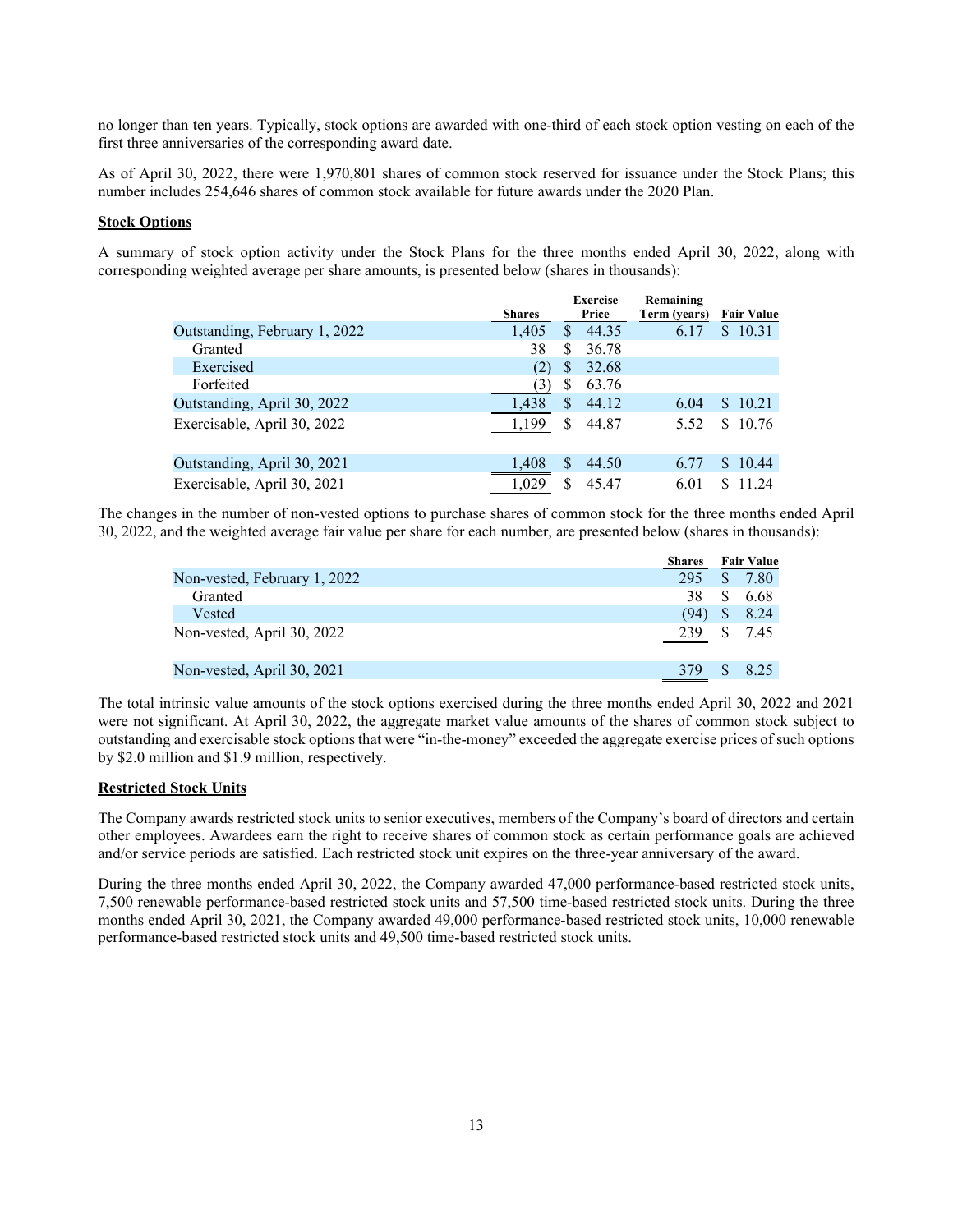The changes in the maximum number of restricted stock units for the three months ended April 30, 2022, and the weighted average fair value per share for each number, are presented below (shares in thousands):

|                               | <b>Shares</b> | <b>Fair Value</b> |
|-------------------------------|---------------|-------------------|
| Outstanding, February 1, 2022 | 222           | \$31.48           |
| Awarded                       |               | 115 \$ 27.23      |
| Issued                        | (37)          | \$38.51           |
| Forfeited                     | (22)          | \$40.85           |
| Outstanding, April 30, 2022   |               | $278$ \$ 29.38    |
|                               |               |                   |
| Outstanding, April 30, 2021   | 190           | \$29.73           |
|                               |               |                   |

## **Fair Value**

The fair value amounts of stock options and restricted stock units are recorded as stock compensation expense over the terms of the corresponding awards. Expense amounts related to stock awards were \$0.9 million and \$0.7 million for the three months ended April 30, 2022 and 2021, respectively. At April 30, 2022, there was \$8.4 million in unrecognized compensation cost related to outstanding stock awards that the Company expects to expense over the next three years.

The Company estimates the weighted average fair value of stock options on the date of award using a Black-Scholes option pricing model. The Company believes that its past stock option exercise activity is sufficient to provide it with a reasonable basis upon which to estimate the expected life of newly awarded stock options. Risk-free interest rates are determined by blending the rates for three-to-five year U.S. Treasury notes. The dividend yield is based on the Company's current annual regular dividend amount. The calculations of the expected volatility factors are based on the monthly closing prices of the Company's common stock for the five-year periods preceding the dates of the corresponding awards.

The fair value amounts for the performance-based restricted stock units have been determined by using the per share market price of the Company's common stock on the dates of award and the target number of shares for the awards (50% of the maximum number), by assigning equal probabilities to the thirteen possible payout outcomes at the end of each three-year term, and by computing the weighted average of the outcome amounts. For each award, the estimated fair value amount was calculated to be 88.5% of the aggregate market value of the target number of shares on the award date. For the renewable performance-based restricted stock units, the fair value of each award was determined to be 50% of the aggregate market value of the shares of common stock covered by the award on the date of the award. For the time-based restricted stock units, the fair value of each award equals the aggregate market price for the number of shares covered by each award on the date of award.

## **NOTE 10 – INCOME TAXES**

## **Income Tax Expense Reconciliations**

The Company's income tax amounts for the three months ended April 30, 2022 and 2021 differed from corresponding amounts computed by applying the federal corporate income tax rate of 21% to the income before income taxes for the periods as presented below:

|                                                  | Three Months Ended April 30, |         |              |         |  |
|--------------------------------------------------|------------------------------|---------|--------------|---------|--|
|                                                  |                              | 2022    |              | 2021    |  |
| Computed expected income tax expense             |                              | (2.049) | <sup>S</sup> | (3,052) |  |
| Difference resulting from:                       |                              |         |              |         |  |
| State income taxes, net of federal tax effect    |                              | (134)   |              | (334)   |  |
| Deferred tax asset adjustments                   |                              | (66)    |              | (284)   |  |
| Other permanent differences and adjustments, net |                              | (24)    |              | (98)    |  |
| Income tax expense                               |                              |         |              | (3,768) |  |

Foreign income tax expense amounts for the three months ended April 30, 2022 and 2021 were not material.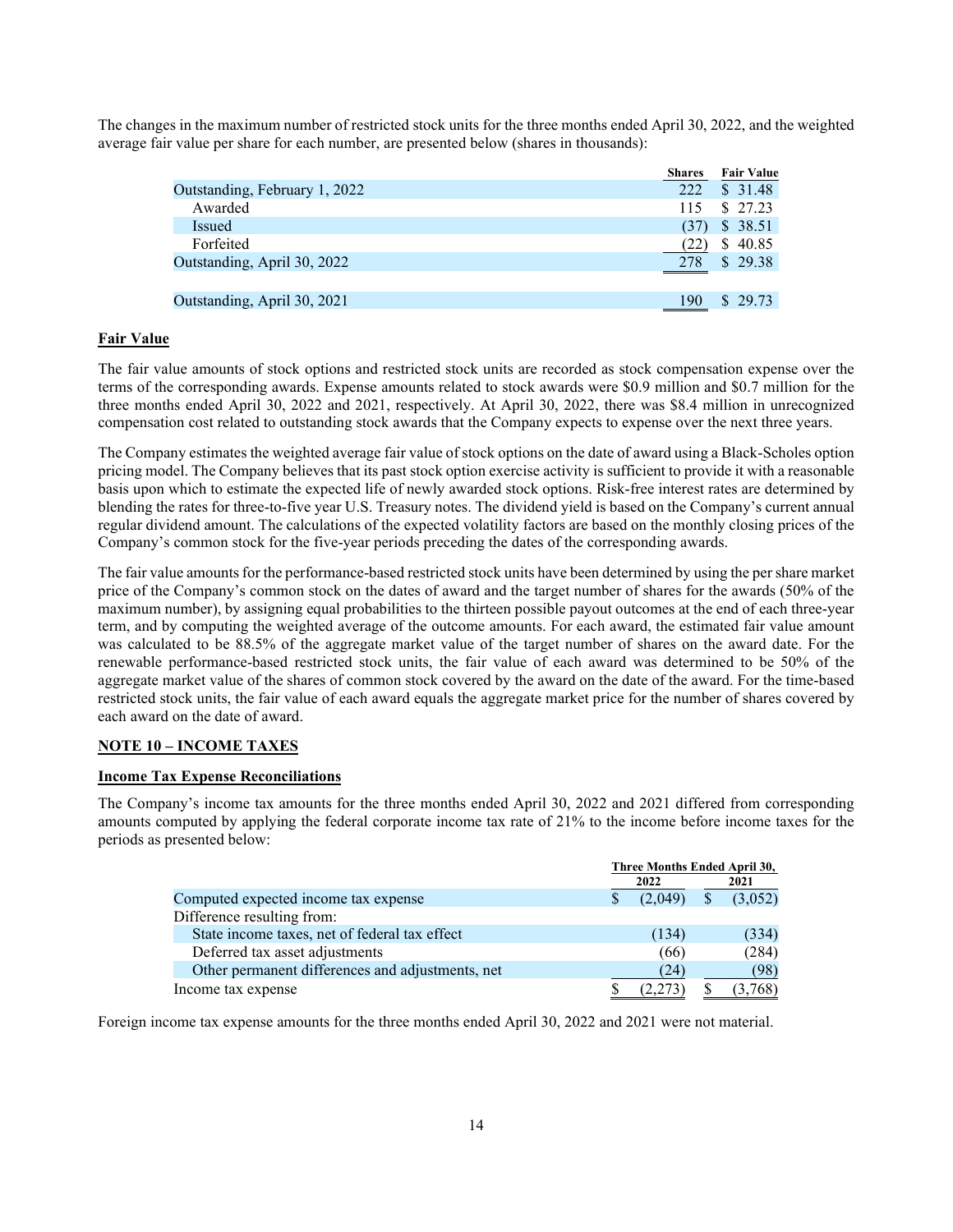#### **Net Operating Loss ("NOL") Carryback**

In an effort to combat the adverse economic impacts of the COVID-19 crisis, the U.S. Congress passed the Coronavirus, Aid, Relief, and Economic Security Act ( the "CARES Act") that was signed into law on March 27, 2020. This wideranging legislation was an emergency economic stimulus package that included spending and tax breaks aimed at strengthening the U.S. economy and funding a nationwide effort to curtail the effects of the outbreak of COVID-19.

The tax changes of the CARES Act included a temporary suspension of the limitations on the future utilization of certain NOLs and re-established a carryback period for certain losses to five years. The NOLs eligible for carryback under the CARES Act include the Company's domestic NOL for the year ended January 31, 2020 ("Fiscal 2020"), which was approximately \$39.5 million. The Company made the appropriate filing with the Internal Revenue Service (the "IRS") requesting carryback refunds of income taxes paid for the years ended January 31, 2017 ("Fiscal 2017"), 2016 ("Fiscal 2016") and 2015 in the total amount of approximately \$12.7 million.

## **Research and Development Tax Credits**

During the year ended January 31, 2019 ("Fiscal 2019"), the Company completed a detailed review of the activities of its engineering staff on major EPC services projects in order to identify and quantify the amounts of research and development tax credits that may have been available to reduce prior year income taxes. This study focused on project costs incurred during the three-year period ended January 31, 2018. Based on the results of the study, management identified and estimated significant amounts of income tax benefits that were not previously recognized in the Company's operating results for any prior year reporting period. The net amount of research and development tax credit benefit recognized in Fiscal 2019 was \$16.6 million. During Fiscal 2020, deferred tax assets related to the research and development tax credits were reduced by \$0.4 million. The Company recorded a corresponding liability for uncertain income tax return positions related to identified but unrecognized research and development tax credit benefits in the amount of \$5.0 million. Most this liability was included in accrued expenses as of April 30, 2022 and January 31, 2022.

The research and development credits claimed by the Company in its federal income tax returns were examined by the IRS. The conclusions of the IRS were formally protested by the Company and the results of the appeals hearing that occurred in May 2022 are described in Note 15.

#### **Income Tax Refunds**

As of April 30, 2022 and January 31, 2022, the balances of other current assets in the condensed consolidated balance sheet included income tax refunds receivable and prepaid income taxes in the total amounts of approximately \$27.7 million and \$29.5 million, respectively. The income tax refunds included the amounts that were expected to be received from the IRS upon completion of the tax return examination appeals process described in Note 15 and the amount expected to be received from the IRS upon its processing of the Company's NOL carryback refund request discussed above. The Company has also formally protested the conclusions reached by two states, where the Company filed tax returns reflecting the benefits of certain research and development credits, that the credits are not allowable. The Company expects that the ultimate settlement of the income tax disputes with the states will be resolved on bases favorable to the Company.

## **Income Tax Returns**

The Company is subject to federal and state income taxes in the U.S., and income taxes in Ireland and the U.K. Tax treatments within each jurisdiction are subject to the interpretation of the related tax laws and regulations which require significant judgment to apply. The Company is no longer subject to income tax examinations by authorities for its fiscal years ended on or before January 31, 2018 ("Fiscal 2018") except for several notable exceptions including Ireland, the U.K. and several states where the open periods are one year longer.

#### **Solar Energy Projects**

The Company has invested in limited liability companies that make equity investments in solar energy projects that are eligible to receive energy tax credits. The passive investments have been accounted for under the equity method and the balances are included in other assets in our condensed consolidated balance sheets. Each tax credit, when recognized, is recorded as a reduction of the corresponding investment balance with an offsetting reduction in the balance of accrued taxes payable in accordance with the deferral method. At April 30, 2022 and January 31, 2022, the investment account balances were \$0.8 million and \$0.2 million, respectively. These investments are expected to provide positive overall returns over their six-year expected lives.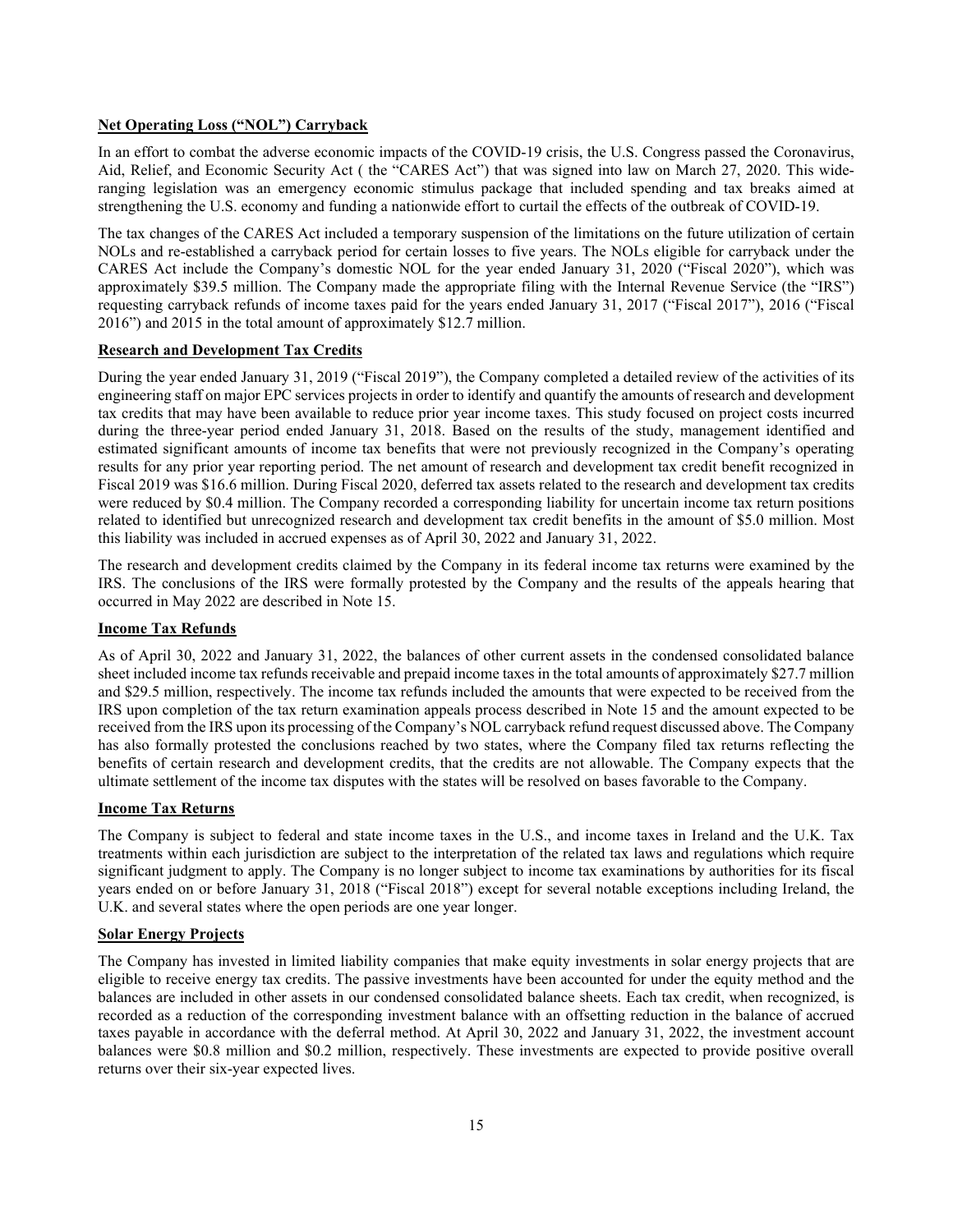For the three-month period ended April 30, 2022, the investment balance was adjusted to reflect its share of the income of the investment entities in the amount of approximately \$0.6 million, which has been included as other income in the Company's condensed consolidated statement of earnings. Other than the Company making initial payments to a solar energy investment company in the amount of approximately \$3.5 million during the three-month period ended April 30, 2021, the activities related to these projects during this prior period were not meaningful.

The Company has also established deferred taxes related to the difference in the book and tax bases of the investments.

## **Supplemental Cash Flow Information**

The Company was not required to make any income tax payments during the three months ended April 30, 2022 or 2021. During the three months ended April 30, 2022 and 2021, the Company did not receive any income tax refunds that were material.

## **NOTE 11 – NET INCOME PER SHARE ATTRIBUTABLE TO THE STOCKHOLDERS OF ARGAN**

Basic and diluted net income per share amounts are computed as follows (shares in thousands except in the note):

|                                                                |   | Three Months Ended April 30, |            |
|----------------------------------------------------------------|---|------------------------------|------------|
|                                                                |   | 2022                         | 2021       |
|                                                                |   |                              |            |
| Net income attributable to the stockholders of Argan           |   | 7,485                        | 10,766     |
|                                                                |   |                              |            |
| Weighted average number of shares outstanding – basic          |   | 14,910                       | 15,726     |
| Effect of stock awards <sup>(1)</sup>                          |   | 82                           | 235        |
| Weighted average number of shares outstanding – diluted        |   | 14,992                       | 15,961     |
|                                                                |   |                              |            |
| Net income per share attributable to the stockholders of Argan |   |                              |            |
| Basic                                                          | S | 0.50                         | 0.68       |
| Diluted                                                        | S | 0.50                         | \$<br>0.67 |

(1) For the three months ended April 30, 2022 and 2021, the weighted average numbers of shares determined on a dilutive basis exclude the effects of antidilutive stock options covering an aggregate of 867,334 and 279,500 shares of common stock, respectively.

## **NOTE 12 – CASH DIVIDENDS AND COMMON STOCK REPURCHASES**

On April 11, 2022, Argan's board of directors declared a regular quarterly cash dividend in the amount of \$0.25 per share of common stock, which was paid on April 29, 2022 to stockholders of record at the close of business on April 21, 2022. Last year, the board of directors declared a regular quarterly dividend of \$0.25 per share of common stock, which was paid to stockholders on April 30, 2021.

Pursuant to authorizations provided by Argan's board of directors (the "Share Repurchase Plan"), the Company repurchased shares of its common stock during the three months ended April 30, 2022. During this period, the Company repurchased 710,879 shares of common stock, all on the open market, for an aggregate price of approximately \$27.1 million, or \$38.09 per share.

## **NOTE 13 – CUSTOMER CONCENTRATIONS**

The majority of the Company's consolidated revenues relate to performance by the power industry services segment which provided 74% and 77% of consolidated revenues for the three months ended April 30, 2022 and 2021, respectively. The industrial services segment represented 22% and 21% of consolidated revenues for the three months ended April 30, 2022 and 2021, respectively.

The Company's most significant customer relationship for the three months ended April 30, 2022 included one power industry service customer, which accounted for 48% of consolidated revenues. The Company's most significant customer relationship for the three months ended April 30, 2021 included one power industry service customer, which accounted for 68% of consolidated revenues.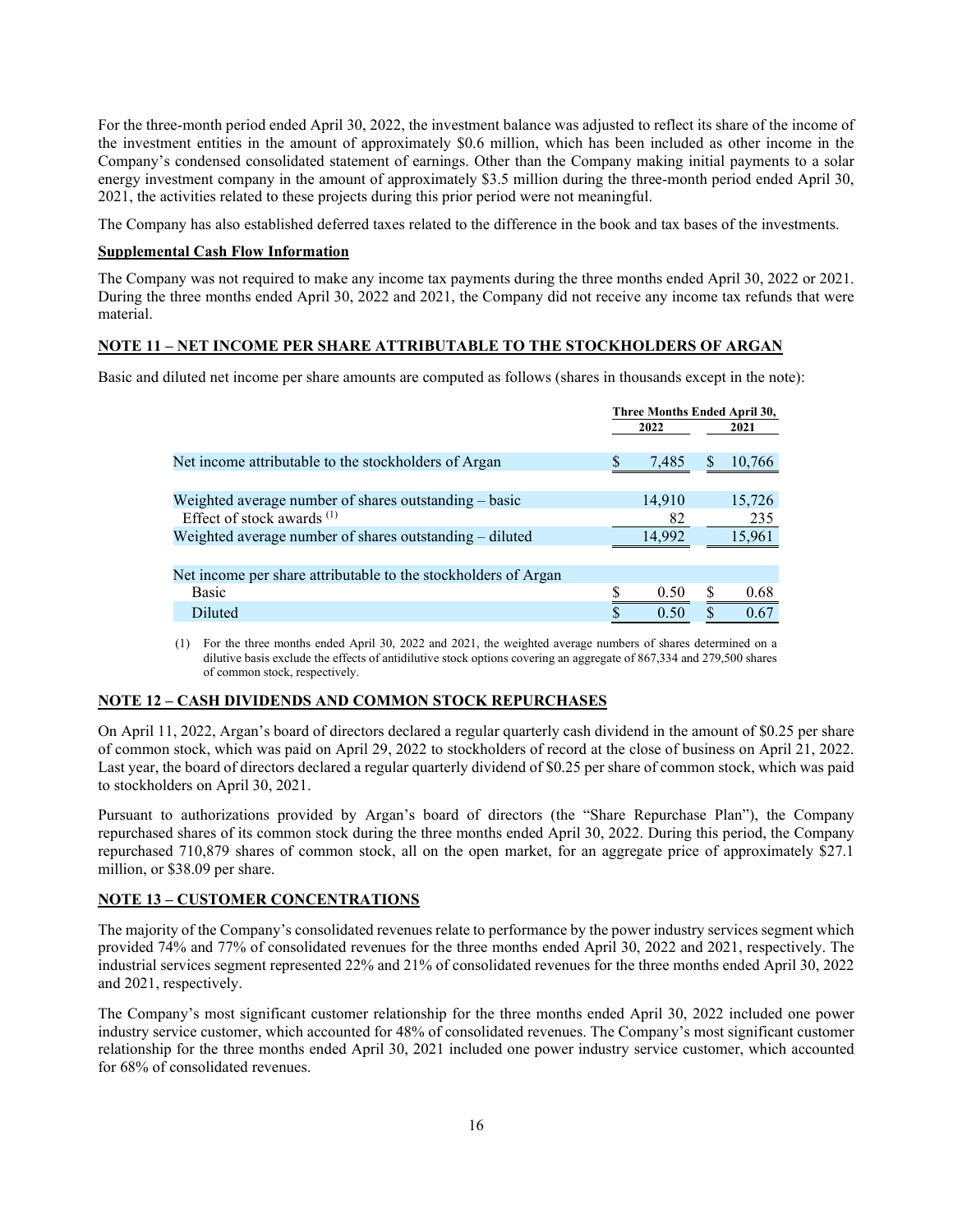The accounts receivable balances from three major customers represented 18%, 13% and 10% of the corresponding consolidated balance as of April 30, 2022. Accounts receivable balances from three major customers represented 22%, 15% and 12% of the corresponding consolidated balance as of January 31, 2022. The contract asset balance related to one major customer represented 29% of the corresponding consolidated balance as of April 30, 2022. Contract asset balances from two major customers represented 31% and 13% of the corresponding consolidated balance as of January 31, 2022.

## **NOTE 14 – SEGMENT REPORTING**

Segments represent components of an enterprise for which discrete financial information is available that is evaluated regularly by the Company's chief executive officer, who is the chief operating decision maker, in determining how to allocate resources and in assessing performance. The Company's reportable segments recognize revenues and incur expenses, are organized in separate business units with different management teams, customers, talents and services, and may include more than one operating segment. Intersegment revenues and the related cost of revenues are netted against the corresponding amounts of the segment receiving the intersegment services. For the three months ended April 30, 2022, intersegment revenues were not material. For the three months ended April 30, 2021, intersegment revenues were \$2.0 million and primarily related to services provided by the industrial fabrication and field services segment to the power industry services segment and were based on prices negotiated by the parties.

Summarized below are certain operating results and financial position data of the Company's reportable business segments for the three months ended April 30, 2022 and 2021. The "Other" column in each summary includes the Company's corporate expenses.

| <b>Three Months Ended</b><br>April 30, 2022  | Power<br><b>Services</b> |               | <b>Industrial</b><br><b>Services</b> | Telecom<br><b>Services</b> |                | Other    | <b>Totals</b> |
|----------------------------------------------|--------------------------|---------------|--------------------------------------|----------------------------|----------------|----------|---------------|
| Revenues                                     | \$<br>73,949             | $\mathcal{S}$ | 22,501                               | \$<br>3,827                | $\mathcal{S}$  |          | \$<br>100,277 |
| Cost of revenues                             | 59,035                   |               | 18,680                               | 2,824                      |                |          | 80,539        |
| Gross profit                                 | 14,914                   |               | 3,821                                | 1,003                      |                |          | 19,738        |
| Selling, general and administrative expenses | 5,615                    |               | 1,759                                | 765                        |                | 2,436    | 10,575        |
| Income (loss) from operations                | 9,299                    |               | 2,062                                | 238                        |                | (2, 436) | 9,163         |
| Other income, net                            | 584                      |               |                                      | 2                          |                | 9        | 595           |
| Income (loss) before income taxes            | 9,883                    | \$            | 2,062                                | \$<br>240                  | S.             | (2, 427) | 9,758         |
| Income tax expense                           |                          |               |                                      |                            |                |          | (2,273)       |
| Net income                                   |                          |               |                                      |                            |                |          | 7,485         |
|                                              |                          |               |                                      |                            |                |          |               |
| Amortization of intangibles                  |                          |               | 166                                  |                            |                |          | 166           |
| Depreciation                                 | 142                      |               | 544                                  | 122                        |                |          | 809           |
| Property, plant and equipment additions      | 52                       |               | 151                                  | 35                         |                |          | 238           |
|                                              |                          |               |                                      |                            |                |          |               |
| Current assets                               | 329,779                  | $\mathbb{S}$  | 27,872                               | \$<br>3,565                | $\mathbb{S}^-$ | 86,375   | \$<br>447,591 |
| Current liabilities                          | 170,684                  |               | 12,362                               | 1,685                      |                | 1,543    | 186,274       |
| Goodwill                                     | 18,476                   |               | 9,467                                | 90                         |                |          | 28,033        |
| Total assets                                 | 353,570                  |               | 45,379                               | 7,245                      |                | 86,616   | 492,810       |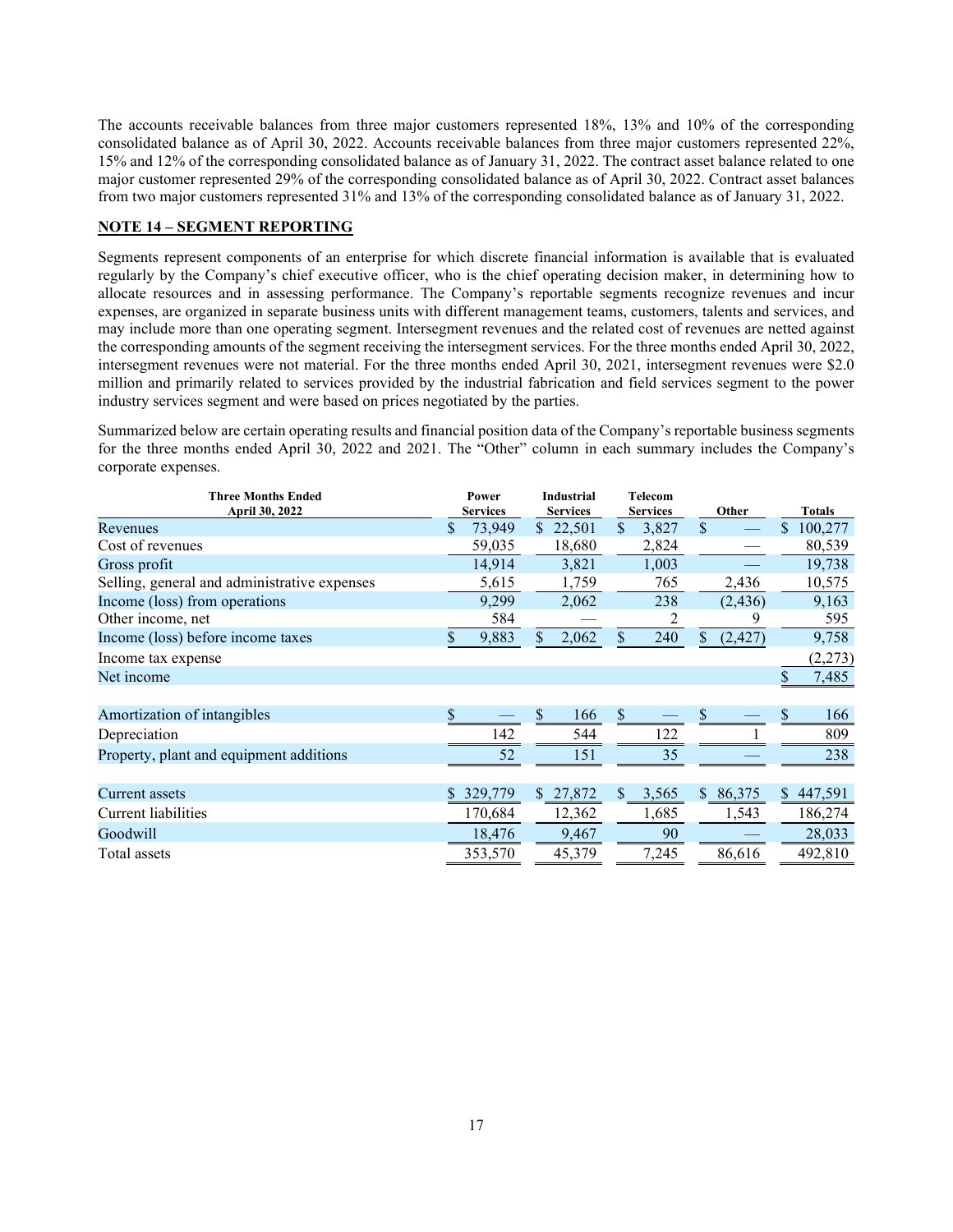| <b>Three Months Ended</b>                    |               | Power           | <b>Industrial</b> |               | <b>Telecom</b>  |    |         |     |               |
|----------------------------------------------|---------------|-----------------|-------------------|---------------|-----------------|----|---------|-----|---------------|
| April 30, 2021                               |               | <b>Services</b> | <b>Services</b>   |               | <b>Services</b> |    | Other   |     | <b>Totals</b> |
| Revenues                                     | S             | 97,172          | \$26,658          | $\mathcal{S}$ | 2,511           | \$ |         |     | 126,341       |
| Cost of revenues                             |               | 78,669          | 21,969            |               | 1,989           |    |         |     | 102,627       |
| Gross profit                                 |               | 18,503          | 4,689             |               | 522             |    |         |     | 23,714        |
| Selling, general and administrative expenses |               | 5,455           | 1,882             |               | 486             |    | 2,069   |     | 9,892         |
| Income (loss) from operations                |               | 13,048          | 2,807             |               | 36              |    | (2,069) |     | 13,822        |
| Other income, net                            |               | 710             |                   |               |                 |    |         |     | 712           |
| Income (loss) before income taxes            |               | 13,758          | \$<br>2,807       |               | 36              |    | (2,067) |     | 14,534        |
| Income tax expense                           |               |                 |                   |               |                 |    |         |     | (3,768)       |
| Net income                                   |               |                 |                   |               |                 |    |         | \$  | 10,766        |
|                                              |               |                 |                   |               |                 |    |         |     |               |
| Amortization of intangibles                  |               | 61              | \$<br>167         | S             |                 | S  |         |     | 228           |
| Depreciation                                 |               | 166             | 607               |               | 108             |    |         |     | 882           |
| Property, plant and equipment additions      |               | 602             | 9                 |               | 232             |    |         |     | 844           |
|                                              |               |                 |                   |               |                 |    |         |     |               |
| Current assets                               | <sup>\$</sup> | 371,827         | \$<br>27,422      | <sup>\$</sup> | 2,433           | S. | 157,349 | \$. | 559,031       |
| Current liabilities                          |               | 265,471         | 14,796            |               | 1,212           |    | 1,586   |     | 283,065       |
| Goodwill                                     |               | 18,476          | 9,467             |               |                 |    |         |     | 27,943        |
| Total assets                                 |               | 408,442         | 47,840            |               | 3,974           |    | 157,716 |     | 617,972       |

## **NOTE 15 – SUBSEQUENT EVENTS**

#### **Income Tax Return Examinations**

During the fiscal year ended January 31, 2021, the IRS concluded examinations of the Company's consolidated federal income tax returns for Fiscal 2016, as amended; Fiscal 2017, as amended; and Fiscal 2018 with its focus on the research and development tax credits included therein.

In January 2021, the IRS issued its final revenue agents reports that documented its understanding of the facts, attempted to summarize the Company's arguments in support of the research and development claims and stated its position which disagreed with the Company's treatment of a substantial amount of the costs that support the Company's claims. In March 2021, the Company submitted a formal protest of the findings of the IRS examiner and requested an appeals hearing.

At the conclusion of the hearing that occurred in May 2022, the Company agreed to accept a settlement offer from the IRS in the amount of approximately \$7.9 million, before interest. As a result, during the three-month period ending July 31, 2022 (the second quarter of the current fiscal year), the Company will make an unfavorable adjustment to its liability for uncertain income tax positions in the approximate amount of \$6.3 million, before interest, in accordance with Accounting Standards Codification Topic 740, *Income Taxes*.

#### **Common Stock Repurchases**

Subsequent to April 30, 2022, the Company repurchased shares of its common stock pursuant to the Share Repurchase Plan. As of June 8, 2022, the Company had repurchased 383,177 shares since the end of the quarter, all on the open market, for an aggregate price of approximately \$14.2 million, or \$37.14 per share.

## **ITEM 2. MANAGEMENT'S DISCUSSION AND ANALYSIS OF FINANCIAL CONDITION AND RESULTS OF OPERATIONS**

The following discussion summarizes the financial position of Argan, Inc. and its subsidiaries as of April 30, 2022, and the results of their operations for the three month periods ended April 30, 2022 and 2021, and should be read in conjunction with (i) the unaudited condensed consolidated financial statements and notes thereto included elsewhere in this Quarterly Report on Form 10-Q and (ii) the consolidated financial statements and accompanying notes included in our Annual Report on Form 10-K for Fiscal 2022 that was filed with the SEC on April 13, 2022 (the "Annual Report").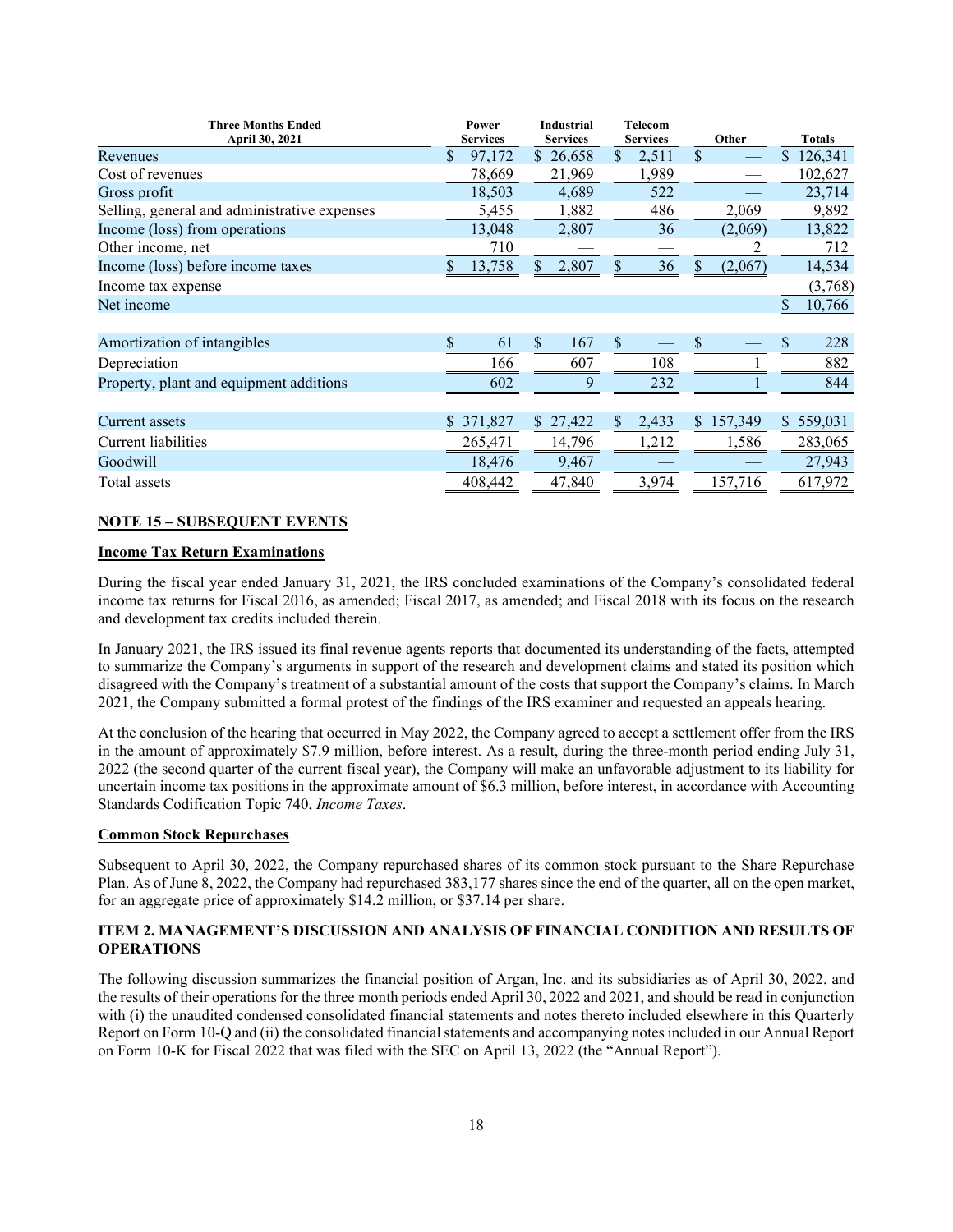#### **Cautionary Statement Regarding Forward Looking Statements**

The Private Securities Litigation Reform Act of 1995 provides a "safe harbor" for certain forward-looking statements. We have made statements in this Item 2 and elsewhere in this Quarterly Report on Form 10-Q that may constitute "forwardlooking statements." The words "believe," "expect," "anticipate," "plan," "intend," "estimate," "foresee," "should," "would," "could," or other similar expressions are intended to identify forward-looking statements. Our forward-looking statements, including those relating to the potential effects of the COVID-19 pandemic on our business, financial position and results of operations, are based on our current expectations and beliefs concerning future developments and their potential effects on us. There can be no assurance that future developments affecting us will be those that we anticipate. All comments concerning our expectations for future revenues and operating results are based on our forecasts for existing operations and do not include the potential impact of any future acquisitions.

Our forward-looking statements, by their nature, involve significant risks and uncertainties (some of which are beyond our control) and assumptions. They are subject to change based upon various factors including, but not limited to, the risks and uncertainties described in this Quarterly Report on Form 10-Q and our Annual Report. Should one or more of these risks or uncertainties materialize, or should any of our assumptions prove to be incorrect, actual results may vary in material respects from those projected in the forward-looking statements. We undertake no obligation to publicly update or revise any forward-looking statements, whether as a result of new information, future events or otherwise.

#### **Business Description**

Argan is a holding company that conducts operations through its wholly-owned subsidiaries, GPS, APC, SMC and TRC. Through GPS and APC, we provide a full range of engineering, procurement, construction, commissioning, operations management, maintenance, development, technical and consulting services to the power generation market, including the renewable energy sector, for a wide range of customers, including independent power project owners, public utilities, global energy plant construction firms and other commercial firms with significant power requirements. GPS and APC represent our power industry services reportable segment. Through TRC, the industrial fabrication and field services reportable segment provides on-site services that support maintenance turnarounds, shutdowns and emergency mobilizations for industrial plants primarily located in the southeast region of the U.S. and that are based on its expertise in producing, delivering and installing fabricated steel components such as piping systems and pressure vessels. Through SMC Infrastructure Solutions, the telecommunications infrastructure services segment provides project management, construction, installation and maintenance services to commercial, local government and federal government customers primarily in the Mid-Atlantic region of the U.S.

We intend to make additional opportunistic acquisitions and/or investments by identifying companies with significant potential for profitable growth and realizable synergies with one or more of our existing businesses. However, we may have more than one industrial focus depending on the opportunity. We expect that significant acquired companies will be operated in a manner that best provides cash flows for the Company and value for our stockholders.

#### **Overview**

#### **Operating Results**

Consolidated revenues for the three months ended April 30, 2022 were \$100.3 million, which represented a decrease of \$26.0 million, or 20.6%, from consolidated revenues of \$126.3 million reported for the three months ended April 30, 2021.

The revenues of the power industry services segment decreased by \$23.2 million to \$73.9 million for the three months ended April 30, 2022, from \$97.2 million reported for the three months ended April 30, 2021. The revenues of this reportable segment of our business represented 73.7% and 76.9% of corresponding consolidated revenues for the three months ended April 30, 2022 and 2021, respectively. The industrial services business reported revenues of \$22.5 million for the three months ended April 30, 2022. This amount represented a decrease of \$4.2 million, or 15.7%, from revenues of \$26.7 million reported by TRC for the three months ended April 30, 2021. Revenues provided by this reportable business segment represented 22.4% and 21.1% of corresponding consolidated revenues for the three months ended April 30, 2022 and 2021, respectively.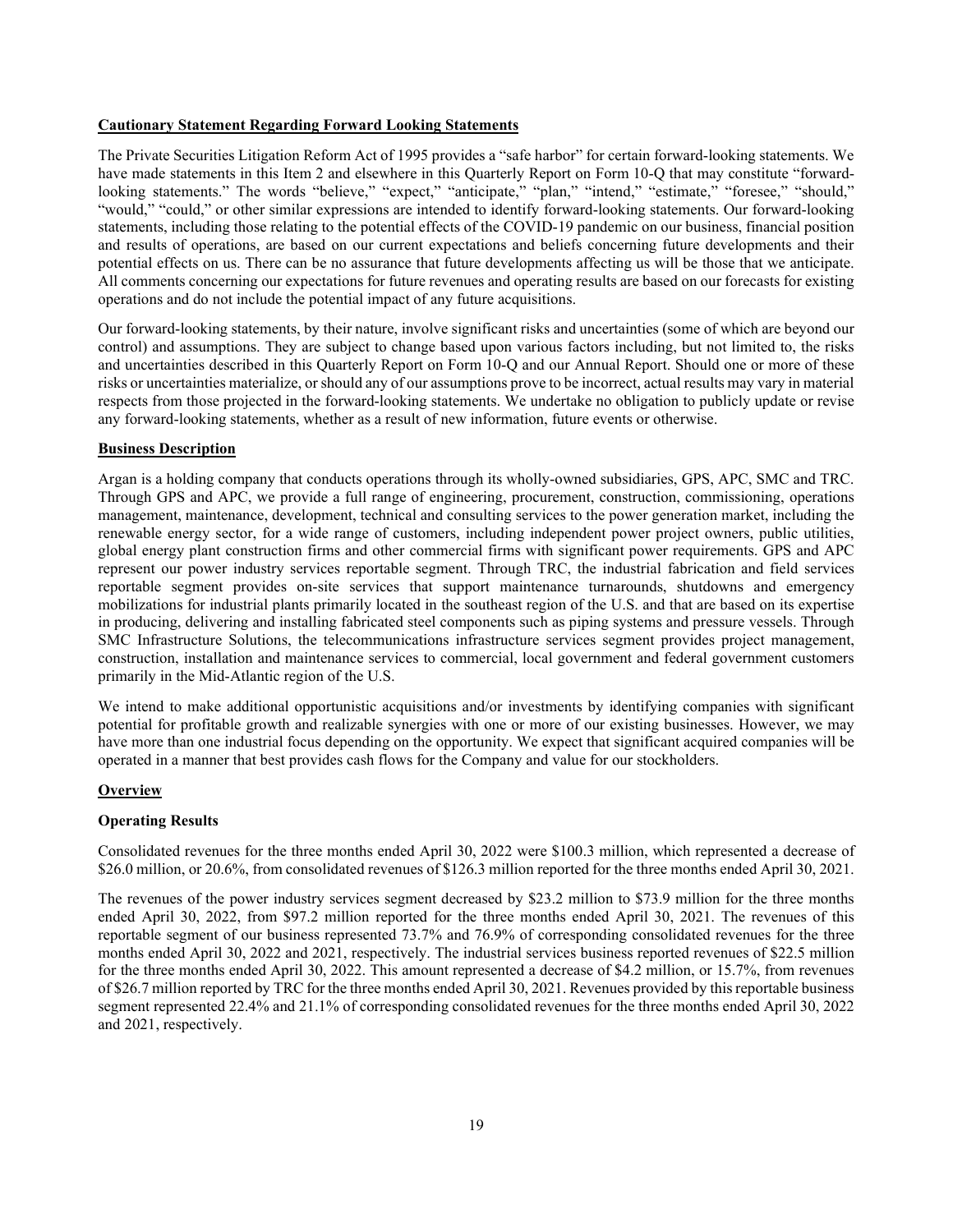Consolidated gross profit for the three-month period ended April 30, 2022 was \$19.7 million, or 19.6% of the corresponding consolidated revenues, which reflected primarily favorable contributions from the power industry services and industrial services segments. For the three-month period ended April 30, 2021, the consolidated gross profit was \$23.7 million, which represented approximately 18.8% of the corresponding amount of consolidated revenues.

Selling, general and administrative expenses for the three months ended April 30, 2022 and 2021 were \$10.6 million, or 10.6% of corresponding consolidated revenues, and \$9.9 million, or 7.8% of corresponding consolidated revenues, respectively.

Due primarily to the decrease in consolidated pre-tax book income to \$9.8 million for the three months ended April 30, 2022 from \$14.5 million for the three months ended April 30, 2021, we reported income tax expense in the amount of \$2.3 million for the current period. Income tax expense for the three months ended April 30, 2021 was \$3.8 million.

For the three months ended April 30, 2022, our favorable overall operating profit performance resulted in net income attributable to our stockholders in the amount of \$7.5 million, or \$0.50 per diluted share. For the comparable period last year, we reported net income attributable to our stockholders in the amount of \$10.8 million, or \$0.67 per dilutive share.

The primary drivers of our financial performance for the three months ended April 30, 2022 and 2021 were the revenues and gross margin contributions associated with the construction projects of GPS. These projects represented the largest portion of our business for the periods.

All of our businesses have been adversely impacted, to some degree, by difficulties presented by the COVID-19 pandemic. We believe that all of our operating companies have managed the challenges presented by this ongoing pandemic with relative success so far. A significant amount of effort has been spent by senior and project management to ensure the safety of our employees during the COVID-19 pandemic while we continued to satisfy our customer obligations. However, the resurgence of new COVID-19 virus variants represents uncertainty regarding our realizing expected financial results for the remainder of the year if new outbreaks prevent our work crews from completing project work as scheduled.

#### **Engineering, Procurement and Construction Service Contracts**

At April 30, 2022, our consolidated project backlog amount of \$0.7 billion substantially consisted of the projects of the power industry services reporting segment. The comparable backlog amount as of January 31, 2022 was also \$0.7 billion. Our reported amount of project backlog at a point in time represents the total value of projects awarded to us that we consider to be firm as of that date less the amounts of revenues recognized to date on the corresponding projects (project backlog is larger than the value of remaining unsatisfied performance obligations, or RUPO, on active contracts; see Note 2 to the accompanying consolidated financial statements).

Typically, we include the total value of EPC services and other major construction contracts in project backlog when we receive a corresponding notice to proceed from the project owner. However, we may include the value of an EPC services contract prior to the receipt of a notice to proceed if we believe that it is probable that the project will commence within a reasonable timeframe, among other factors. Projects that are awarded to us may remain included in our backlog for extended periods of time as customers experience project delays. However, cancellations or reductions may occur that would reduce project backlog and that could adversely affect our expected future revenues.

A meaningful amount of the project backlog amount at April 30, 2022 was represented by the Guernsey Power Station, the largest single-phase, gas-fired, power plant construction project in the U.S. Substantial completion of this project is currently scheduled to occur near the end of Fiscal 2023.

Despite our commitment to the construction of state-of-the-art, natural gas-fired power plants as important elements of our country's electricity-generation mix in the future, we have been directing certain business development efforts to winning projects for the erection of utility-scale wind farms and solar fields and for the construction of hydrogen-based and other renewable energy projects. We have successfully completed these types of projects in the past and we have renewed efforts to obtain new work in the renewable power sector that will complement our natural gas-fired EPC services projects going forward.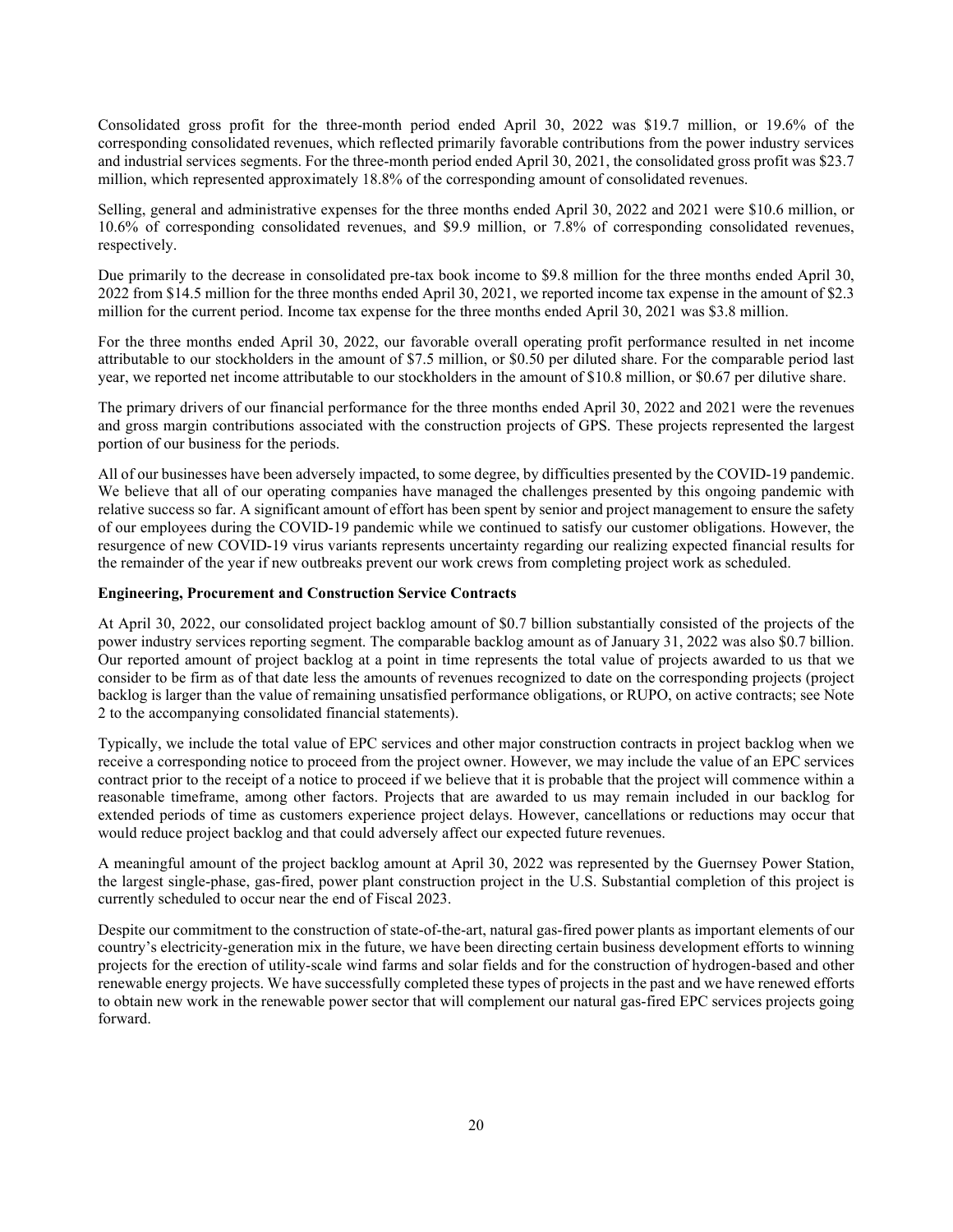These efforts led to our announcement in May 2021 that GPS entered into an EPC services contract with CPV Maple Hill Solar, LLC, an affiliate of Competitive Power Ventures, Inc., to construct the Maple Hill Solar facility, which we believe will be among the largest solar-powered energy plants in Pennsylvania. Project activities were begun by GPS immediately. Project completion is currently scheduled to occur during the second half of Fiscal 2023. The unique Maple Hill Solar project, which is located in Cambria County, is being constructed using over 235,000 photovoltaic modules to generate approximately 100 MW of electrical power.

The business development efforts conducted by our APC operations have resulted in a significant increase in the project backlog of this business. The most significant award occurred in October 2021 as APC entered into an engineering and construction services contract with EPUKI London, U.K., to construct a 2 x 330 MW natural gas-fired power plant in Carrickfergus that is near Belfast, Northern Ireland, and that will replace coal-fired units at the site. The facility, referred to as the "Kilroot" project, is being developed by EPNI Energy Limited. A notice to proceed was received and project activities have commenced. The overall completion of this project is expected to occur in the latter half of Fiscal 2024.

We recently announced that, in May 2022, APC entered into engineering and construction services contracts with the Electricity Supply Board ("ESB") to construct three 65 MW aero-derivative gas turbine flexible generation power plants in and around Dublin, Ireland. Two of the power plants, the Poolbeg and Ringsend FlexGen Power Plants, will be located on the Poolbeg Peninsula, and the Corduff FlexGen Power Plant will be built in Goddamendy, Dublin. All three projects cleared the applicable capacity auction earlier this year and are expected to operate intermittently during peak periods of electricity demand and as back-up supply options when renewable electricity generation is limited. A full notice to proceed has been received and project activities have commenced. The completion of each power plant is expected to occur near the end of Fiscal 2024.

## **Market Outlook**

The overall growth of our power business has been substantially based on the number of combined cycle gas-fired power plants built by us, as many coal-fired plants have been shut down. In 2010, coal-fired power plants accounted for about 45% of net electricity generation. For 2021, coal fueled approximately 22% of net electricity generation. On the other hand, natural-gas fired power plants provided approximately 38% of the electricity generated by utility-scale power plants in the U.S. in 2021, representing an increase of 60% from the amount of electrical power generated by natural gas-fired power plants in 2010, which provided approximately 24% of net electricity generation for 2010. Undoubtedly, the longterm historic decline in the use of coal as a power source in the U.S. was caused, to a significant extent, by the plentiful supply of domestic and generally inexpensive natural gas which made it the fuel of choice for power plant developers over this period.

In the reference case of its *Annual Energy Outlook 2022*, the Energy Information Administration ("EIA") projects average increases to utility-scale electricity generation in the U.S. of slightly less than 1% per year from 2022 through 2050. The shift from coal to natural gas as a power plant energy source in the U.S. is expected to continue as the EIA projects that coal-fired generation will decline by 45% from 2022 through 2050, and will represent only 11% of the net electricity generation mix by the end of this period. The net electricity generation from natural gas-fired power plants is projected to increase by 17% in the U.S. by 2050. The pace of the historic increase in the preference for natural gas as an electricity generating fuel source also was energized, in part, by environmental activism and restrictive regulations targeting coalfired power plants. Now, the environmentalist opposition against coal-fired power generation has expanded meaningfully to target all fossil fuel energy projects, including power plants and pipelines, and has evolved into powerful support for renewable energy sources.

Protests against fossil-fuel related energy projects continue to garner media attention and stir public skepticism about new projects resulting in delays due to onsite protest demonstrations, indecision by local officials and lawsuits. Various cities, counties and states have adopted clean energy and carbon-free goals or objectives with achievement expected by a certain future date, typically 10 to 30 years out. These aspirational goals may increase the risk of a new power plant becoming a stranded asset long before the end of its otherwise useful economic life, which is a risk that potential equity capital providers may be unwilling to take. The difficulty in obtaining project equity financing and the other factors identified above, may be adversely impacting the planning and initial phases for the construction of new natural gas-fired power plants.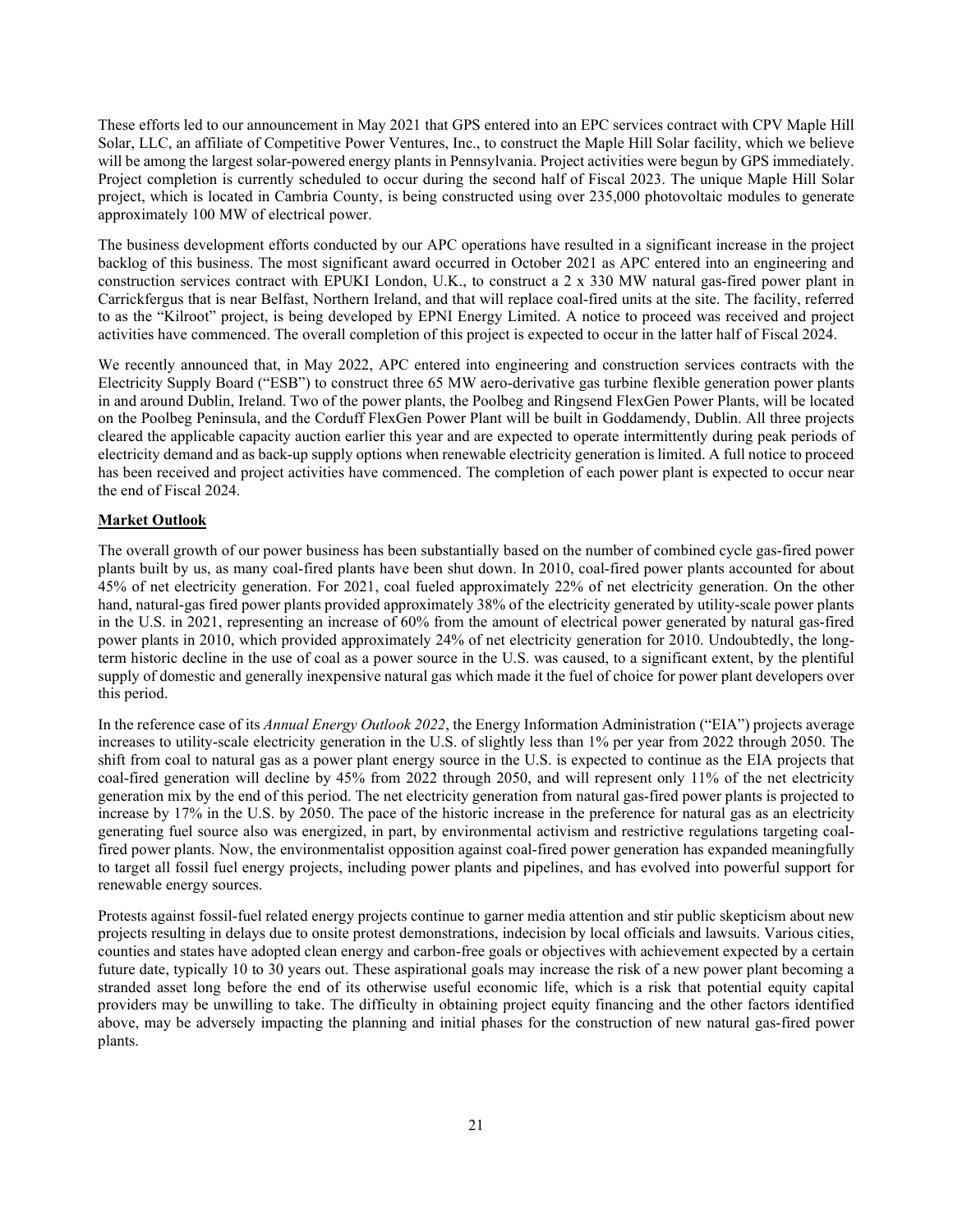Perhaps the most significant uncertainty relates to the policies of the current U.S. Presidential administration. President Biden proposes to make the electricity production in the U.S. carbon free by 2035 and to put the country on the path to achieve net zero carbon emissions by 2050. These policy stances have continued during the war in the Ukraine and the recent surge in oil prices as the administration makes appeals to other countries to increase oil production while domestic production is challenged by supply chain and labor issues and the maintenance of restrictive regulations. Meanwhile, delays continue for the construction of pipelines needed to transport natural gas to liquid natural gas export facilities for shipment to Western Europe. Additionally, lenders, who have become more wary of funding oil-related ventures as environmental, social and governance ideas catch on in financial circles, are generally unwilling to provide capital for energy projects to increase the domestic production and transmission of oil and natural gas.

Accordingly, the net amount of electricity generation in the U.S. provided by utility-scale wind and solar photovoltaic facilities continues to rise. Over the last two years, the net generation has increased by almost 35%. Together, such power facilities provided approximately 9%, 11% and 12% of the net amount of electricity generated by utility-scale power facilities in 2019, 2020 and 2021, respectively. In EIA's 2022 reference case, net electricity generation from all renewable power sources is expected to increase by more than 161% and represent over 42% of such generation by 2050. Impetus for this growth is provided by both public concerns about climate change and U.S. government subsidies. Environmental activism has resulted in the passage of laws and the establishment of regulations that discourage new fossil-fuel burning power plants and provide income tax advantages that promote the growth of wind and solar power. Declines in the amount of renewable power plant component and power storage costs and an increase in the scale of energy storage capacity (i.e., battery farms) have also occurred.

Over the next few years, EIA projects that new wind and photovoltaic solar capacity will continue to be added to the utilityscale power fleet in the U.S. at a brisk pace substantially attributable to declining equipment costs and the availability of valuable tax credits. As these credits decline and then expire early in the next decade as currently scheduled, the wind capacity additions are expected to slow. Although the special tax incentives related to solar power also expire, the continuing decline in the cost of solar power equipment is predicted to sustain the growth of photovoltaic solar power generation facilities.

Major advances in the safe combination of horizontal drilling techniques and hydraulic fracturing led to the boom in natural gas supplies which have been available generally at consistently low prices. However, reductions in production levels during the pandemic, an increase in the amount of liquid natural gas exports and current heat-wave temperatures in the South, among other factors, are straining domestic natural gas supplies. As a result, the price of natural gas in the U.S. has increased meaningfully since the beginning of the calendar year and is predicted to go higher during the summer.

Nevertheless, we believe that relatively low natural gas prices will persist over the long-term. Together with the lower operating costs of natural gas-fired power plants, the higher energy generating efficiencies of modern gas turbines, and the requirements for grid resiliency should sustain the demand for modern combined cycle and simple cycle gas-fired power plants in the future. Natural gas is relatively clean burning, cost-effective and reliable. New gas-fired power plants incorporate major advances in gas-fired turbine technologies that have provided increased power plant efficiencies while providing the quick starting capabilities and the reliability that are necessary to balance the inherent intermittencies of wind and solar power plants. We believe that its benefits as a source of power are compelling, especially as a complement to the deployment of wind and solar powered energy sources and that the future long-term prospects for natural gas-fired power plant construction remain generally favorable as natural gas continues to be the primary source for power generation in our country. The abundant availability of inexpensive, less carbon-intense and higher efficiency natural gas in the U.S. should continue to be a significant factor in the economic assessment of future power generation capacity additions although the pace of new opportunities emerging may be restrained and the starts of awarded EPC projects may be delayed.

Throughout the U.S., the risk of electricity shortages is rising as traditional [power plants are being retired](https://www.wsj.com/articles/utilities-speed-up-closure-of-coal-fired-power-plants-11547035201?mod=article_inline) more quickly than they can be [replaced by renewable energy](https://www.wsj.com/articles/energy-crisis-fossil-fuel-investment-renewables-gas-oil-prices-coal-wind-solar-hydro-power-grid-11634497531?mod=article_inline) and battery storage. Power grids are feeling the strain as the U.S. makes the historic transition from conventional power plants fueled by coal and natural gas to cleaner forms of energy [such as](https://www.wsj.com/articles/u-s-could-get-44-of-its-electricity-from-solar-power-by-2050-report-says-11631114263?mod=article_inline)  [wind and solar power,](https://www.wsj.com/articles/u-s-could-get-44-of-its-electricity-from-solar-power-by-2050-report-says-11631114263?mod=article_inline) and aging nuclear plants are slated for retirement. Electric-grid operators are warning that powergenerating capacity [is struggling to keep up with demand,](https://www.wsj.com/articles/americas-power-grid-is-increasingly-unreliable-11645196772?mod=article_inline) a gap that could lead to additional [rolling blackouts during heat](https://www.wsj.com/articles/west-risks-blackouts-as-hydroelectric-power-dries-up-11624008601?mod=article_inline)  [waves](https://www.wsj.com/articles/west-risks-blackouts-as-hydroelectric-power-dries-up-11624008601?mod=article_inline) or other peak periods as soon as this year.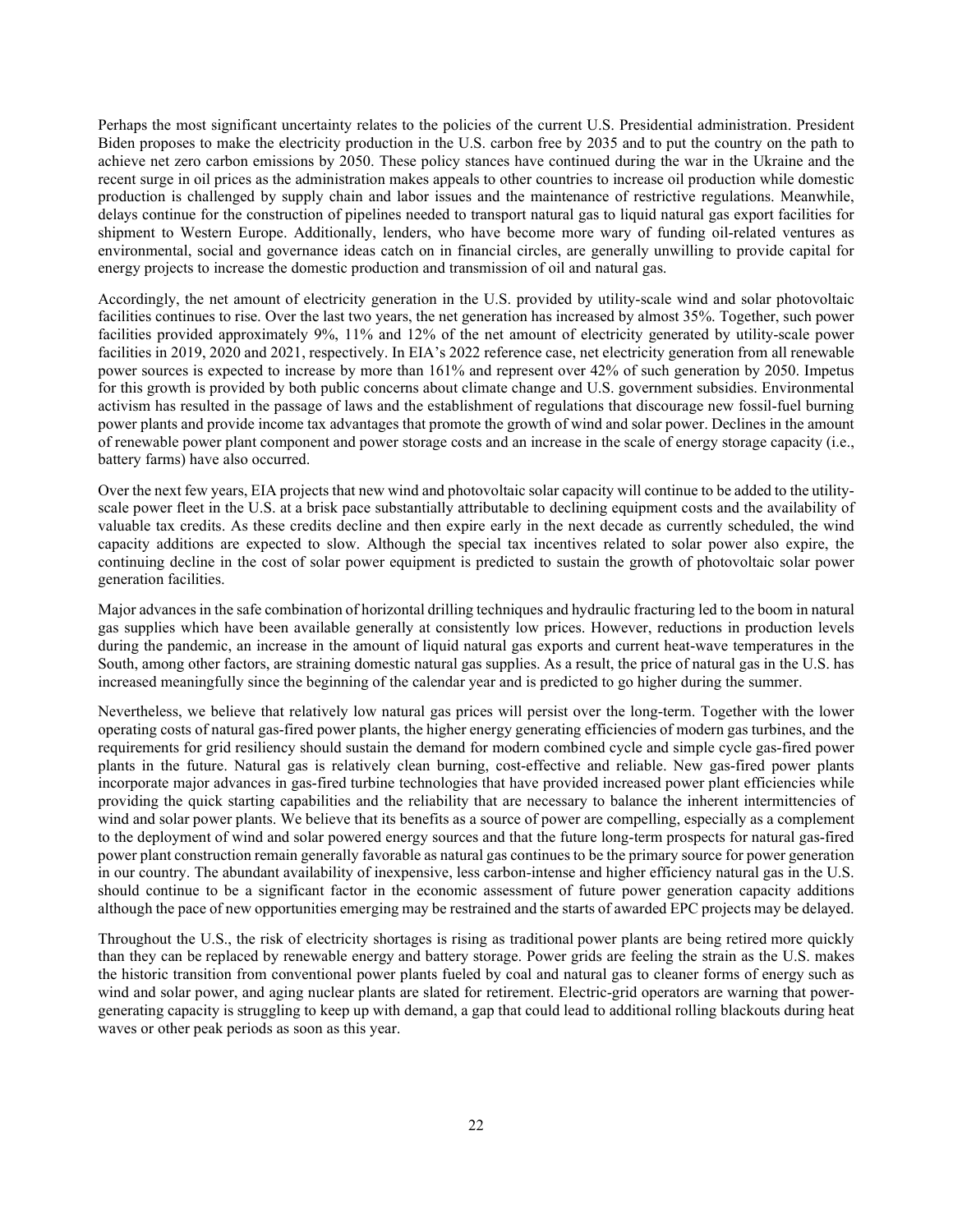California's grid operator recently stated that it anticipates a shortfall in supplies this summer, especially if extreme heat, wildfires or delays in bringing new power sources online [exacerbate the constraints.](https://www.wsj.com/articles/california-scrambles-to-find-electricity-to-offset-plant-closures-11634376600?mod=article_inline) The Midcontinent Independent System Operator, or "MISO", which oversees a large regional grid spanning much of the Midwest, expects that capacity shortages may force it to take emergency measures to meet summer demand and flagged the risk of outages. Texas has experienced tight electricity supply conditions during the current Southern heat wave. The challenge is that wind and solar farms do not produce electricity at all times and need large batteries to store their output for later use. While a large amount of [battery](https://www.wsj.com/articles/battery-storage-soars-on-u-s-electric-grid-11640082783?mod=article_inline)  [storage is under development,](https://www.wsj.com/articles/battery-storage-soars-on-u-s-electric-grid-11640082783?mod=article_inline) regional grid operators have lately warned that the pace may not be fast enough to offset the closures of traditional power plants that can work around the clock.

Accelerating the build-out of renewable energy sources and batteries has become an especially difficult proposition [amid](https://www.wsj.com/articles/shanghai-lockdown-reignites-supply-chain-problems-for-u-s-companies-11651656601?mod=article_inline)  [supply-chain challenges](https://www.wsj.com/articles/shanghai-lockdown-reignites-supply-chain-problems-for-u-s-companies-11651656601?mod=article_inline) and inflation. For example, the highly publicized probe by the U.S. Commerce Department into whether Chinese solar manufacturers are circumventing trade tariffs on solar panels had the effect of halting imports of key components needed to build new solar farms and effectively [brought the U.S. solar industry to a temporary, but virtual,](https://www.wsj.com/articles/the-most-hated-solar-company-in-america-11651752180?mod=article_inline)  [standstill,](https://www.wsj.com/articles/the-most-hated-solar-company-in-america-11651752180?mod=article_inline) although work at our solar energy project in Pennsylvania continues.

In its *2022 Summer Reliability Assessment*, the North American Electric Reliability Corporation, which presents forwardlooking evaluations of power sufficiency, warned that an unprecedented array of risks that threaten electricity generation output demand or demand spikes could imperil the reliability of every North American bulk power system west of MISO this summer. The power generation shortfalls have forced certain grid operators to react by taking measures to keep aging fossil-fueled power plants online to assure adequate supplies of electricity.

Additionally, solar and wind energy plant developers continue to confront the problems caused by grid congestion, often unsuccessfully. Many of these projects have been canceled because renewable plants need to be sited where the resources are optimal, often in remote locations where the transmission systems are not robust. The costs associated with the necessary grid upgrades may be prohibitive.

In February 2022, there were record-breaking sales of six offshore wind leases off the coasts of New York and New Jersey. This was followed by the federal government's defining up to eight additional areas for possible future offshore wind development off the coast of Oregon and the Mid-Atlantic coast in April 2022. However, U.S. offshore wind projects progress inconsistently, facing challenges in the areas of environmental and fishery impacts, grid connection complexities, transmission planning and federal permitting processes. Further, U.S. projects are confronted by shipping regulations that may limit the ability of developers to replicate successful European erection models. Proponents of clean energy also face political challenges from constituencies who oppose the impacts to wildlife and the environment that may be caused by clean energy infrastructure projects.

Renewed interest in nuclear power could result in the construction of new nuclear powered, carbon-free, electricity generation stations in the U.S. that would use smaller and more economical nuclear reactors. The deployment of small modular reactors could mean lower construction and electricity costs through the use of simpler power plant designs, standardized components and passive safety measures. Such plants could be built in less time than larger plants, utilize less space and represent a viable choice for reliable power to offset the intermittencies of renewable power sources. The increase by the U.S. in its use of nuclear power for electricity generation could have unfavorable effects on the demand for new natural gas-fired and additional renewable energy facilities in the future.

We believe that it is also important to note that the plans for certain natural gas-fired power plant projects include the integration of hydrogen-burning capabilities. While the plants will initially burn natural gas alone, it is planned by the respective project owners that the plants will eventually burn a mixture of natural gas and green hydrogen, thereby establishing power-generation flexibility for these plants. We believe this is a winning combination that provides inexpensive and efficient power, enhances grid reliability and addresses clean-air concerns. The building of state-of-theart power plants with flex-fuel capability replaces coal-fired power plants in the short term with relatively clean gas-fired electricity generation. Further, such additions to the power generation fleet provide the potential for the plants to burn 100% green hydrogen gas, which would provide both base load power and long duration backup power, when the sun is not shining and the wind is not blowing, for extended periods of time and without certain harmful air emissions.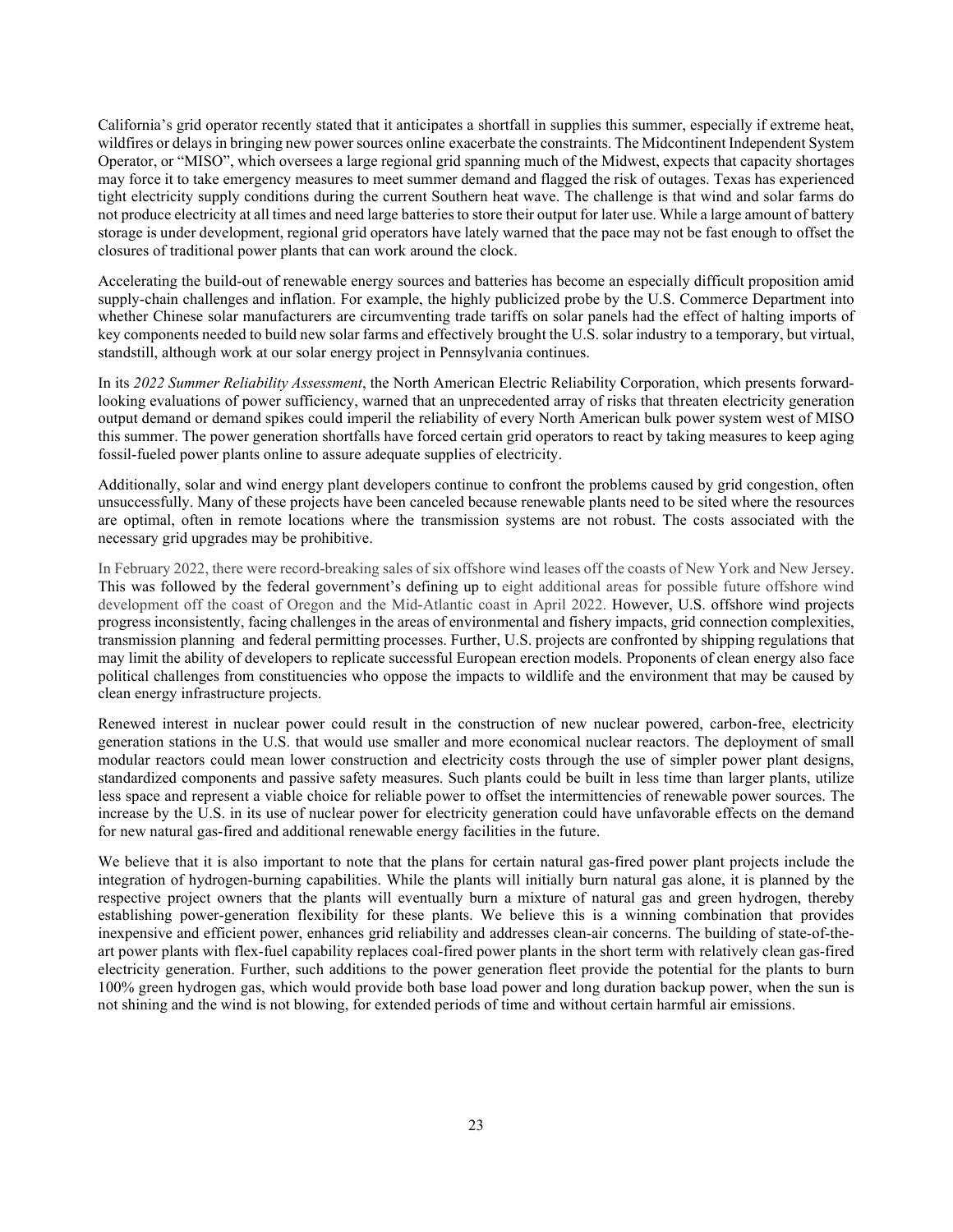The foregoing discussion in our "Market Outlook" does focus on the state of the domestic power market as the EPC services business of GPS provides the predominant amount of our revenues. However, overseas power markets provide important new power construction opportunities for us especially across Ireland and the U.K.

While both of these countries are committed to the increase in energy consumption sourced from wind and the sun on the pathway to net zero emissions, there is a recognition that these sources of electrical power are inherently variable. Other technologies will be required to support these power sources and to provide electricity when power demands exceed the amount of electricity supplied by these renewables. The existence of the necessary power reserve will require conventional generation sources, typically natural gas-fired power plants. APC was awarded the significant Kilroot project late in Fiscal 2022 to build a clean burning natural gas-fired power plant in Northern Ireland so that existing coal-fired power sources there can be shut down.

The U.K. usually holds auctions for power capacity about four years in advance of the delivery date and another auction for a smaller amount of capacity around a year before delivery. Evidence of the shifting power generation priorities in the U.K. are reflected in the results for Britain's auction to ensure enough electricity capacity for 2022/23 that were released in February 2022. Capacity cleared at a record high price. A total of nearly 5 gigawatts of capacity was procured in this auction, with nearly 70% of the power associated with gas-fired plants.

Last year, the Irish government issued a policy statement on the security of the electricity supply in Ireland which confirms the requirement for the development of new support technologies to deliver on its commitment to have 80% of the country's electricity generated from renewables by 2030. The report emphasizes that this will require a combination of conventional generation (typically powered by natural gas), interconnection to other jurisdictions, demand flexibility and other technologies such as battery storage and generation from renewable gases. The Irish government has approved that the development of new conventional generation (including gas-fired and gasoil distillate-fired generation) is a national priority and should be permitted and supported in order to ensure the security of electricity supply while supporting the growth of renewable electricity generation.

As noted above, APC recently entered into engineering and construction services contracts with the ESB to construct three 65 MW aero-derivative gas turbine flexible generation power plants in and around Dublin, Ireland. All three projects are expected to operate intermittently during peak periods of electricity demand and as back-up supply options when renewable electricity generation is limited. A full notice to proceed has been received and project activities have commenced.

Further, the Irish government has recognized that the successful development of data centers in the country is a key aspect in promoting Ireland as a digital economy hot-spot in Europe. The stewards of the electricity supply in Ireland recognize that the large increase in electricity demand presented by the growth of the data center industry represents an evolving, significant risk to the security of the supply. Accordingly, guidelines have been published recently with the intent to protect both electricity consumers and the security of supply while continuing to allow data centers to connect to the electricity system. Assessment criteria for applications of data centers to obtain grid connections include, among other items, the ability of data center applicants to bring onsite dispatchable power generation (and/or storage) equivalent to or greater than their demand in order to support the security of supply. It is expected that any dispatchable on-site generation that uses fossil fuel sources developed by data center operators will use natural gas as the fuel source. Currently, APC is completing a project to install natural gas-fired power generation for a major data center in the Dublin area.

In our 2022 Annual Report, we identified that there are risks to our businesses, particularly APC, related to the war in Ukraine. However, our APC business may benefit from an increased focus by European Union countries on the import of liquid natural gas as an alternative to piped supplies from Russia. The construction of new conversion facilities, pipelines and power plants could provide new construction opportunities for the Company.

APC is actively pursuing other new business opportunities in both the renewable and support sectors with its existing and new clients. The governments of Ireland and the U.K. have already made funds available to develop and support specific projects. The engineering and construction teams of APC are engaged in continuous discussions with particular stakeholders in certain of these other projects and APC is confident that it will be part of their eventual execution.

Over the past few years, GPS has provided top management guidance and project management expertise to APC as it completed its subcontract efforts for a biomass-burning power plant and won the awards of the projects to build new gasfired power plant units near Belfast and Dublin. APC has provided project management manpower to GPS on several of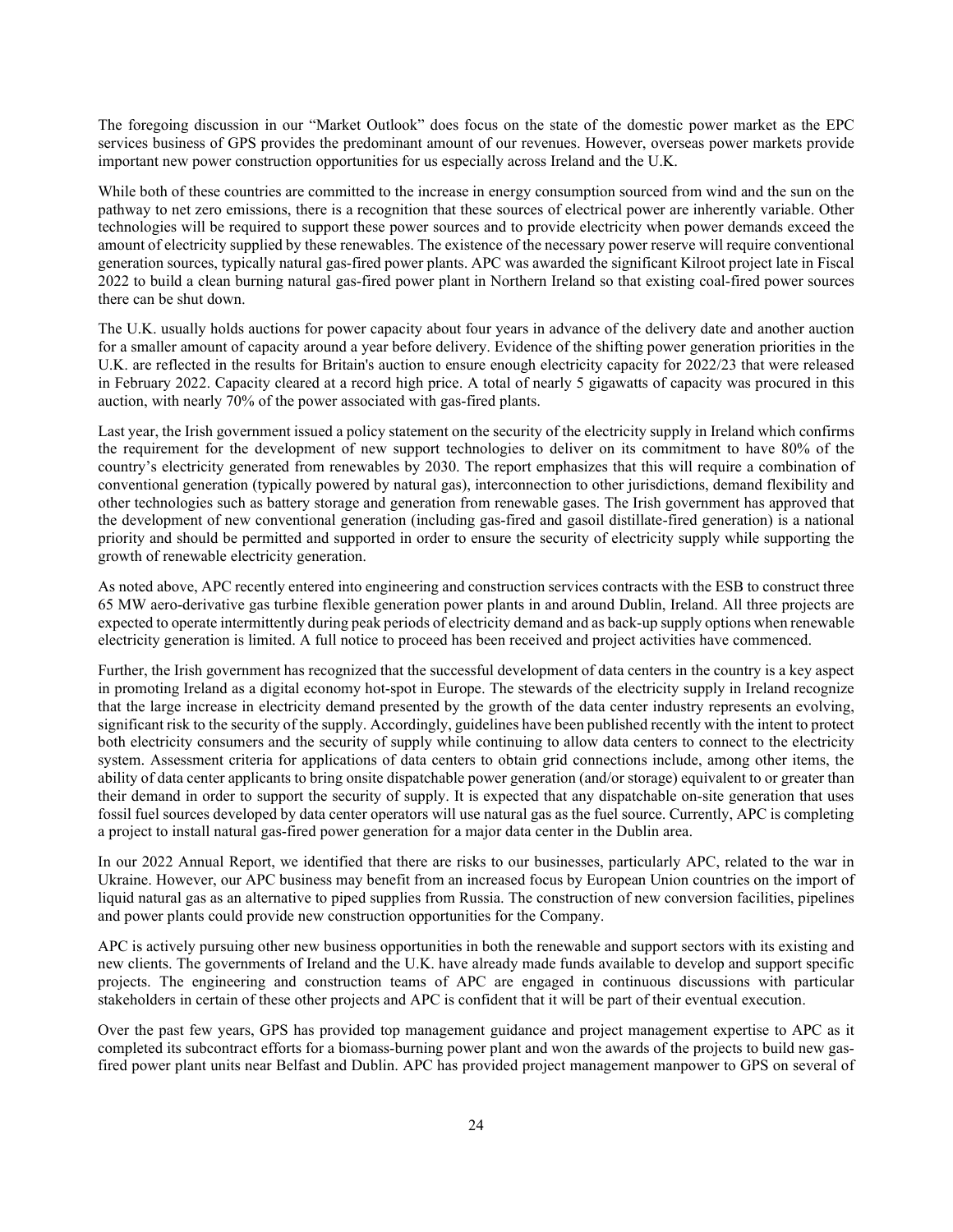its EPC services contracts. These recent experiences have demonstrated that the two companies can combine resources effectively. Considerations of the manner in which GPS and APC will work together in the future are becoming more substantive in view of emerging new business opportunities in the U.K. and Ireland, the strength of the reputation of GPS for successfully completing large gas-fired power plant projects in the U.S. and the growing recognition in the power community in Ireland and the U.K. that APC is positioned and has the capability to build larger and more complex power projects.

We are committed to the rational pursuit of new construction projects, including those with overseas locations and unique deployments of power-generation turbines, and the future growth of our revenues. This may result in additional decisions to make investments in the development and/or ownership of new projects. Because we believe in the strength of our balance sheet, we are willing to consider certain opportunities that include reasonable and manageable risks in order to assure the award of the related engineering, procurement, construction or equipment installation services contracts to us.

The competitive landscape for our core EPC services business related to natural gas-fired power plants in the U.S. has changed significantly over the last five years. While the domestic market remains dynamic, we are moving into an era where there may be fewer competitors for new gas-fired power plant EPC services project opportunities. Several major competitors have exited the market for a variety of reasons or have been acquired. Others have announced intentions to avoid entering into fixed-price contracts. Nonetheless, the competition for new utility-scale gas-fired power plant construction opportunities is fierce and still includes multiple global firms. We believe that the Company has a reputation as an accomplished, dependable and cost-effective provider of EPC and other large project construction contracting services. With the proven ability to deliver completed power facilities, particularly combined cycle, natural gas-fired power plants, we are focused on expanding our position in the power markets of the U.S., Ireland and the U.K. where we expect investments to be made based on forecasts of electricity demand covering decades into the future. We believe that our expectations are valid and that our plans for the future continue to be based on reasonable assumptions.

## **Comparison of the Results of Operations for the Three Months Ended April 30, 2022 and 2021**

We reported net income attributable to our stockholders of \$7.5 million, or \$0.50 per diluted share, for the three months ended April 30, 2022. For the comparable period of the prior year we reported net income attributable to our stockholders of approximately \$10.8 million, or \$0.67 per diluted share.

The following schedule compares our operating results for the three months ended April 30, 2022 and 2021 (dollars in thousands):

|                                              | Three Months Ended April 30, |         |              |         |              |                 |            |
|----------------------------------------------|------------------------------|---------|--------------|---------|--------------|-----------------|------------|
|                                              | 2022                         |         |              | 2021    |              | <b>S</b> Change | % Change   |
| <b>REVENUES</b>                              |                              |         |              |         |              |                 |            |
| Power industry services                      | \$.                          | 73,949  | <sup>S</sup> | 97,172  | <sup>S</sup> | (23, 223)       | $(23.9)\%$ |
| Industrial fabrication and field services    |                              | 22,501  |              | 26,658  |              | (4,157)         | (15.6)     |
| Telecommunications infrastructure services   |                              | 3,827   |              | 2,511   |              | 1,316           | 52.4       |
| Revenues                                     |                              | 100,277 |              | 126,341 |              | (26,064)        | (20.6)     |
| <b>COST OF REVENUES</b>                      |                              |         |              |         |              |                 |            |
| Power industry services                      |                              | 59,035  |              | 78,669  |              | (19, 634)       | (25.0)     |
| Industrial fabrication and field services    |                              | 18,680  |              | 21,969  |              | (3,289)         | (15.0)     |
| Telecommunications infrastructure services   |                              | 2,824   |              | 1,989   |              | 835             | 42.0       |
| Cost of revenues                             |                              | 80,539  |              | 102,627 |              | (22,088)        | (21.5)     |
| <b>GROSS PROFIT</b>                          |                              | 19,738  |              | 23,714  |              | (3,976)         | (16.8)     |
| Selling, general and administrative expenses |                              | 10,575  |              | 9,892   |              | 683             | 6.9        |
| <b>INCOME FROM OPERATIONS</b>                |                              | 9,163   |              | 13,822  |              | (4,659)         | (33.7)     |
| Other income, net                            |                              | 595     |              | 712     |              | (117)           | (16.4)     |
| <b>INCOME BEFORE INCOME TAXES</b>            |                              | 9,758   |              | 14,534  |              | (4,776)         | (32.9)     |
| Income tax expense                           |                              | (2,273) |              | (3,768) |              | 1,495           | 39.7       |
| <b>NET INCOME ATTRIBUTABLE TO</b>            |                              |         |              |         |              |                 |            |
| THE STOCKHOLDERS OF ARGAN, INC.              | S                            | 7,485   | S            | 10,766  | Ж            | (3,281)         | $(30.5)\%$ |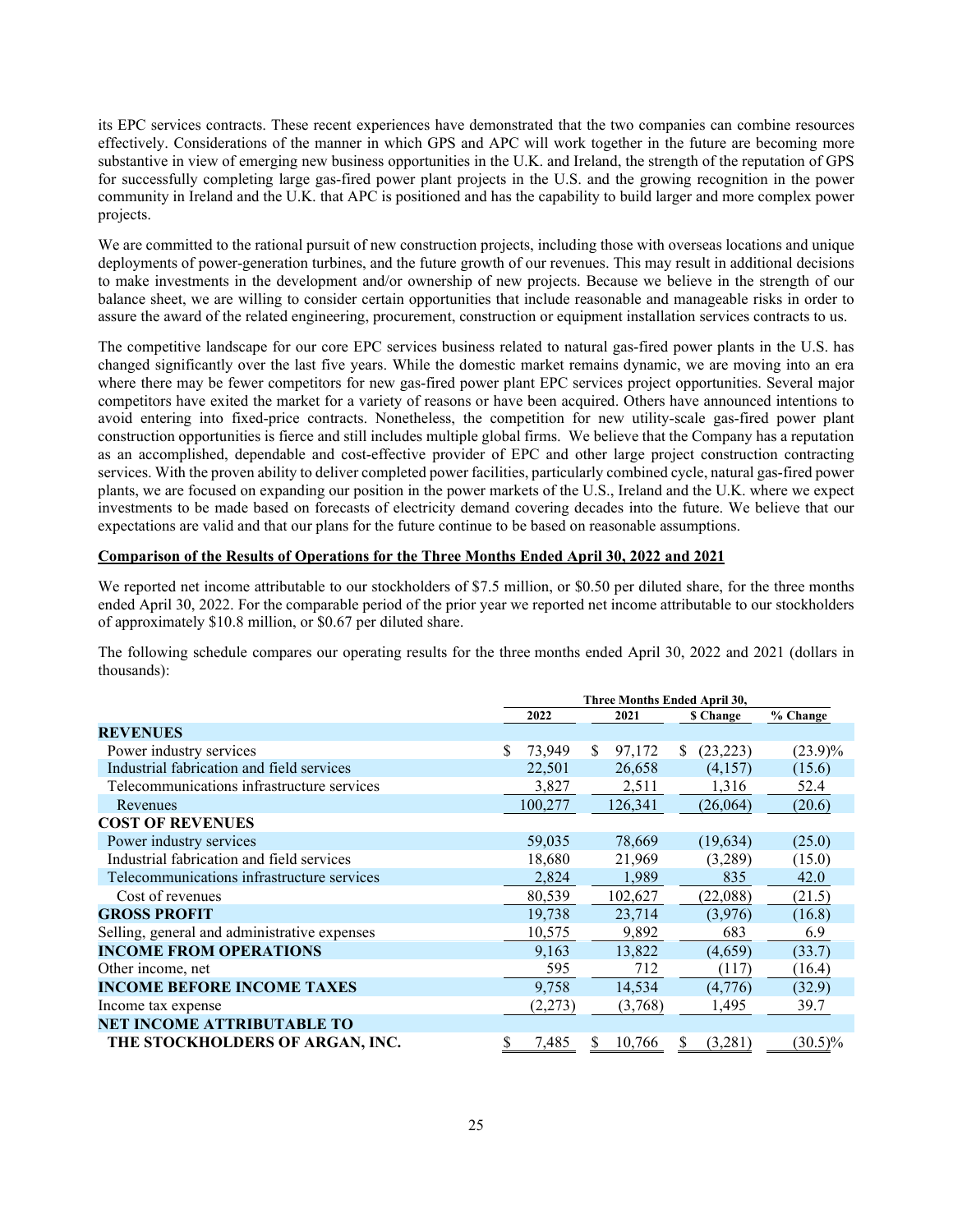#### **Revenues**

#### *Power Industry Services*

The revenues of the power industry services segment, representing the businesses of GPS and APC, decreased by 23.9%, or \$23.2 million, to \$73.9 million for the three months ended April 30, 2022 compared with revenues of \$97.2 million for the three months ended April 30, 2021 as the quarterly construction activities associated with the Guernsey Power Station project have passed peak levels and APC completed its construction activities associated with the Teesside Renewable Energy Project ("TeesREP") last year. The reduction in revenues between the quarters also was impacted by a slowdown in construction activities associated with the Maple Hill solar energy project as it was adversely effected by the disruption in the supply of photovoltaic panels that is expected to be temporary. The revenues of this business segment represented approximately 73.7% of consolidated revenues for the quarter ended April 30, 2022 and 76.9% of consolidated revenues for the corresponding prior year quarter.

The primary driver for the revenues of this segment for the three months ended April 30, 2021 were the revenues associated with the construction of the Guernsey Power Station as the construction activities on this project were at peak levels.

#### *Industrial Fabrication and Field Services*

The revenues of our industrial fabrication and field services segment (representing the business of TRC) decreased by \$4.2 million, or 15.6%, to \$22.5 million for the three months ended April 30, 2022 compared to revenues of \$26.7 million for the three months ended April 30, 2021 as the amount of pipe and fabrication declined. For the three months ended April 30, 2022 and 2021, the revenues of this segment represented 22.4% and 21.1% of consolidated revenues for the corresponding periods.

TRC's performance for the three-month period ended April 30, 2021 was particularly strong as it reflected significant increases in revenues earned on field services activities during the period, as well as increases in revenues associated with pipe and vessel fabrication works. The major customers of TRC include some of North America's largest fertilizer producers, as well as other chemical, mining, forest products, construction and energy companies with plants, facilities and other sites located primarily in the southeastern region of the U.S.

## *Telecommunications Infrastructure Services*

The revenue results of this business segment (representing the business of SMC) were \$3.8 million for the three-month period ended April 30, 2022, an increase of \$1.3 million, or 52.4%, from the amount of revenues earned during the three months ended April 30, 2021. The improvement in revenues between the quarters related to increased project activities for both outside-premises and inside-premises customers, including the customers of Lee Telecom, Inc., a company acquired by SMC in December 2021.

## **Cost of Revenues**

With the decrease in consolidated revenues for the three months ended April 30, 2022 compared with last year's first quarter ended April 30, 2021, the consolidated cost of revenues also decreased between the quarters. These costs were \$80.5 million and \$102.6 million for the three month periods ended April 30, 2022 and 2021, respectively, representing a decrease of approximately 21.5%.

For the three-month period ended April 30, 2022, we reported a consolidated gross profit of approximately \$19.7 million which represented a gross profit percentage of approximately 19.7% of corresponding consolidated revenues. The gross profit percentages of corresponding revenues for the power industry services, industrial services and the telecommunications infrastructure segments were 20.2%, 17.0% and 26.2%, respectively, for the quarter ended April 30, 2022.

Our consolidated gross profit reported for the three-month period ended April 30, 2021 was \$23.7 million, which represented a gross profit percentage of approximately 18.8% of corresponding consolidated revenues. The gross profit percentages of corresponding revenues for the power industry services, industrial services and the telecommunications infrastructure segments were 19.0%, 17.6% and 20.8%, respectively, for the quarter ended April 30, 2021.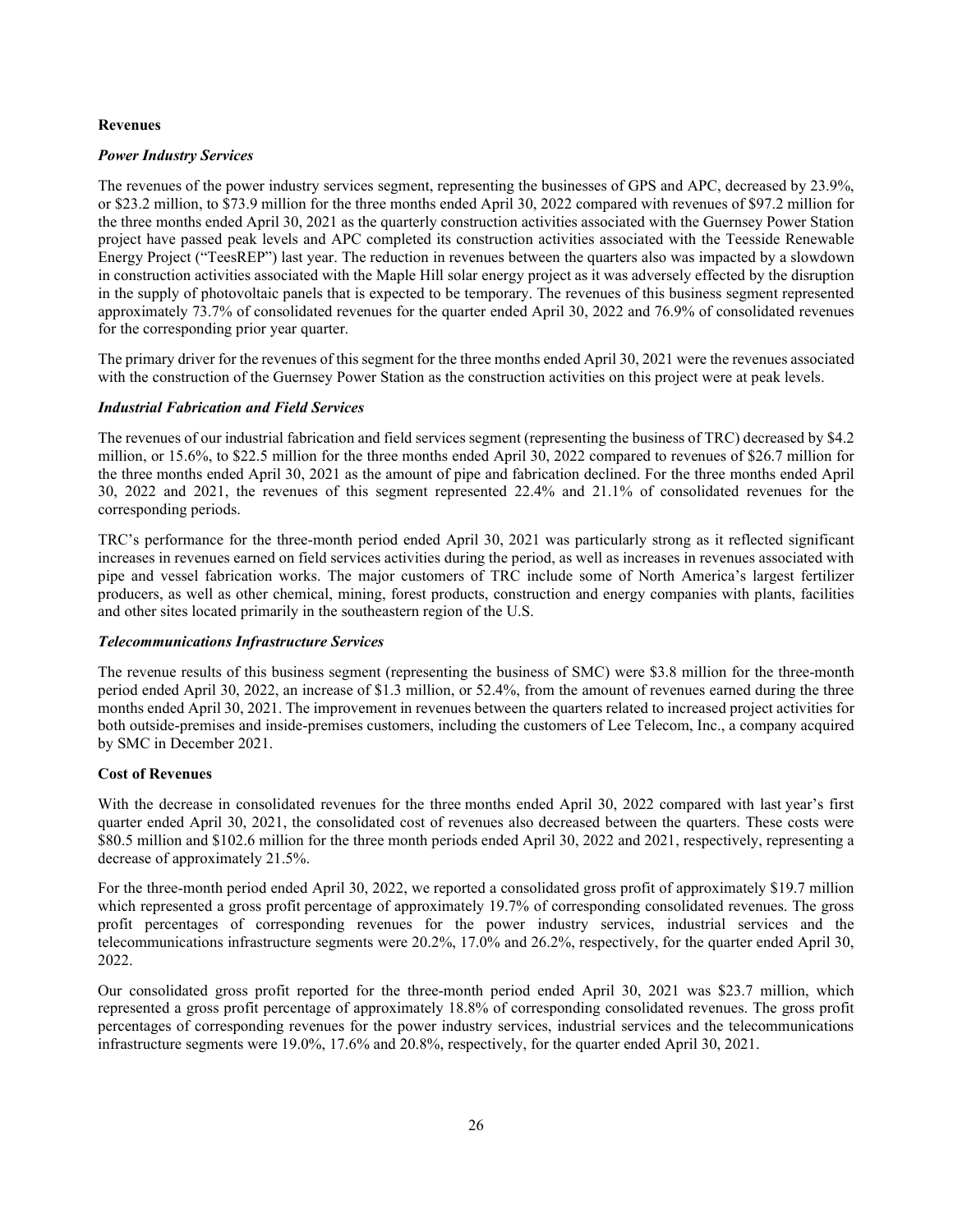#### **Selling, General and Administrative Expenses**

These costs were \$10.6 million and \$9.9 million for the three months ended April 30, 2022 and 2021, respectively, representing an increase of \$0.7 million between the quarters, or 6.9%, which occurred within each of our reporting segments primary due to increased professional fees and stock compensation expense.

#### **Other Income**

We reported other income, net, in the amount of \$0.6 million for the three months ended April 30, 2022 which included primarily earnings associated with our solar fund investments. In April 2021, APC received a research and development credit payment from the government of the U.K. related to certain qualifying works performed on TeesREP during Fiscal 2019. Net of related costs, the payment amount of \$0.7 million, much like a grant, was included in other income for the three months ended April 30, 2021.

#### **Income Taxes**

We incurred income tax expense for the three months ended April 30, 2022 in the amount of approximately \$2.3 million, which reflects an estimated annual effective income tax rate of 23.7% for the current year, before discrete items. This estimated tax rate differs from the statutory federal tax rate of 21% due primarily to the unfavorable effects of state income taxes and estimated permanent differences for the year including certain nondeductible executive compensation and global intangible low taxed income ("GILTI").

For the three months ended April 30, 2021, we reported income tax expense in the amount of approximately \$3.8 million, which reflected an estimated annual effective income tax rate of approximately 25.1% for the year, before discrete items, that was estimated at the time. This tax rate differed from the statutory federal tax rate of 21% due primarily to the unfavorable effects of state income taxes and permanent differences, including certain nondeductible executive compensation and the non-deductible portions of the out-of-pocket travel and living expenses incurred by the large numbers of our project and craft employees who were working at offsite project locations.

## **Liquidity and Capital Resources as of April 30, 2022**

At April 30 and January 31, 2022, our balances of cash and cash equivalents were \$192.3 million and \$350.5 million, respectively, which represented a decrease of \$158.2 million. During the three months between these dates, our working capital decreased by \$22.9 million to \$261.3 million as of April 30, 2022 from \$284.3 million as of January 31, 2022.

The net amount of cash used in operating activities for the three months ended April 30, 2022 was \$39.7 million. Our net income for the three months ended April 30, 2022, adjusted favorably by the net amount of non-cash income and expense items, represented a source of cash in the total amount of \$9.8 million. However, reductions in the balance of contract liabilities and the combined level of accounts payable and accrued expenses in the amounts of \$20.9 million and \$15.2 million, respectively, represented uses of cash. Both of these reductions related primarily to the decline in the construction activity of the Guernsey Power Station project. Likewise, the increase in the amounts of accounts receivable, contract assets, prepaid expenses and other assets, in the total amount of \$13.3 million, represented a use of cash during the period.

During the three months ended April 30, 2022, we also used cash to increase the level of our short-term investments, which consist entirely of CDs issued by the Bank, by \$85.0 million. We also used \$30.7 million cash in financing activities during the three months ended April 30, 2022, including \$27.1 million used to repurchase shares of our common stock pursuant to our Share Repurchase Plan, and \$3.7 million used for the payment of regular cash dividends. As of April 30, 2022, there were no restrictions with respect to inter-company payments between GPS, TRC, APC, SMC and the holding company. However, certain loans made by Argan to APC have been determined to be uncollectible.

During the three months ended April 30, 2021, our balance of cash and cash equivalents increased by a net amount of \$30.0 million. The net amount of cash provided by operating activities for the three months ended April 30, 2021 was \$17.3 million. Our net income for the period, adjusted favorably by the net amount of non-cash income and expense items, represented a source of cash in the total amount of \$13.8 million. The sources of cash from operations also included the temporary increase in the balance of contract liabilities associated with projects at GPS and TRC in the amount of \$27.5 million.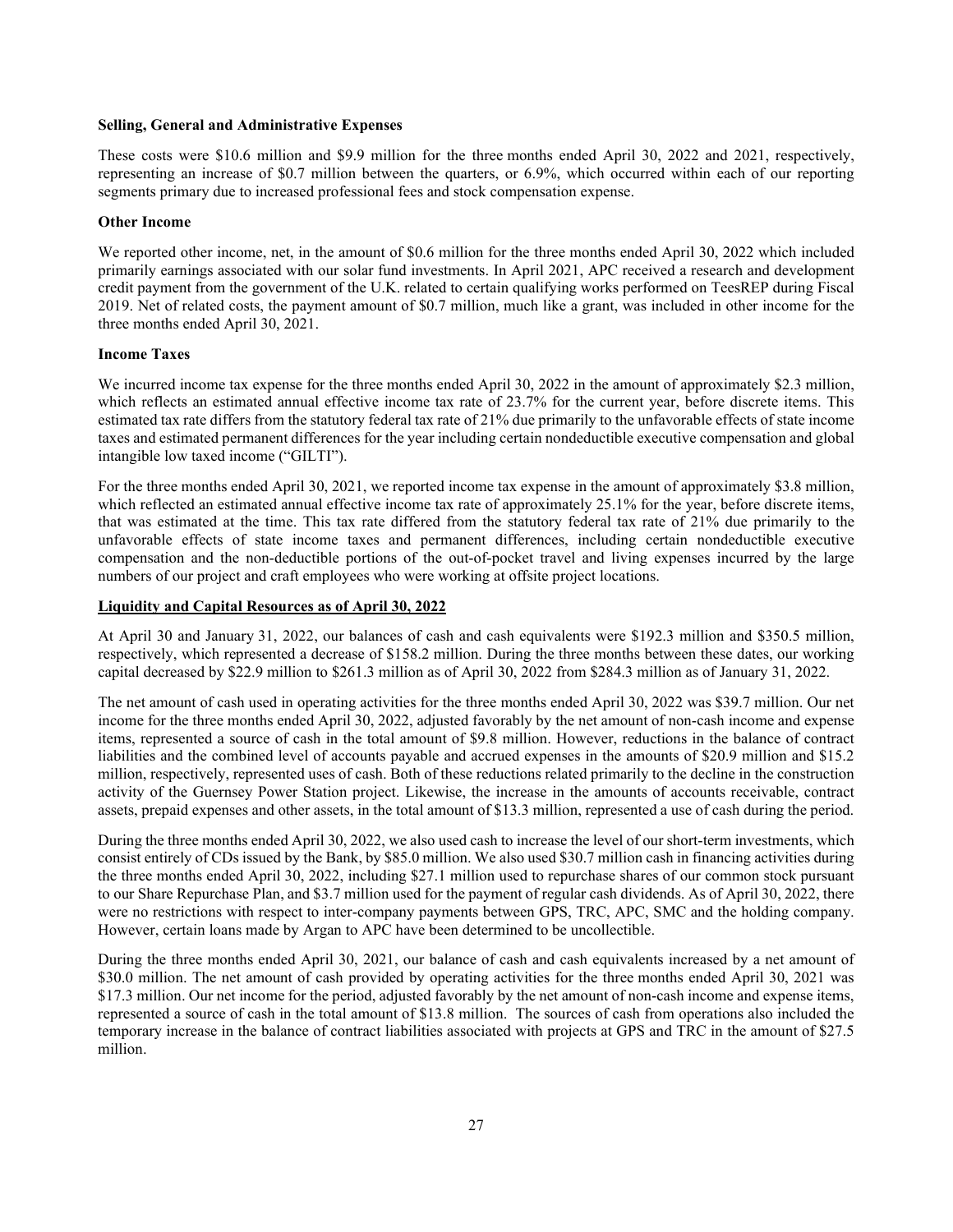A reduction in the combined level of accounts payable and accrued expenses and an increase in the amount of accounts receivable, in the respective amounts of \$21.6 million and \$3.7 million, represented uses of cash for the three months ended April 30, 2021.

Other primary sources of cash for the three months ended April 30, 2021 were the net maturities of short-term investments and the proceeds associated with the exercise of stock options in the amounts of \$20.0 million and \$1.0 million, respectively. Non-operating activities also used cash during the three months ended April 30, 2021, including the payment of a regular cash dividend in the amount of \$3.9 million, payments made to a solar energy investment company in the amount of \$3.5 million and capital expenditures in the amount of \$0.8 million.

At April 30, 2022, most of our balance of cash and cash equivalents was invested in a money market fund with most of its total assets invested in cash, U.S. Treasury obligations and repurchase agreements secured by U.S. Treasury obligations. The major portion of our domestic operating bank account balances are maintained with the Bank. We do maintain certain Euro-based bank accounts in Ireland and certain pound sterling-based bank accounts in the U.K. in support of the operations of APC.

The original term of our Credit Agreement with the Bank was scheduled to expire on May 31, 2021. During April 2021, the Company and the Bank agreed to an amendment to the Credit Agreement which extended the expiration date of the Credit Agreement to May 31, 2024 and reduced the borrowing rate. The Credit Agreement includes the following features, among others: a lending commitment of \$50.0 million including a revolving loan with interest at the 30 day LIBOR plus 1.6% (reduced from 2.0%), and an accordion feature which allows for an additional commitment amount of \$10.0 million, subject to certain conditions. We may also use the borrowing ability to cover other credit instruments issued by the Bank for our use in the ordinary course of business as defined by the Bank. At April 30, 2022, we had no outstanding borrowings, however, the Bank has issued letters of credit in the total outstanding amount of \$21.1 million in support of the activities of APC under new customer contracts. In connection with the project development activities of the VIE, the Bank issued a letter of credit, outside the scope of the Credit Agreement, in the approximate amount of \$3.4 million for which we have provided cash collateral. The Company expects to amend the Credit Agreement again during Fiscal 2023 in order to replace LIBOR with an equivalent benchmark rate. The Company does not expect that the change will materially impact its consolidated financial statements.

We have pledged the majority of our assets to secure the financing arrangements. The Bank's consent is not required for acquisitions, divestitures, cash dividends or significant investments as long as certain conditions are met. The Credit Agreement requires that we comply with certain financial covenants at our fiscal year-end and at each fiscal quarter-end, and includes other terms, covenants and events of default that are customary for a credit facility of its size and nature, including a requirement to achieve positive adjusted earnings before interest, taxes, depreciation and amortization, as defined, over each rolling twelve-month measurement period. At April 30, 2022 and January 31, 2022, we were compliant with the covenants of the Credit Agreement.

In the normal course of business and for certain major projects, we may be required to obtain surety or performance bonding, to provide parent company guarantees, or to cause the issuance of letters of credit (or some combination thereof) in order to provide performance assurances to clients on behalf of one of our subsidiaries.

If our services under a guaranteed project would not be completed or would be determined to have resulted in a material defect or other material deficiency, then we could be responsible for monetary damages or other legal remedies. As is typically required by any surety bond, we would be obligated to reimburse the issuer of any surety bond provided on behalf of a subsidiary for any cash payments made thereunder. The commitments under performance bonds generally end concurrently with the expiration of the related contractual obligation. Not all of our projects require bonding.

As of April 30, 2022, the value of the Company's unsatisfied bonded performance obligations, covering all of its subsidiaries, was approximately \$187.0 million. In addition, as of April 30, 2022, there were bonds outstanding in the aggregate amount of approximately \$1.1 million covering other risks including warranty obligations related to completed activities; the majority of these bonds expire at various dates over the next two years.

We have also provided a financial guarantee on behalf of GPS to an original equipment manufacturer in the amount of \$3.6 million to support project developmental efforts. A liability was established for the estimated loss related to this guarantee during Fiscal 2022.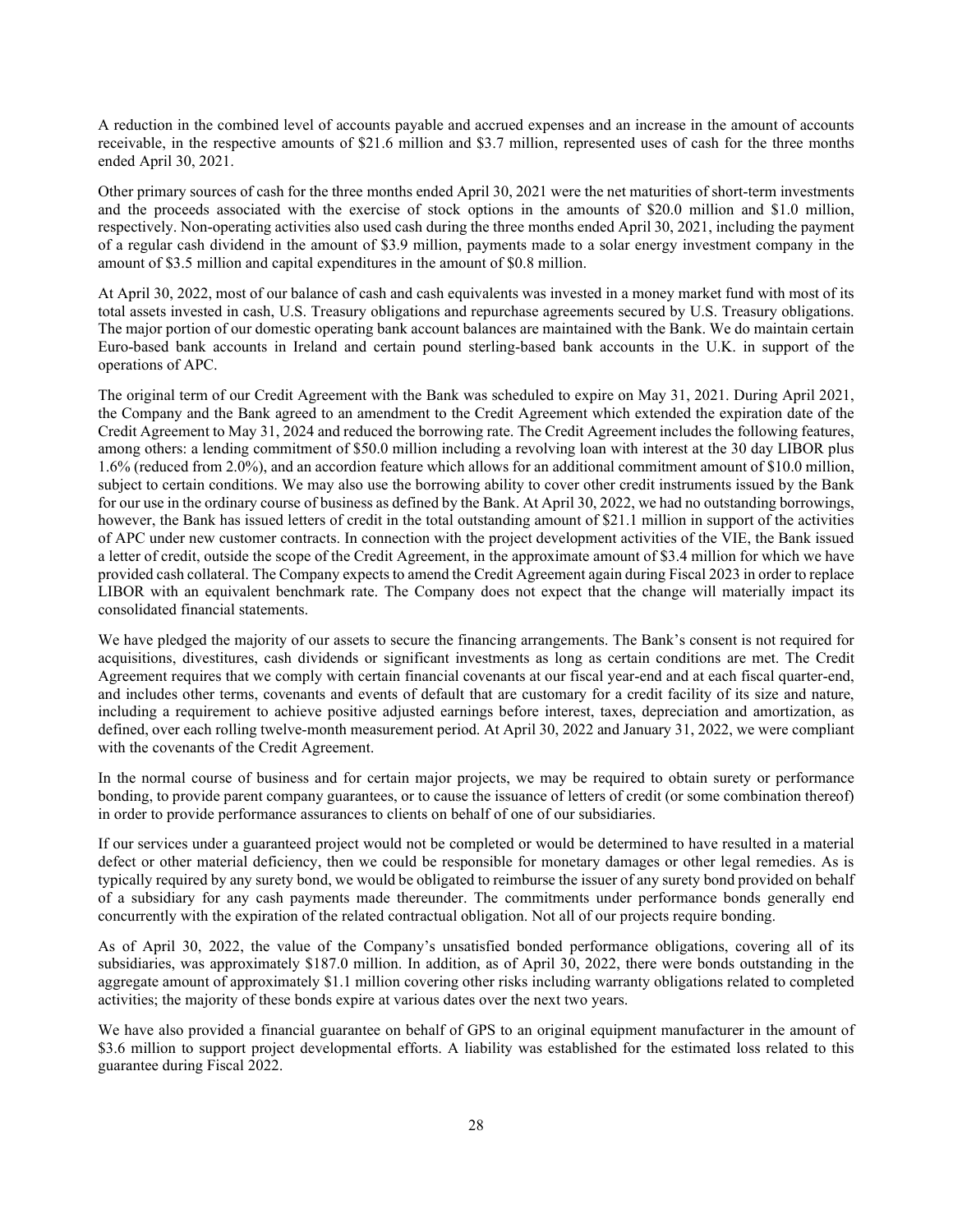When sufficient information about claims related to our performance on projects would be available and monetary damages or other costs or losses would be determined to be probable, we would record such losses. As our subsidiaries are whollyowned, any actual liability related to contract performance is ordinarily reflected in the financial statement account balances determined pursuant to the Company's accounting for contracts with customers. Any amounts that we may be required to pay in excess of the estimated costs to complete contracts in progress as of April 30, 2022 are not estimable.

Returns on money market instruments and certificates of deposit are currently limited due to market conditions. With the desire to increase the amount of return on its available cash, the Company has invested approximately \$6.3 million in limited liability companies that makes equity investments in solar energy projects that are eligible to receive energy tax credits. It is likely that we will evaluate opportunities to make other solar energy investments of this type in the future.

We believe that cash on hand, our cash equivalents, cash that will be provided from the maturities of short-term investments and cash generated from our future operations, with or without funds available under our Credit Agreement, will be adequate to meet our general business needs in the foreseeable future. In general, we maintain significant liquid capital in our consolidated balance sheet to ensure the maintenance of our bonding capacity and to provide parent company performance guarantees for EPC and other construction projects.

However, any significant future acquisition, investment or other unplanned cost or cash requirement, may require us to raise additional funds through the issuance of debt and/or equity securities. There can be no assurance that such financing will be available on terms acceptable to us, or at all.

## **Earnings before Interest, Taxes, Depreciation and Amortization ("EBITDA")**

The table following immediately below presents the determinations of EBITDA for the three months ended April 30, 2022 and 2021, respectively (amounts in thousands).

|                                                        | <b>Three Months Ended</b><br>April 30, |          |          |
|--------------------------------------------------------|----------------------------------------|----------|----------|
|                                                        |                                        | 2021     |          |
| Net income, as reported                                |                                        | 7,485    | \$10,766 |
| Income tax expense                                     |                                        | 2.273    | 3,768    |
| Depreciation                                           |                                        | 809      | 882      |
| Amortization of purchased intangible assets            |                                        | 166      | 228      |
| <b>EBITDA</b>                                          |                                        | 10,733   | 15,644   |
| EBITDA of the non-controlling interest                 |                                        |          |          |
| EBITDA attributable to the stockholders of Argan, Inc. |                                        | \$10.733 | 15,644   |

We believe that EBITDA is a meaningful presentation that enables us to assess and compare our operating performance on a consistent basis by removing from our operating results the impacts of our capital structure, the effects of the accounting methods used to compute depreciation and amortization and the effects of operating in different income tax jurisdictions. Further, we believe that EBITDA is widely used by investors and analysts as a measure of performance.

However, as EBITDA is not a measure of performance calculated in accordance with U.S. GAAP, we do not believe that this measure should be considered in isolation from, or as a substitute for, the results of our operations presented in accordance with U.S. GAAP that are included in our condensed consolidated financial statements. In addition, our EBITDA does not necessarily represent funds available for discretionary use and is not necessarily a measure of our ability to fund our cash needs.

#### **Critical Accounting Policies**

Critical accounting policies are those related to the areas where we have made what we consider to be particularly subjective or complex judgments in arriving at estimates and where these estimates can significantly impact our financial results under different assumptions and conditions. These estimates, judgments, and assumptions affect the reported amounts of assets, liabilities and equity, the disclosure of contingent assets and liabilities at the date of financial statements and the reported amounts of revenues and expenses during the reporting periods. We base our estimates on historical experience and various other assumptions that we believe are reasonable under the circumstances, the results of which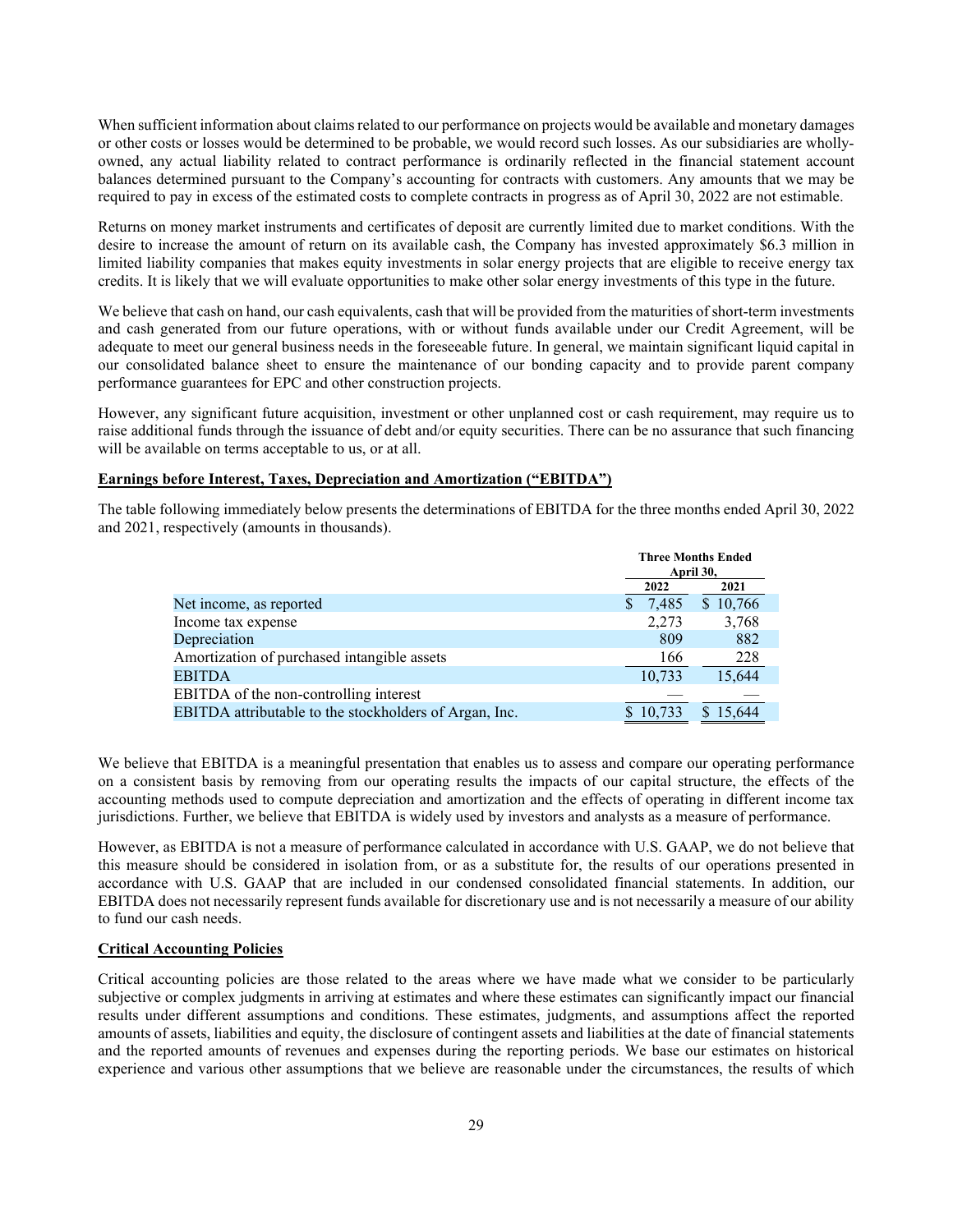form the basis for making judgments about the carrying value of assets, liabilities and equity that are not readily apparent from other sources. Actual results and outcomes could differ from these estimates and assumptions. We do periodically review these critical accounting policies and estimates with the audit committee of our board of directors.

We consider the accounting policies related to revenue recognition on long-term construction contracts; income tax reporting; the accounting for business combinations; the subsequent valuation of goodwill, other indefinite-lived assets and long-lived assets; and the financial reporting associated with any significant claims or legal matters to be most critical to the understanding of our financial position and results of operations, as well as the accounting and reporting for special purpose entities including joint ventures and variable interest entities. An expanded discussion of our critical accounting policies is included in Item 7 of Part II of our Annual Report. During the three months ended April 30, 2022, there have been no material changes in the way we apply the critical accounting policies described therein.

#### **Recently Issued Accounting Pronouncements**

There are no recently issued accounting pronouncements that have not yet been adopted that we consider material to our consolidated financial statements.

## **ITEM 3. QUANTITATIVE AND QUALITATIVE DISCLOSURES ABOUT MARKET RISK**

In the normal course of business, our results of operations may be subject to risks related to fluctuations in interest rates. As of April 30, 2022, we had no outstanding borrowings under our financing arrangements with the Bank (see Note 6 to the accompanying condensed consolidated financial statements), which provide a revolving loan with a maximum borrowing amount of \$50.0 million that is available until May 31, 2024 with interest at 30-day LIBOR plus 1.6% going forward. During the three months ended April 30, 2022 and 2021, we did not enter into derivative financial instruments for trading, speculation or other purposes that would expose us to market risk.

Financial markets around the globe are preparing for the pending discontinuation of LIBOR, which is the widely used indicator of basis for short-term lending rates. The transition from LIBOR is market-driven, not a change required by regulation. The U.S. and other countries are currently working to replace LIBOR with alternative reference rates. We do not expect that the replacement of LIBOR as the basis for the determination of our short-term borrowing rate will have any significant effects on our financial arrangements with the Bank or our financial reporting.

We maintain a substantial amount of our temporarily investable cash in certificates of deposit and in a money market fund (see Note 3 of the accompanying condensed consolidated financial statements). As of April 30, 2022, the weighted average number of days until maturity for the short-term investments and money market fund is 330 days. The weighted average annual interest rate of our certificates of deposit of \$175.0 million, which are classified as short-term investments, and the money market fund of \$227.5 million was 0.58%. To illustrate the potential impact of changes in the overall interest rate associated with our investable cash balance at April 30, 2022 on our annual results of operations, we present the following hypothetical analysis. It assumes that our condensed consolidated balance sheet as of April 30, 2022 remains constant, and no further actions are taken to alter our existing interest rate sensitivity, including reinvestments. As the blended weighted average interest rate was 0.58% at April 30, 2022, the largest decrease in the interest rates presented below is 58 basis points (dollars in thousands).

| <b>Basis Point Change</b> | <b>Interest Income</b> | <b>Interest Expense</b> | Increase (Decrease) in Increase (Decrease) in Net Increase (Decrease) in<br>Income (Pre-Tax) |
|---------------------------|------------------------|-------------------------|----------------------------------------------------------------------------------------------|
| Up 300 basis points       | 10.191                 |                         | 10,191                                                                                       |
| Up 200 basis points       | 6.794                  |                         | 6.794                                                                                        |
| Up 100 basis points       | 3,397                  |                         | 3,397                                                                                        |
| Down 58 basis points      | (1,367)                |                         | (1,367)                                                                                      |

With the consolidation of APC, we are subject to the effects of translating the financial statements of APC from its functional currency (Euros) into our reporting currency (U.S. dollars). Such effects are recognized in accumulated other comprehensive loss, which is net of tax when applicable. APC remeasures transactions and subsidiary financial statements denominated in local currencies to Euros. Gains and losses on the remeasurements are recorded in the other income line of our condensed consolidated statement of earnings.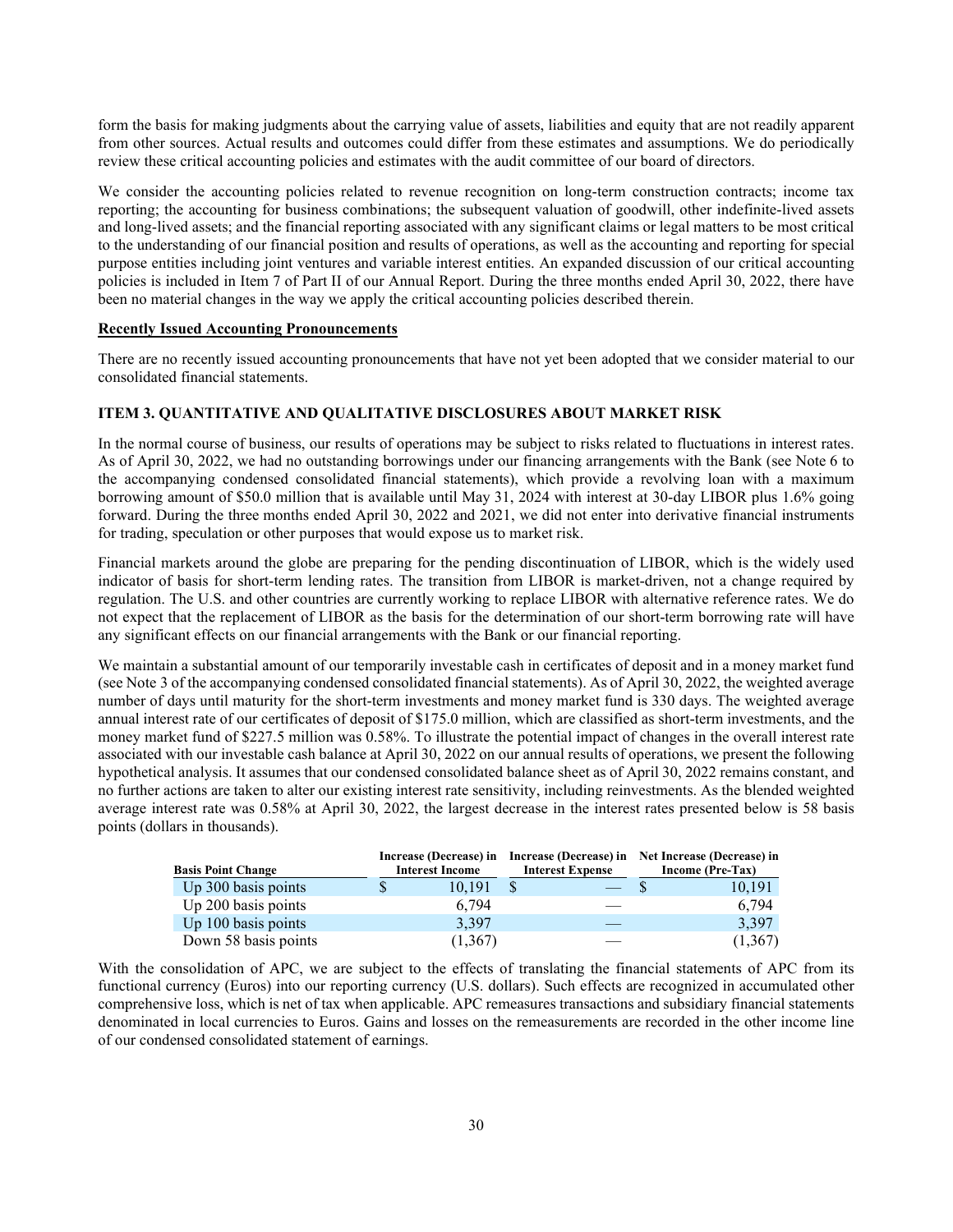In the "Risk Factors" section of our Annual Report, we included discussion of the risks to our fixed price contracts if actual contract costs rise above the estimated amounts of such costs that support corresponding contract prices. Identified as factors that could cause contract cost overruns, project delays or other unfavorable effects on our contracts, among other circumstances and events, are delays in the scheduled deliveries of machinery and equipment ordered by us or project owners, unforeseen increases in the costs of labor, warranties, raw materials, components or equipment or the failure or inability to obtain resources when needed.

We are subject to fluctuations in prices for commodities including steel products, copper, concrete and fuel. Although we attempt to secure firm quotes from our suppliers, we generally do not hedge against increases in prices for these commodities. Commodity price risks may have an impact on our results of operations due to the fixed-price nature of many of our contracts. We attempt to include the anticipated amounts of price increases or decreases in the costs of our bids. In times of increased supply cost volatility, we may take other steps to reduce our risks. For example, we may hold quotes related to materials in our industrial fabrication and field services segment for very short periods. For major fixed price contracts in our power industry services segment, we may mitigate material cost risks by procuring the majority of the equipment and construction supplies during the early phases of a project. The profitability of our active jobs has not suffered meaningfully from the periodic global surges in non-residential construction material costs.

Our operations have been challenged by the well-publicized global supply chain disruptions. While management of the risks associated with the inability to obtain machinery, equipment and other materials when needed continues to include our best efforts, we are concerned that the supply chain uncertainties may be impacting project owners' confidence in commencing new work which may adversely affect our expected levels of revenues until the supply chain disruptions dissipate.

## **ITEM 4. CONTROLS AND PROCEDURES**

**Evaluation of disclosure controls and procedures.** Our management, with the participation of our chief executive officer and chief financial officer, evaluated the effectiveness of our disclosure controls and procedures (as defined in Rules 13a-15(e) and 15d-15(e) under the Securities Exchange Act of 1934 (the "Exchange Act")) as of April 30, 2022. Management recognizes that any controls and procedures, no matter how well designed and operated, can provide only reasonable assurance of achieving their objectives, and management necessarily applies its judgment in evaluating the cost-benefit relationship of possible controls and procedures. Based on the evaluation of our disclosure controls and procedures as of April 30, 2022, our chief executive officer and chief financial officer concluded that, as of such date, our disclosure controls and procedures were effective to provide reasonable assurance that information required to be disclosed in our Exchange Act reports is recorded, processed, summarized, and reported within the time periods specified by the SEC, and the material information related to the Company and its consolidated subsidiaries is made known to management, including the chief executive officer and chief financial officer, to allow timely decisions regarding required disclosure in the reports.

**Changes in internal controls over financial reporting.** There have been no significant changes in our internal control over financial reporting (as defined in Rules 13a-15 and 15d-15 under the Exchange Act) during the fiscal quarter ended April 30, 2022 that have materially affected, or are reasonably likely to materially affect, our internal control over financial reporting.

#### **PART II**

## **ITEM 1. LEGAL PROCEEDINGS**

In the normal course of business, we may have pending claims and legal proceedings. It is our opinion, based on information available at this time, that any other current claim or proceeding will not have a material effect on our condensed consolidated financial statements.

#### **ITEM 1A. RISK FACTORS**

There have been no material changes to the risk factors disclosed in our Annual Report.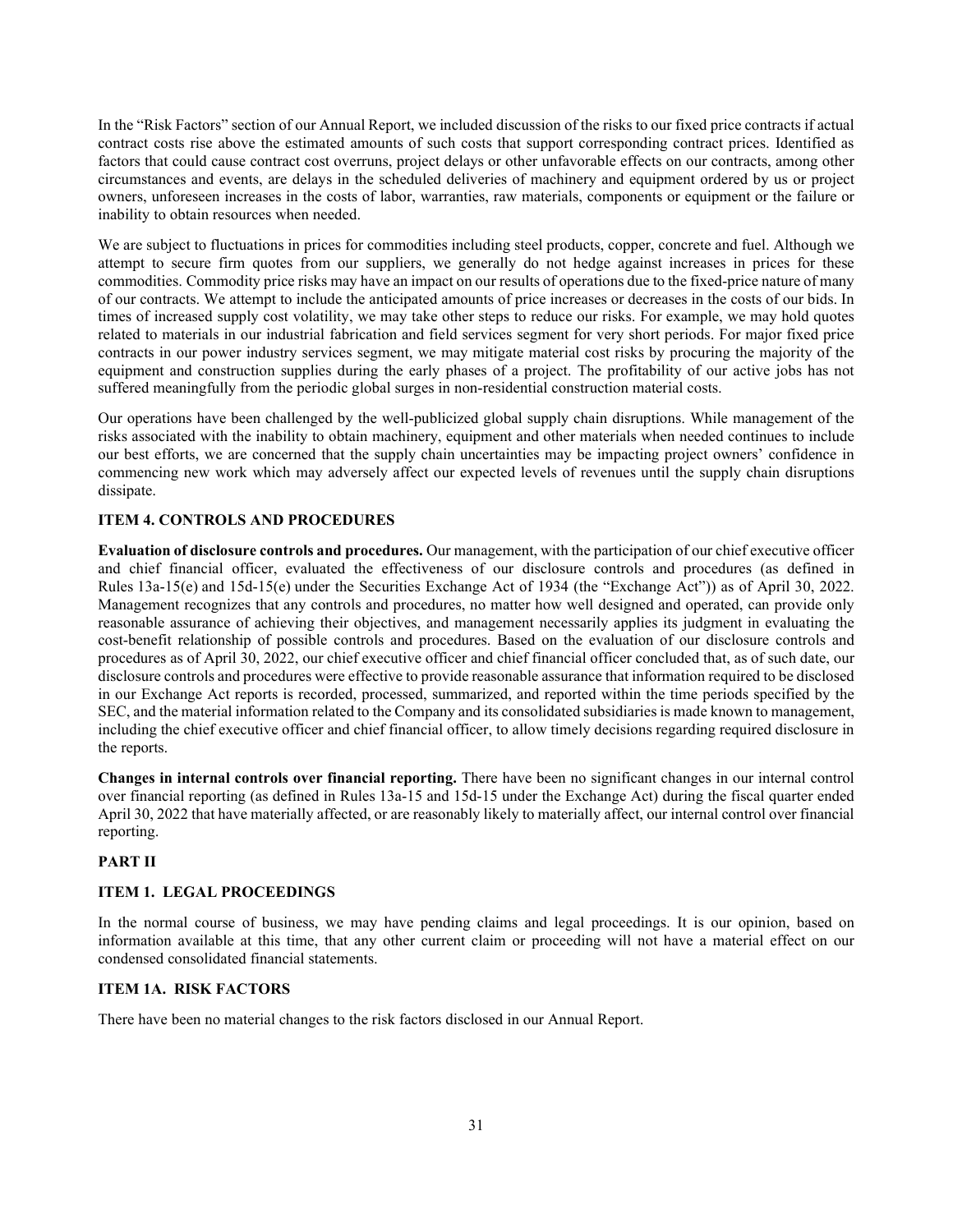## **ITEM 2. UNREGISTERED SALES OF EQUITY SECURITIES AND USE OF PROCEEDS**

On April 13, 2022, we made a filing on Current Report Form 8-K announcing an additional authorized increase in our Share Repurchase Plan, from \$50 million to \$75 million. The repurchases may occur in the open market or through investment banking institutions, privately-negotiated transactions, or direct purchases, and the timing and amount of stock repurchase transactions will depend on market and business conditions, applicable legal and credit requirements and other corporate considerations. In accordance with the SEC's Rule 10b5-1, and pursuant to the Share Repurchase Plan, we have allowed, and may in the future allow, the repurchase of our common stock during trading blackout periods by an investment banking firm or other institution agent acting on our behalf pursuant to predetermined parameters.

Information related to our share repurchases for the three months ended April 30, 2022 follows.

| Period                | <b>Total Number of</b><br><b>Shares Repurchased</b> |              | <b>Average Price per</b><br><b>Share Paid</b> | <b>Total Number of</b><br><b>Shares Purchased as Part of</b><br><b>Publicly Announced</b><br><b>Plans or Programs</b> | <b>Value of Shares That May Yet</b><br>Be Purchased under the<br><b>Plans or Programs</b><br>(Dollars in Thousands) |
|-----------------------|-----------------------------------------------------|--------------|-----------------------------------------------|-----------------------------------------------------------------------------------------------------------------------|---------------------------------------------------------------------------------------------------------------------|
| February 1 - 28, 2022 | 310,100                                             | <sup>S</sup> | 38.28                                         | 310,100                                                                                                               | 17,758                                                                                                              |
| March 1 - 31, 2022    | 91.683                                              | S            | 39.59                                         | 91.683                                                                                                                | 14,128                                                                                                              |
| April 1 - 30, 2022    | 309,096                                             | <sup>S</sup> | 37.45                                         | 309,096                                                                                                               | 27,552                                                                                                              |
| <b>Total</b>          | 710,879                                             |              | 38.09                                         | 710,879                                                                                                               |                                                                                                                     |

Subsequent to April 30, 2022, we repurchased shares of our common stock pursuant to the Share Repurchase Plan. As of June 8, 2022, the Company had repurchased 383,177 shares since the end of the quarter, all on the open market, for an aggregate price of approximately \$14.2 million, or \$37.14 per share.

## **ITEM 3. DEFAULTS UPON SENIOR SECURITIES**

None

#### **ITEM 4. MINE SAFETY DISCLOSURES** (not applicable)

## **ITEM 5. OTHER INFORMATION**

None

## **ITEM 6. EXHIBITS**

| <b>Exhibit No.</b> | Title                                                                                                                                                              |
|--------------------|--------------------------------------------------------------------------------------------------------------------------------------------------------------------|
| Exhibit 31.1       | Certification of Chief Executive Officer, pursuant to Rule 13a-14(c) under the Securities Exchange<br>Act of 1934.                                                 |
| Exhibit 31.2       | Certification of Chief Financial Officer, pursuant to Rule $13a-14(c)$ under the Securities Exchange<br>Act of 1934.                                               |
| Exhibit 32.1       | Certification of Chief Executive Officer, pursuant to 18 U.S.C. Section 1350. *                                                                                    |
| Exhibit 32.2       | Certification of Chief Financial Officer, pursuant to 18 U.S.C. Section 1350. *                                                                                    |
| Exhibit 101:       |                                                                                                                                                                    |
| Exhibit 101.INS    | XBRL Instance Document – the instance document does not appear in the Interactive Data File<br>because its XBRL tags are embedded within the Inline XBRL document. |
| Exhibit 101.SCH    | Inline XBRL Taxonomy Extension Schema.                                                                                                                             |
| Exhibit 101.CAL    | Inline XBRL Taxonomy Extension Calculation Linkbase.                                                                                                               |
| Exhibit 101.LAB    | Inline XBRL Taxonomy Label Linkbase.                                                                                                                               |
| Exhibit 101.PRE    | Inline XBRL Taxonomy Presentation Linkbase.                                                                                                                        |
| Exhibit 101.DEF    | Inline XBRLTaxonomy Extension Definition Document.                                                                                                                 |
| Exhibit 104        | Cover Page Interactive Data File – the cover page interactive data file does not appear in the                                                                     |
|                    | Interactive Data File because its XBRL tags are embedded within the Inline XBRL document.                                                                          |

The certification is being furnished and shall not be considered filed as part of this report.